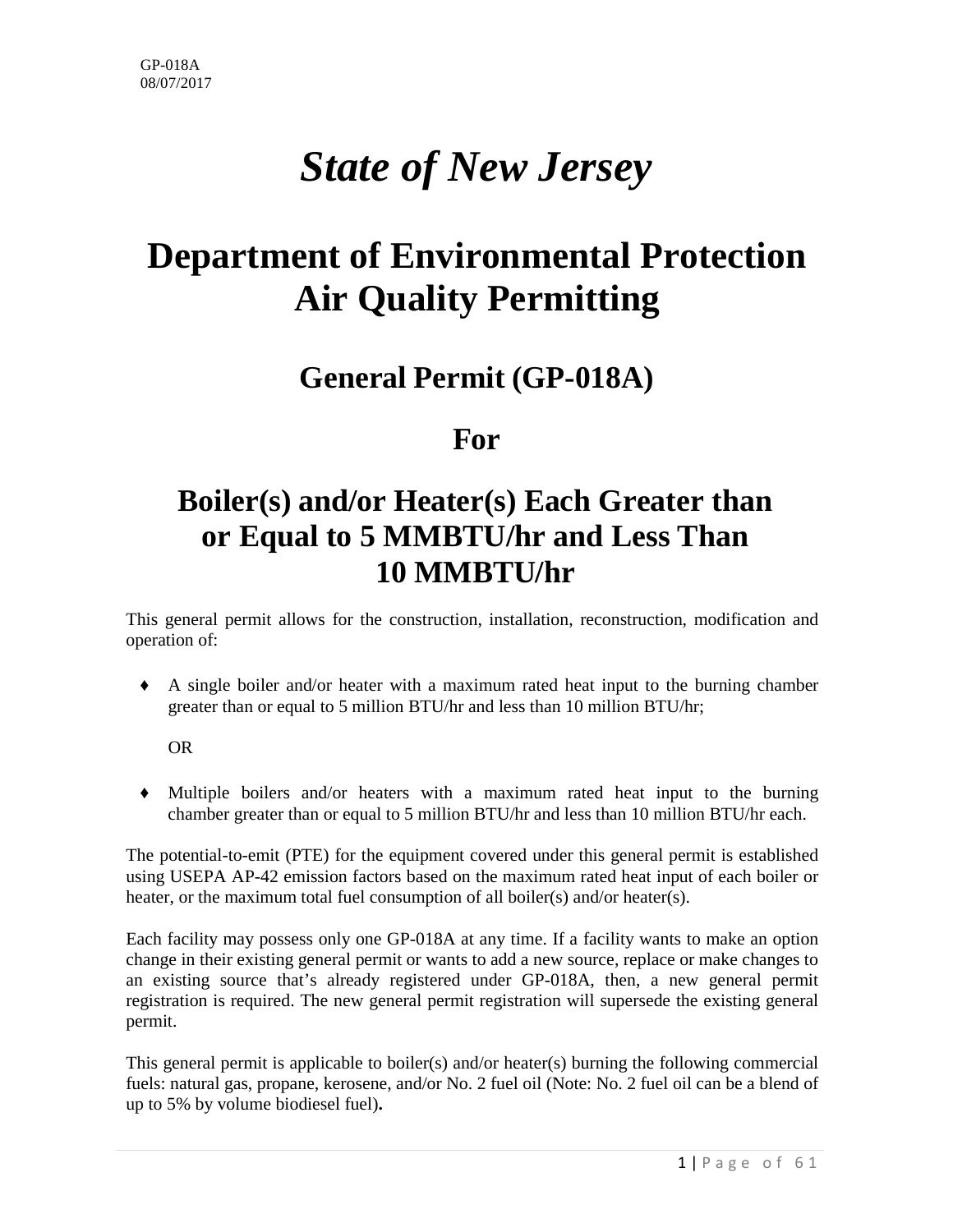## **I. DEFINITIONS**

The terms used in this general permit shall have the same definitions in N.J.A.C. 7:27 et seq. or as defined below:

**"Area Source of HAPS"** means any stationary source of hazardous air pollutants that is not a major source as defined in 40 CFR 63.2.

**"Biodiesel Fuel"** means a commercial fuel that meets American Society for Testing and Materials (ASTM) 6751 Specification**.**

**"Boiler"** means fuel burning equipment used to produce hot water or steam.

**"Commercial Boiler"** means a boiler used in commercial establishments such as hotels, restaurants, and laundries to provide electricity, steam, and/or hot water.

**"De-Rated Boiler"** means any physical change or de-rate methods for limiting fuel and/or air flow (including, but not limited to, orifice plate restrictions, control valve limiting mechanisms, and reduction of fan impellers) used to lower the manufacture maximum design heat input rating.

**"Direct-Fired Process Heater"** means any process heater in which the combustion gases mix with and exhaust to the atmosphere from the same stack(s), vent(s), etc. with gases originating with the process or material being processed.

**"Fuel Totalizer"** means a dedicated measuring and/or monitoring device that totalizes, or sums up, the amount of fuel consumed in a time period. Note: Other combustion sources (including insignificant sources) may be included on a fuel totalizer, but will count towards the amount of fuel consumed and/or any fuel limits a facility may have.

**"Gaseous fuel"** means natural gas and/or propane.

**"Gas-fired boiler"** includes any boiler that burns gaseous fuels not combined with any solid fuels and burns liquid fuel only during periods of gas curtailment, gas supply interruption, startups, or for periodic testing, maintenance, or operator training on liquid fuel. Periodic testing, maintenance, or operator training on liquid fuel shall not exceed a combined total of 48 hours during any calendar year.

**"Hazardous Air Pollutants" or "HAP"** means an air contaminant listed in or pursuant to 42 U.S.C. §7412(b).

**"Heater"** means a space heater and/or indirect fired process heater with a maximum rated heat input to the burning chamber greater than or equal to 5 million BTU/hr and less than 10 million BTU/hr.

**"ICI"** means Industrial, Commercial, or Institutional boiler.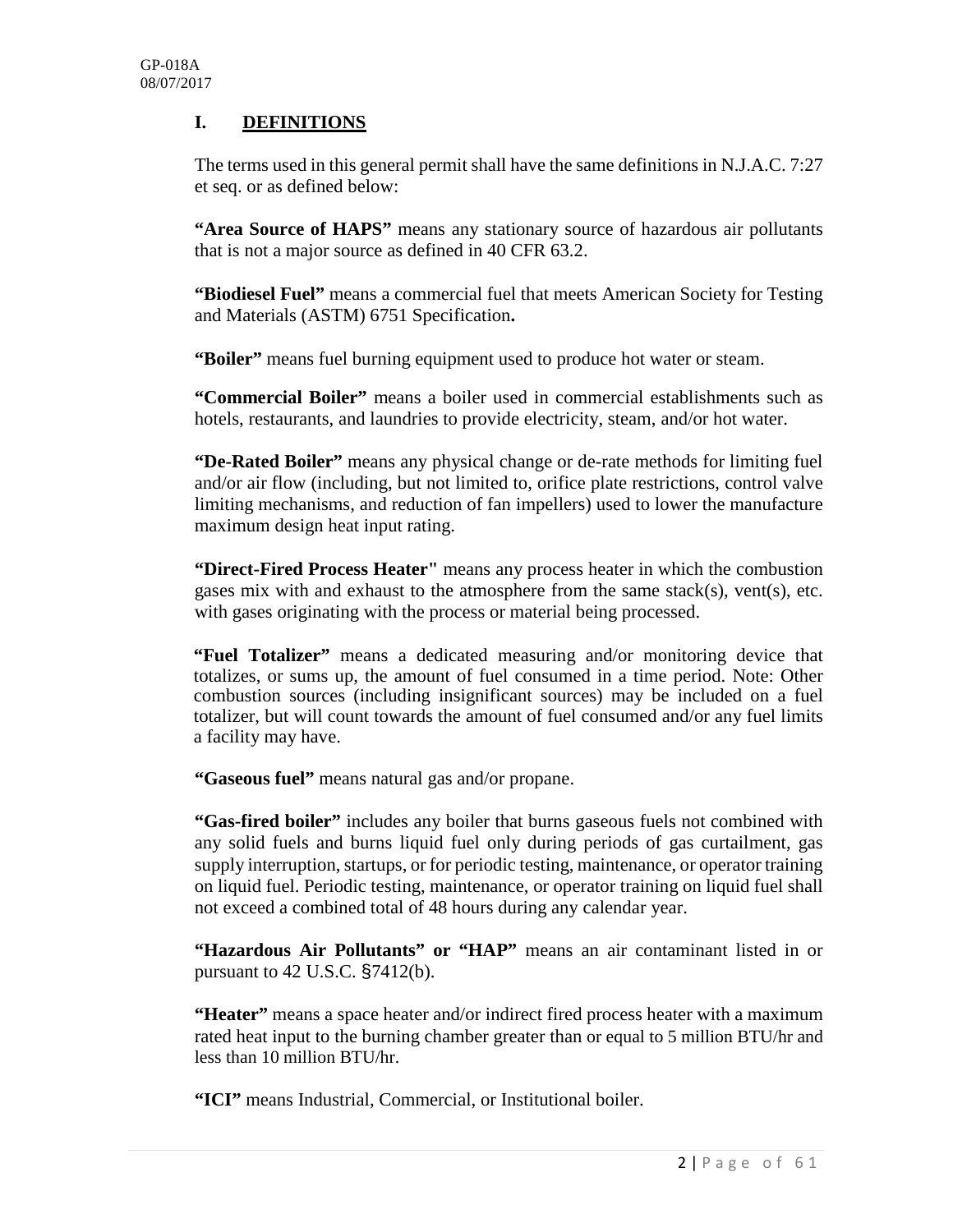**"Indirect-Fired Process Heater"** means any process heater in which the combustion gases is not mixed with and exhaust to the atmosphere from the same stack(s), vent(s), etc. with gases originating with the process or material being processed.

**"Industrial Boiler"** means a boiler used in manufacturing, processing, mining, and refining or any other industry to provide steam, hot water, and/or electricity.

**"Insignificant Source"** means any equipment or source operation that does not need a permit and certificate pursuant to N.J.A.C. 7:27-8.2.

**"Institutional Boiler"** means a boiler used in institutional establishments such as, but not limited to, medical centers, nursing homes, research centers, institutions of higher education, elementary and secondary schools, libraries, religious establishments, and governmental buildings to provide electricity, steam, and/or hot water.

**"Internal Combustion Engine"** means either a reciprocating engine or a combustion turbine in which power, produced by heat and/or pressure from combustion is converted to mechanical work.

**"Limited-use Boiler"** means any boiler that burns any amount of solid or liquid fuels and has a federally enforceable average annual capacity factor of no more than 10 percent.

**"Liquid Fuel Oil"** means number two fuel oil and/or kerosene.

**"Major Hazardous Air Pollutant (HAP) Facility"** means a major facility, or part thereof, which emits or has the potential to emit:

- 1. Ten (10) tons or more per year of any HAP;
- 2. Twenty five (25) tons or more per year of any combination of HAPs; or
- 3. Such lesser quantity, or different criterion, as the EPA may establish by rule.

**"MMBTU/hr (HHV)"** means a unit of measure of heat input rate expressed as Millions of British Thermal Units per hour, based on the higher heating value of the fuel.

**"Maximum Rated Heat Input"** means the maximum design capacity for the amount of fuel a combustion source is able to burn in a given period based on the manufacturer's specifications. This term is expressed in MMBTU/hr, based on the higher heating value of the fuel.

**"National Emission Standards for Hazardous Air Pollutants"** (also known as **M**aximum **A**chievable **C**ontrol **T**echnology, **MACT**) Subpart JJJJJJ means the federal National Emission Standards for Hazardous Air Pollutants for Industrial, Commercial, and Institutional Boilers Area Sources (NESHAP), Subpart JJJJJJ codified at 40 CFR 63.11193 seq.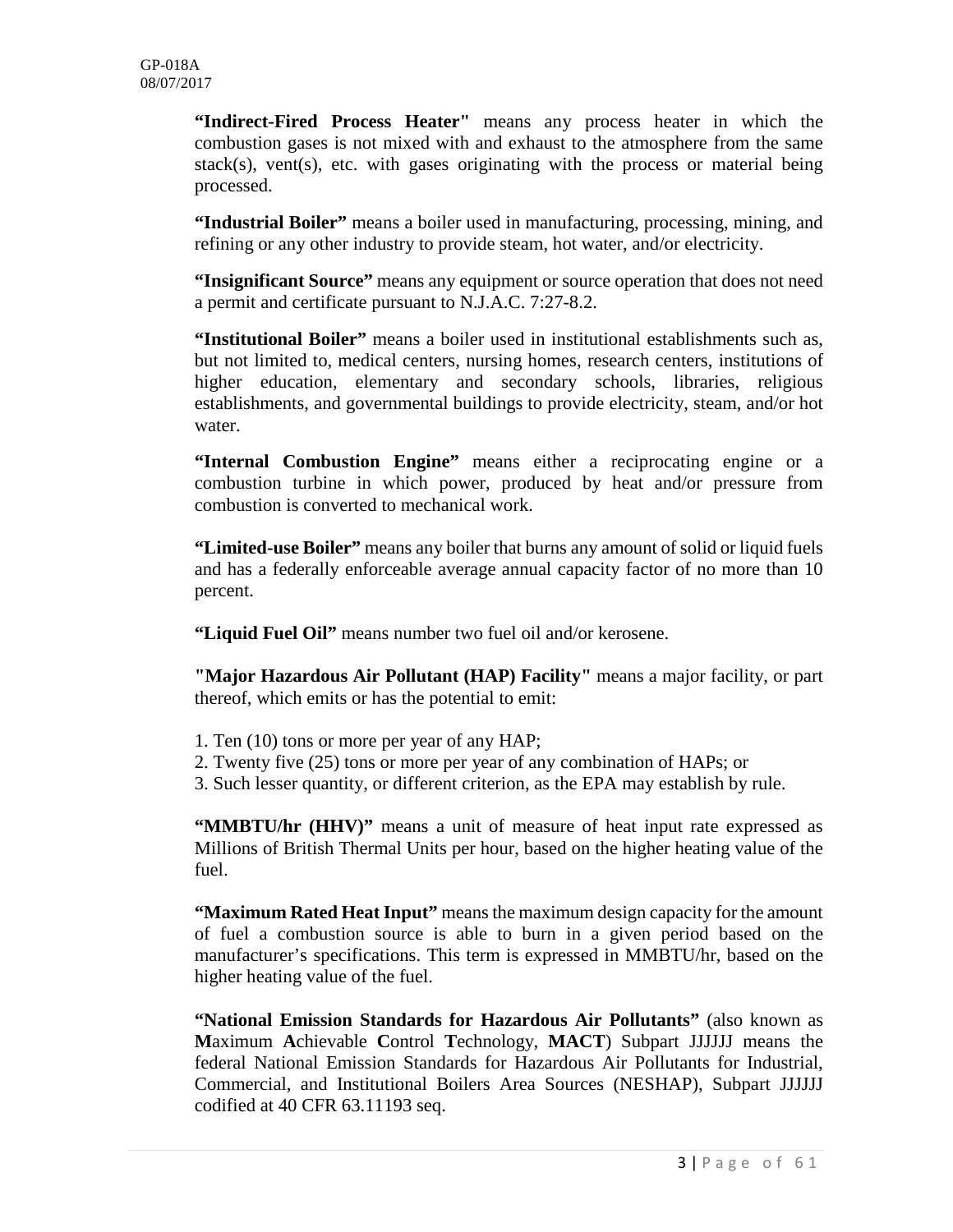**"Oxygen trim system"** means a system of monitors that is used to maintain excess air at the desired level in a combustion device. A typical system consists of a flue gas oxygen and/or carbon monoxide monitor that automatically provides a feedback signal to the combustion air controller.

**"Period of gas curtailment or supply interruption"** means a period of time during which the supply of gaseous fuel to an affected boiler is restricted or halted for reasons beyond the control of the facility. The act of entering into a contractual agreement with a supplier of natural gas established for curtailment purposes does not constitute a reason that is under the control of a facility for the purposes of this definition. An increase in the cost or unit price of natural gas due to normal market fluctuations not during periods of supplier delivery restriction does not constitute a period of natural gas curtailment or supply interruption. On-site gaseous fuel system emergencies or equipment failures qualify as periods of supply interruption when the emergency or failure is beyond the control of the facility.

**"Residential boiler"** means a boiler used to provide heat and/or hot water and/or as part of a residential combined heat and power system. This definition includes boilers located at an institutional facility (*e.g.,* university campus, military base, church grounds) or commercial/industrial facility (*e.g.,* farm) used primarily to provide heat and/or hot water for:

(1) A dwelling containing four or fewer families, or

(2) A single unit residence dwelling that has since been converted or subdivided into condominiums or apartments.

**"Seasonal boiler"** means a boiler that undergoes a shutdown for a period of at least 7 consecutive months (or 210 consecutive days) each 12-month period due to seasonal conditions, except for periodic testing. Periodic testing shall not exceed a combined total of 15 days during the 7-month shutdown. This definition only applies to boilers that would otherwise be included in the biomass subcategory or the oil subcategory.

**"Space Heater" means** a heating appliance used for warming the air of a designated area.

**"USEPA AP-42 Emission Factors"** means a compilation of air pollutant emissions factors by source category as the primary compilation of EPA's emission factors information.[https://www.epa.gov/air-emissions-factors-and-quantification/ap-42](https://www.epa.gov/air-emissions-factors-and-quantification/ap-42-compilation-air-emission-factors) [compilation-air-emission-factors](https://www.epa.gov/air-emissions-factors-and-quantification/ap-42-compilation-air-emission-factors)

## **II. AUTHORITY**

This general permit is issued under the authority of N.J.S.A. 26:2C-9.2. This general permit shall allow for inspections and evaluations to assure conformance with all provisions of N.J.A.C. 7:27 et seq. An opportunity for public comment was provided on September 19, 2016.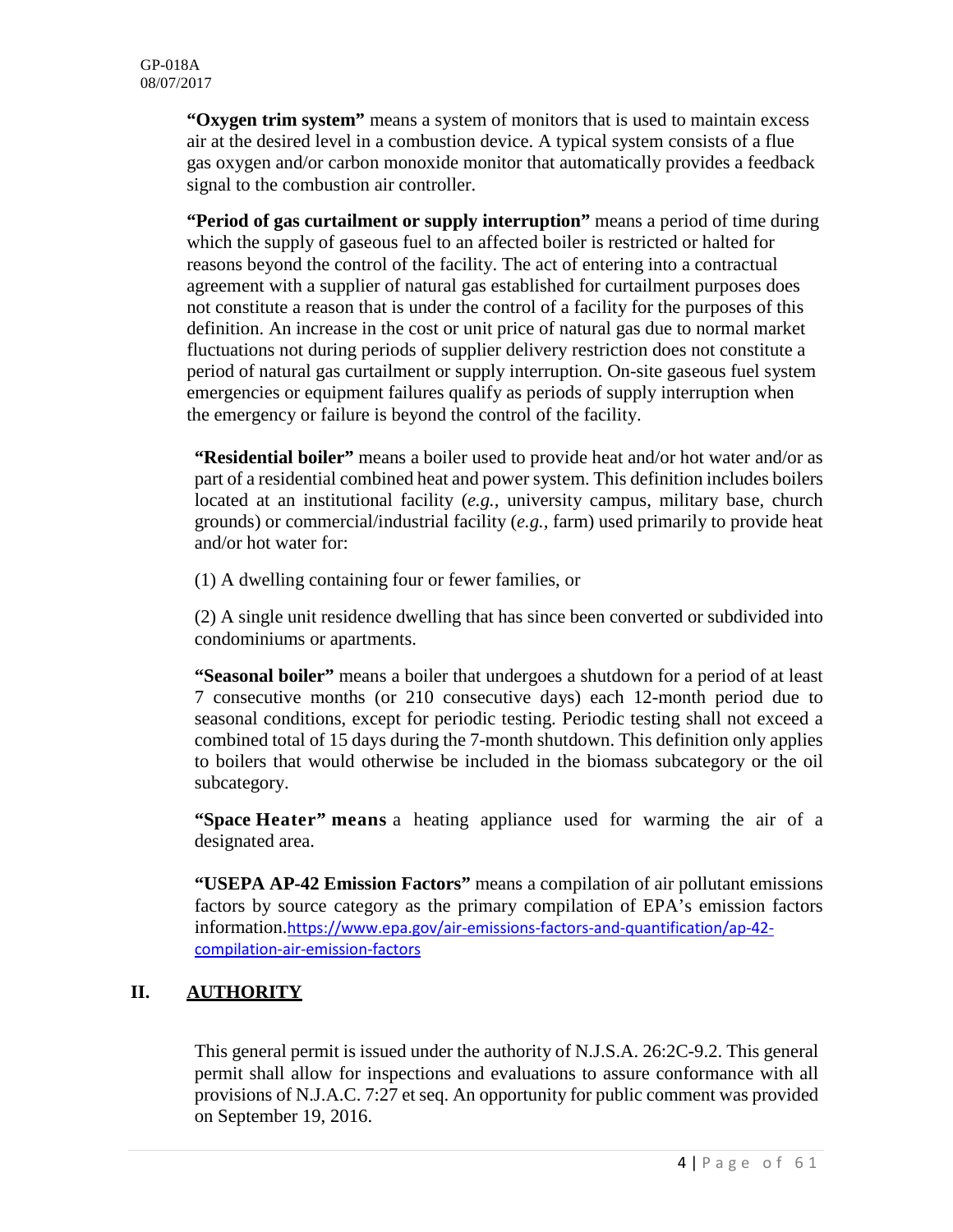## **III. APPLICABILITY**

This general permit allows for the construction, installation, reconstruction, modification and operation of:

♦ A single boiler and/or heater with a maximum rated heat input to the burning chamber greater than or equal to 5 million BTU/hr and less than 10 million BTU/hr;

OR

♦ Multiple boilers and/or heaters with a maximum rated heat input to the burning chamber greater than or equal to 5 million BTU/hr and less than 10 million BTU/hr each.

The potential-to-emit (PTE) for the equipment covered under this general permit is established using USEPA AP-42 emission factors based on the maximum rated heat input of each boiler or heater, or the maximum total fuel consumption of all boiler(s) and/or heater(s).

Each facility may possess only one GP-018A at any time. If a facility wants to make an option change in their existing general permit or wants to add a new source, replace or make changes to an existing source that's already registered under GP-018A, then, a new general permit registration is required. The new general permit registration will supersede the existing general permit.

This general permit is applicable to boiler(s) and/or heater(s) burning the following commercial fuels: natural gas, propane, kerosene, and/or No. 2 fuel oil (Note: No. 2 fuel oil can be a blend of up to 5% by volume biodiesel fuel)**.**

#### **IV. EXCLUSIONS**

This general permit cannot be used to register the following equipment:

- 1. Boiler or heater whose maximum rated heat input to the burning chamber is less than 5 MMBTU/hr;
- 2. Boiler or heater whose maximum rated heat input to the burning chamber is 10 MMBTU/hr or greater;
- 3. Emergency generators, fire pumps, or any other internal combustion engines;
- 4. Boiler or heater burning fuel other than natural gas, No. 2 fuel oil, propane and/or kerosene;
- 5. Direct-fired process heater with the following exception(s): A process heater used to dry or cure coatings in a surface coating operation (such as auto body shops) as long as the quantity of coating material used in any one hour is less than one half gallon of liquid (N.J.A.C.7:27-8.2(c)12);
- 6. De-rated boiler or heater;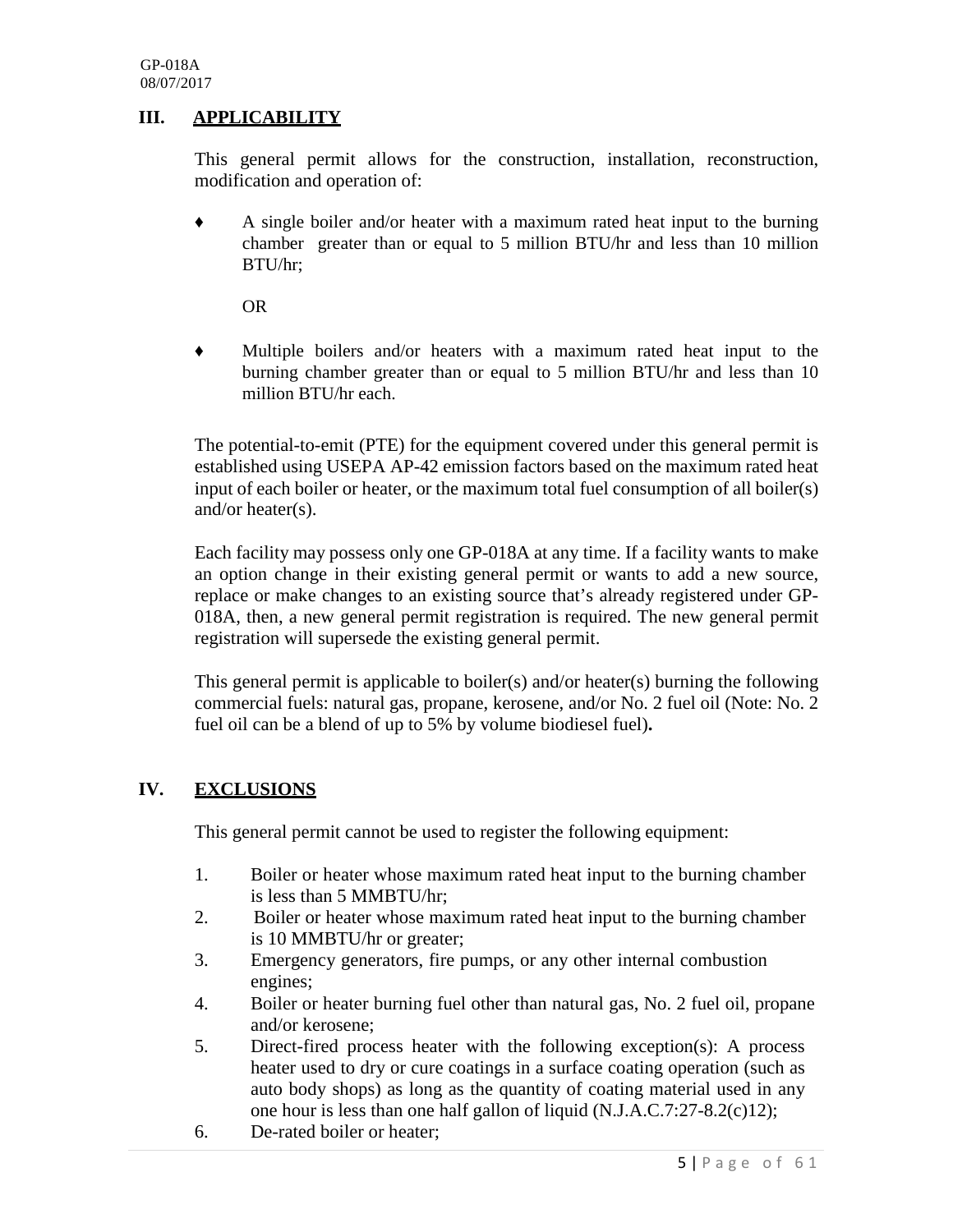- 7. Boiler or heater sharing the same emission point(s) and/or control device(s) with other source(s) that are not registered under this general permit;
- 8. Seasonal and limited-use Boilers.
- 9. Boilers serving electric generating units

## **V. EQUIPMENT SPECIFICATIONS**

Each boiler or heater registered under this general permit shall have a design maximum rated heat input of greater than or equal to 5 MMBTU/hr and less than 10 MMBTU/hr based on manufacturer's specifications.

The Permittee shall retain on site the following records for each boiler:

- 1. The maximum rated heat input of the boiler and/or heater, in millions of BTU per hour (HHV), per manufacturer's specifications, and
- 2. Written manufacturer's specifications or written standard operating procedures prepared by the owner or operator.

### **VI. POTENTIAL –TO - EMIT OPTIONS**

When registering for this general permit, permittee may select only one of the following PTE Option Numbers. Annual PTE for all permitting options are calculated using USEPA AP-42 Emission Factors.

- **BH18A-1: Boiler(s) and/or heater(s) burning natural gas, propane, No. 2 fuel oil and/or kerosene at 8760 hours per year.**
	- o The total combined heat input rate for all boilers and/or heaters shall not exceed 30 MMBTU/hr.
	- o The annual PTE is calculated by specifying the design maximum rated heat input for each boiler or heater registered under this general permit.

**NOTE:** Boiler(s) registered under option BH18A-1, burning No.2 fuel oil as the primary fuel are subject to the federal MACT rule 40 CFR 63 Subpart JJJJJJ.

- **BH18A-2: Boiler(s) and/or heater(s) burning natural gas based on an annual fuel limit (no. 2 fuel oil during natural gas curtailment only).**
	- o The total combined maximum natural gas limit for all boilers and/or heaters shall not exceed 250 MMSCF/yr.
	- o The annual PTE is calculated by specifying a maximum annual natural gas limit for all boilers and/or heaters registered under this general permit.
- **BH18A-3: Boiler(s) and/or heater(s) burning propane based on annual propane limit.**
	- o The total combined maximum propane limit for all boilers and/or heaters shall not exceed 1.92 MMgal/yr.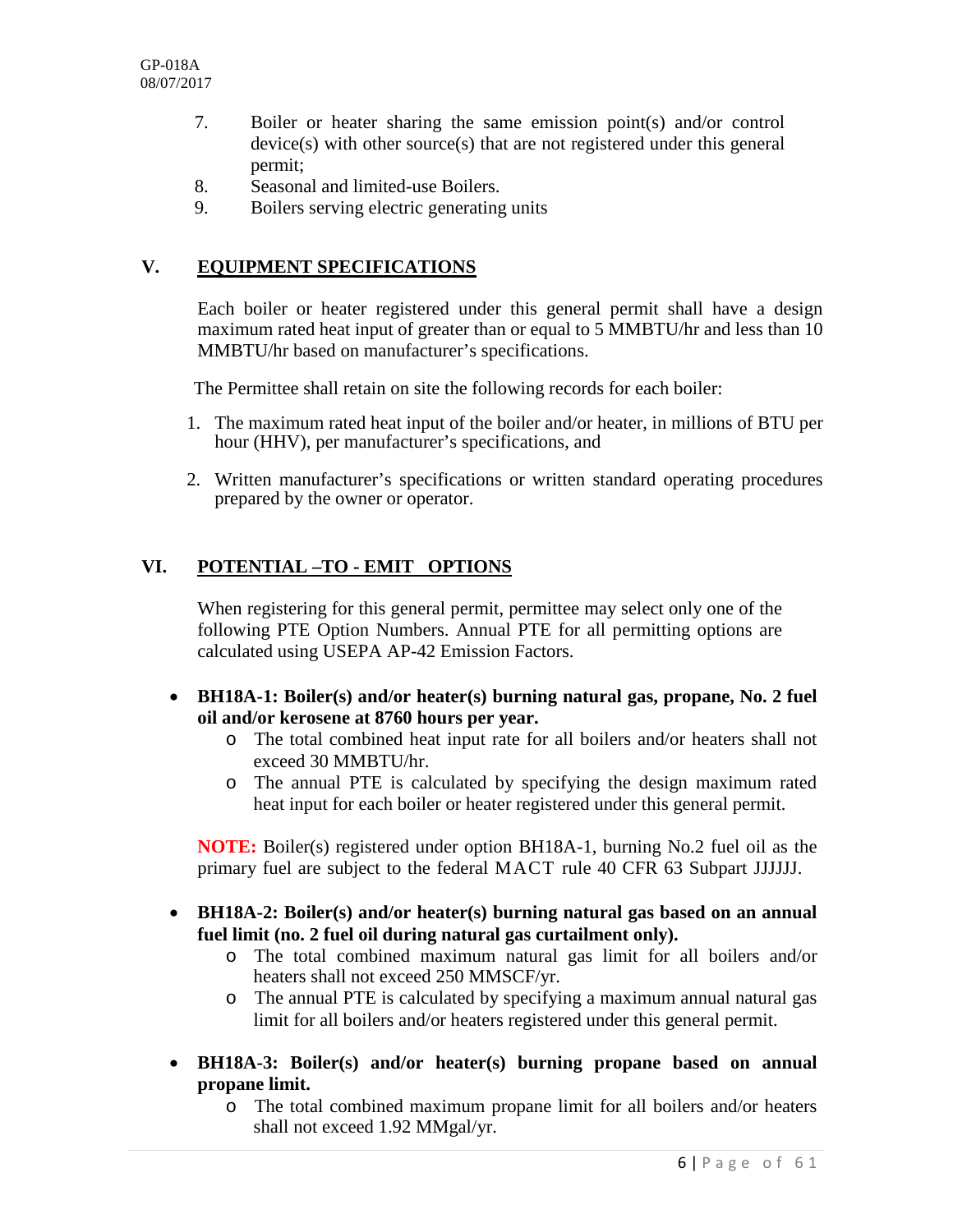- o The annual PTE is calculated by specifying the maximum propane limit for all boilers and/or heaters registered under this general permit.
- **BH-18A-4: Boiler(s) and/or heater(s) burning No. 2 fuel oil and/or kerosene based on annual fuel limit.**
	- o The total combined maximum liquid fuel limit for all boilers and/or heaters shall not exceed 1.25 MMgal/yr.
	- o The annual PTE is calculated by specifying a maximum annual No. 2 fuel oil limit and/or kerosene limit for all boilers and/or heaters registered under this general permit.

**NOTE:** Boiler(s) registered under option BH-18A-4, are subject to the federal MACT rule 40 CFR 63 Subpart JJJJJJ.

#### **VII. SUBMITTAL / CONTACT INFORMATION:**

For assistance or contact information please go to one of the following resources:

- 1. Regional Air Compliance and Enforcement at: <http://www.nj.gov/dep/enforcement/air.html>
- 2. Small Business Assistance Program at: <http://www.nj.gov/dep/aqes/sbap/index.html>
- 3. Bureau of Stationary Sources at: <http://www.nj.gov/dep/aqpp/>
- 4. USEPA Region 2 Director, Division of Enforcement & Compliance Assistance 290 Broadway New York, New York 10007-1866 <https://www.epa.gov/aboutepa/epa-region-2>
- 5. Link to 40 CFR 63, Subpart JJJJJJ: [http://www.ecfr.gov](http://www.ecfr.gov/) (Title 40, Protection of Environment; Browse Parts: 63.8980 – 63.12099, Subpart JJJJJJ 63.11193)

## **VIII. COMPLIANCE PLAN**

The equipment covered by this general permit is subject to the applicable requirements listed on the following pages.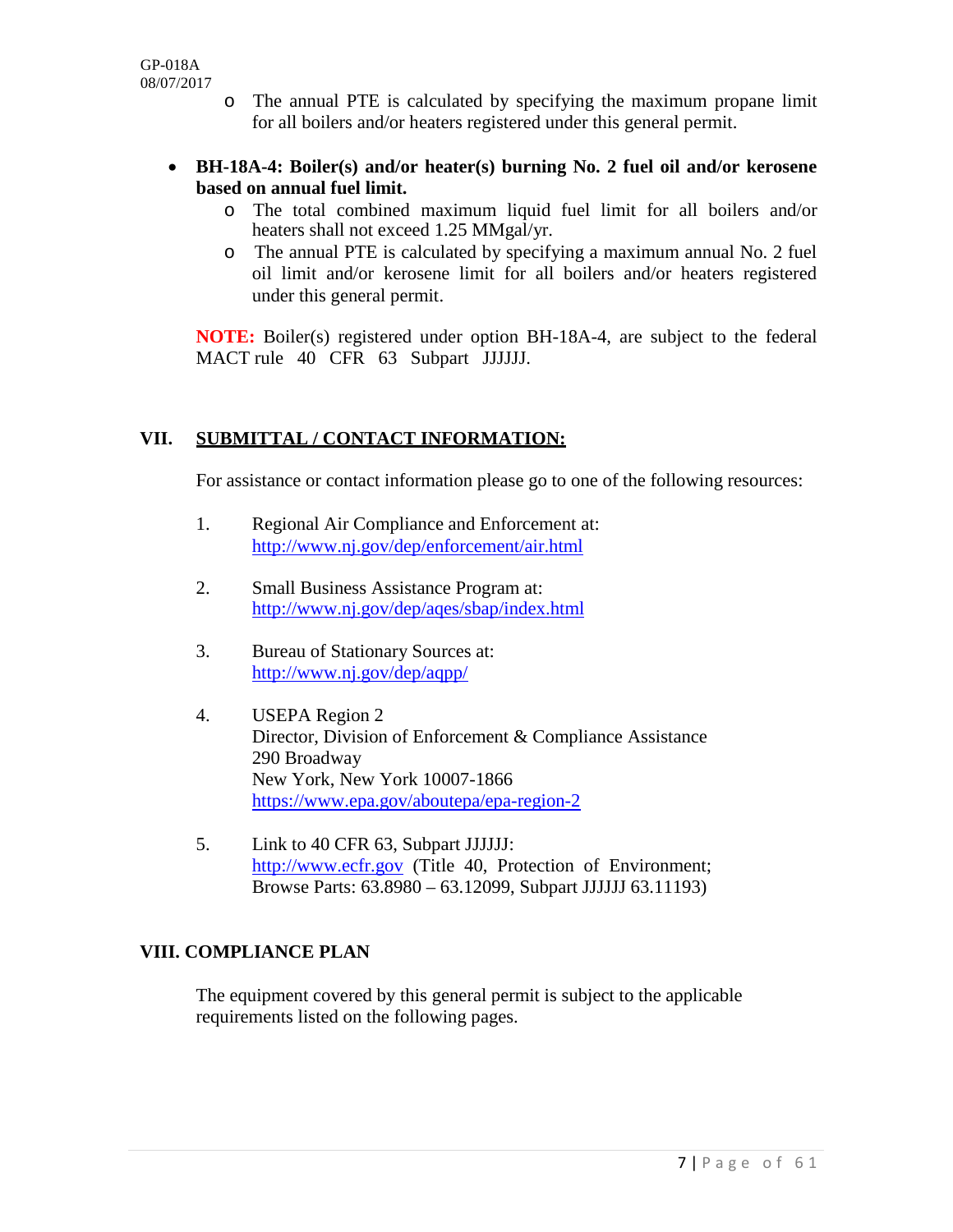#### **COMPLIANCE PLAN: Boiler(s) and/or Heater(s) greater than or equal to 5 MMBTU/hr and less than 10 MMBTU/hr: Option BH18A-1: Boiler(s) and/or heater(s) burning natural gas, propane, No. 2 fuel oil and/or kerosene at 8760 hours per year**

| <b>Item</b><br>N <sub>0</sub> | <b>Applicable Requirement</b>                                                                                                                                                                                                                                                                                   | <b>Monitoring Requirement</b> | <b>Record keeping Requirement</b> | Submittal/<br><b>Action</b>                                                                                                           |
|-------------------------------|-----------------------------------------------------------------------------------------------------------------------------------------------------------------------------------------------------------------------------------------------------------------------------------------------------------------|-------------------------------|-----------------------------------|---------------------------------------------------------------------------------------------------------------------------------------|
| 1.                            | In addition to this Compliance Plan,<br>all conditions contained in the<br>document "General Procedures for<br>General Permits" posted at the web<br>page address<br>http://www.nj.gov/dep/aqpp/genpr<br>oc.htm, are enforceable.<br>[N.J.A.C. 7:27-8.13(a)]                                                    | None.                         | None.                             | None.                                                                                                                                 |
| 2.                            | <b>Each Boiler and/or Heater is</b><br>subject to Item No.3 through Item<br>No.8.<br>$[N.J.A.C. 7:27-8.13(a)]$                                                                                                                                                                                                  | None.                         | None.                             | None.                                                                                                                                 |
| 3.                            | The Permittee shall ensure<br>combustion equipment included in<br>this General Permit is easily<br>identifiable by clear and conspicuous<br>labeling, including manufacturer<br>name, model number, serial number,<br>and maximum gross heat input rate<br>to the burning chamber.<br>$[N.J.A.C. 7:27-8.13(a)]$ | None.                         | None.                             | None.                                                                                                                                 |
| 4.                            | This equipment shall not cause any<br>air contaminant, including an air<br>contaminant detectable by the sense<br>of smell, to be present in the outdoor<br>atmosphere in such quantity and                                                                                                                     | None.                         | None.                             | Any operation of the<br>equipment which may cause<br>a release of air contaminants<br>in a quantity or<br>concentration which poses a |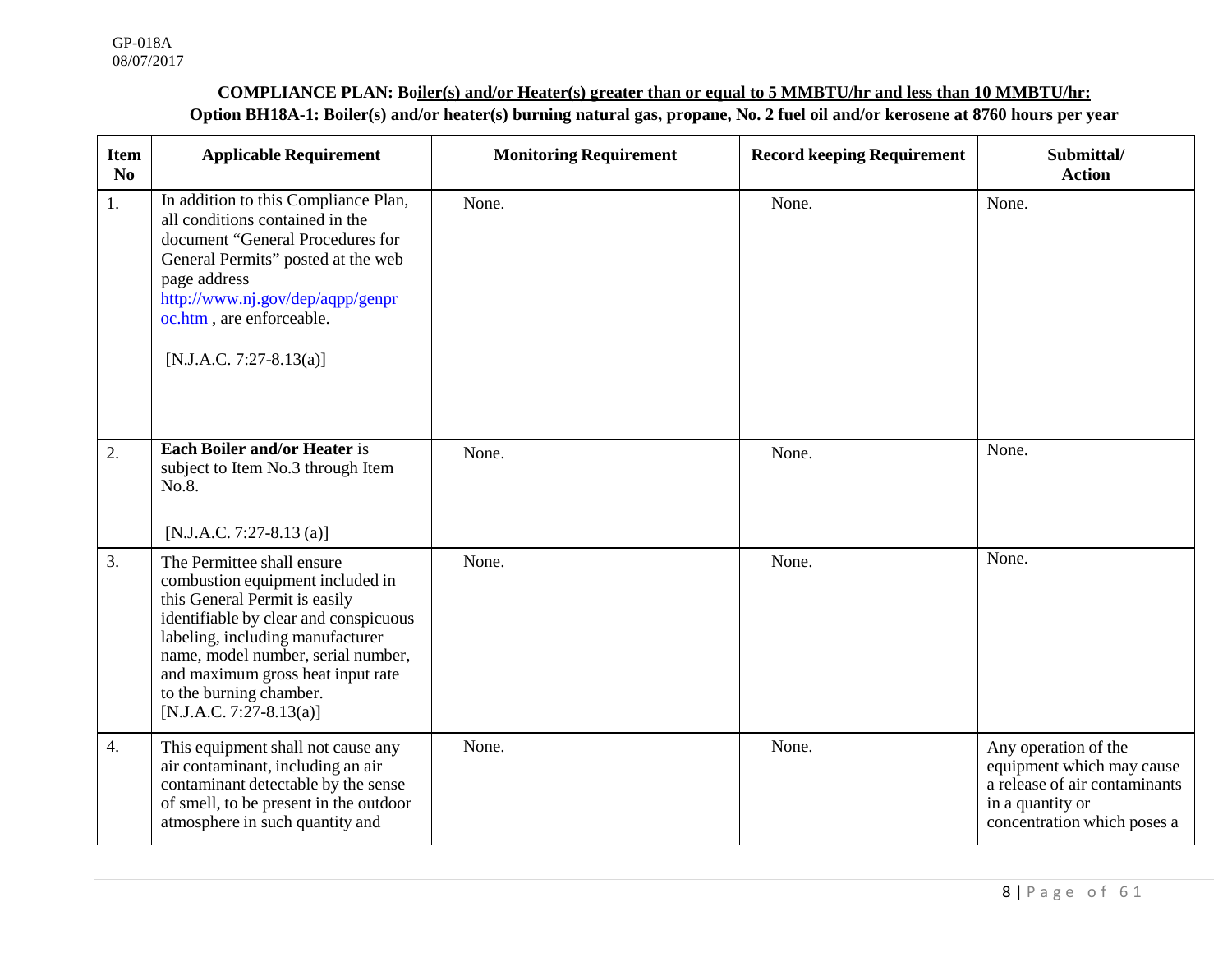|    | duration which is, or tends to be,<br>injurious to human health or welfare,<br>animal or plant life or property, or<br>would unreasonably interfere with<br>the enjoyment of life or property,<br>except in areas over which the<br>Permittee has exclusive use or<br>occupancy.<br>$[N.J.A.C. 7:27-5]$                                                                                                                                                                                                                                                    |       |       | potential threat to public<br>health, welfare, or the<br>environment or which might<br>reasonably result in citizen<br>complaints shall be reported<br>by the Permittee as required<br>by the Air Pollution Control<br>Act. The Permittee shall<br>immediately notify the<br>Department of any non-<br>compliance by calling the<br><b>Environmental Action</b><br>Hotline at (877) 927-6337.<br>$[N.J.S.A. 26:2C-19(e)]$ |
|----|------------------------------------------------------------------------------------------------------------------------------------------------------------------------------------------------------------------------------------------------------------------------------------------------------------------------------------------------------------------------------------------------------------------------------------------------------------------------------------------------------------------------------------------------------------|-------|-------|---------------------------------------------------------------------------------------------------------------------------------------------------------------------------------------------------------------------------------------------------------------------------------------------------------------------------------------------------------------------------------------------------------------------------|
| 5. | Maximum No. of Billable<br>Compliance Inspections $\leq$ 2<br>inspections. The equipment<br>covered by this permit will be<br>subject to inspection fees for the<br>maximum periodic compliance<br>inspections (as defined in N.J.A.C.<br>$7:27-8.1$ ) over the life of the<br>Certificate, after it receives final<br>approval for a five year duration.<br>The Permittee will be invoiced for<br>a service fee per inspection<br>pursuant to N.J.A.C. 7:27-8.6 after<br>the periodic compliance inspection<br>is conducted.<br>$[N.J.A.C. 7:27-8.13(e)]$ | None. | None. | None.                                                                                                                                                                                                                                                                                                                                                                                                                     |
| 6. | Compliance with the annual<br>emission limit for each air<br>contaminant shall be based on<br>operation of the boiler(s) and/or<br>heater(s) at a maximum of $8760$<br>hours per year for the size(s)<br>registered.<br>$[N.J.A.C. 7:27-8.13(h)]$                                                                                                                                                                                                                                                                                                          | None. | None. | None.                                                                                                                                                                                                                                                                                                                                                                                                                     |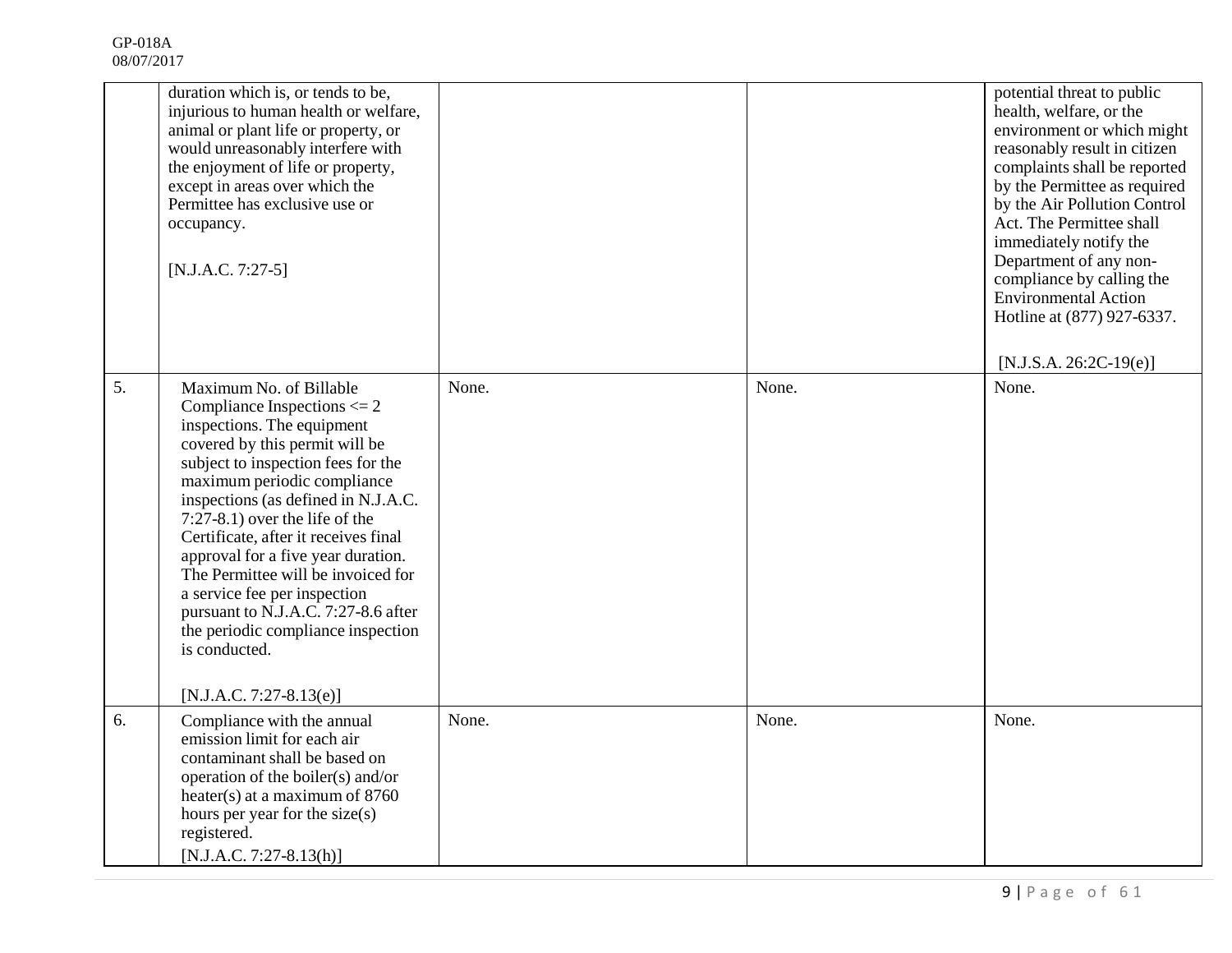| 7. | Each boiler or heater with a gross<br>heat input greater than or equal to<br>five (5) million BTU per hour and<br>less than ten $(10)$ million BTU per<br>hour shall adjust the combustion<br>process annually in the same quarter<br>of each calendar year. The<br>adjustment of the combustion<br>process shall be done in accordance<br>with the procedure set forth at<br>N.J.A.C. 7:27-19.16.<br>[N.J.A.C. 7:27-16.8(b)], [N.J.A.C.<br>7:27-16.8(c)] and [N.J.A.C. 7:27-<br>$19.7(g)$ ] | The Permittee shall perform the<br>adjustment of the combustion process in<br>accordance with the specific procedures<br>for combustion adjustment monitoring<br>specified in NJDEP Technical Manual<br>1005 and the procedure set forth at<br>N.J.A.C. 7:27-19.16(a) as follows:<br>1. Inspect the burner, and clean or<br>replace any components of the burner as<br>necessary; 2. Inspect the flame pattern<br>and make any adjustments to the burner<br>necessary to optimize the flame pattern<br>consistent with the manufacturer's<br>specifications; 3. Inspect the system<br>controlling the air-to-fuel ratio, and<br>ensure that it is correctly calibrated and<br>functioning properly; 4. Minimize the<br>total emissions of NO <sub>x</sub> and CO<br>consistent with the manufacturer's<br>specifications; 5. Measure the<br>concentrations in the effluent stream of<br>NO <sub>x</sub> , CO and O <sub>2</sub> in ppmvd, before and<br>after the adjustment is made; and 6.<br>Convert the emission values of NO <sub>x</sub> ,<br>CO and O2 concentrations measured in<br>lb/MMBTU according to the following<br>formula: Lb/MM $BTU = ppmvd * MW$<br>* F dry factor * O2 correction<br>factor/387,000,000, where: ppmvd is the<br>concentration in parts per million by<br>volume, dry basis, of NO <sub>x</sub> or CO; MW<br>is the Molecular Weight for NOx=46<br>lb/lb-mole, CO=28 lb/lb-mole; F Dry<br>factor for: Natural Gas $= 8,710$<br>$dscf/MMBTU$ , Residual or fuel oil = | Recordkeeping by manual<br>logging of parameter or storing<br>data in a computer data system<br>upon performing combustion<br>adjustments the Permittee shall<br>record the following<br>information for each<br>adjustment: 1. The date of the<br>adjustment and the times at<br>which it began and ended; 2.<br>The name, title and affiliation<br>of the person who made the<br>adjustment; 3. The NO <sub>x</sub> and<br>CO concentrations in the<br>effluent stream, in ppmvd,<br>before and after each actual<br>adjustment was made; 4. The<br>concentration of O2 (in percent<br>dry basis) at which the CO and<br>NO <sub>x</sub> concentrations were<br>measured; 5. A description of<br>any corrective action taken; 6.<br>Results from any subsequent<br>test performed after taking any<br>corrective action, including<br>concentrations and converted<br>emission values in<br>(lb/MMBTU); 7. The type and<br>amount of fuel used over the<br>12 months prior to the annual<br>adjustment; 8. Any other<br>information which the<br>Department or the EPA has<br>required as a condition of<br>approval of any permit or<br>certificate issued for the source | Submit a report annually.<br>The Permittee shall submit<br>an annual adjustment<br>combustion process report<br>to the department within 45<br>days after the adjustment of<br>the combustion process is<br>completed. The report shall<br>contain the following<br>information: (1) The<br>concentrations of NO <sub>x</sub> and<br>CO in the effluent stream in<br>ppmvd, and O2 in percent<br>dry basis, measured before<br>and after the adjustment of<br>the combustion process; $(2)$<br>The converted emission<br>values in ln/MMBTU for<br>the measurements taken<br>before and after the<br>adjustment of the<br>combustion process; (3) A<br>description of any<br>corrective actions taken as a<br>part of the combustion<br>adjustment; and (4) The<br>type and amount of fuel<br>used over the 12 months<br>prior to the annual<br>adjustment.<br>The report shall be<br>submitted electronically to:<br>www.njdeponline.com. |
|----|----------------------------------------------------------------------------------------------------------------------------------------------------------------------------------------------------------------------------------------------------------------------------------------------------------------------------------------------------------------------------------------------------------------------------------------------------------------------------------------------|----------------------------------------------------------------------------------------------------------------------------------------------------------------------------------------------------------------------------------------------------------------------------------------------------------------------------------------------------------------------------------------------------------------------------------------------------------------------------------------------------------------------------------------------------------------------------------------------------------------------------------------------------------------------------------------------------------------------------------------------------------------------------------------------------------------------------------------------------------------------------------------------------------------------------------------------------------------------------------------------------------------------------------------------------------------------------------------------------------------------------------------------------------------------------------------------------------------------------------------------------------------------------------------------------------------------------------------------------------------------------------------------------------------------------------------------------------------------------------------------------------|------------------------------------------------------------------------------------------------------------------------------------------------------------------------------------------------------------------------------------------------------------------------------------------------------------------------------------------------------------------------------------------------------------------------------------------------------------------------------------------------------------------------------------------------------------------------------------------------------------------------------------------------------------------------------------------------------------------------------------------------------------------------------------------------------------------------------------------------------------------------------------------------------------------------------------------------------------------------------------------------------------------------------------------------------------------------------------------------------------------------------------------------------------------------------|--------------------------------------------------------------------------------------------------------------------------------------------------------------------------------------------------------------------------------------------------------------------------------------------------------------------------------------------------------------------------------------------------------------------------------------------------------------------------------------------------------------------------------------------------------------------------------------------------------------------------------------------------------------------------------------------------------------------------------------------------------------------------------------------------------------------------------------------------------------------------------------------------------------------------------------------|
|----|----------------------------------------------------------------------------------------------------------------------------------------------------------------------------------------------------------------------------------------------------------------------------------------------------------------------------------------------------------------------------------------------------------------------------------------------------------------------------------------------|----------------------------------------------------------------------------------------------------------------------------------------------------------------------------------------------------------------------------------------------------------------------------------------------------------------------------------------------------------------------------------------------------------------------------------------------------------------------------------------------------------------------------------------------------------------------------------------------------------------------------------------------------------------------------------------------------------------------------------------------------------------------------------------------------------------------------------------------------------------------------------------------------------------------------------------------------------------------------------------------------------------------------------------------------------------------------------------------------------------------------------------------------------------------------------------------------------------------------------------------------------------------------------------------------------------------------------------------------------------------------------------------------------------------------------------------------------------------------------------------------------|------------------------------------------------------------------------------------------------------------------------------------------------------------------------------------------------------------------------------------------------------------------------------------------------------------------------------------------------------------------------------------------------------------------------------------------------------------------------------------------------------------------------------------------------------------------------------------------------------------------------------------------------------------------------------------------------------------------------------------------------------------------------------------------------------------------------------------------------------------------------------------------------------------------------------------------------------------------------------------------------------------------------------------------------------------------------------------------------------------------------------------------------------------------------------|--------------------------------------------------------------------------------------------------------------------------------------------------------------------------------------------------------------------------------------------------------------------------------------------------------------------------------------------------------------------------------------------------------------------------------------------------------------------------------------------------------------------------------------------------------------------------------------------------------------------------------------------------------------------------------------------------------------------------------------------------------------------------------------------------------------------------------------------------------------------------------------------------------------------------------------------|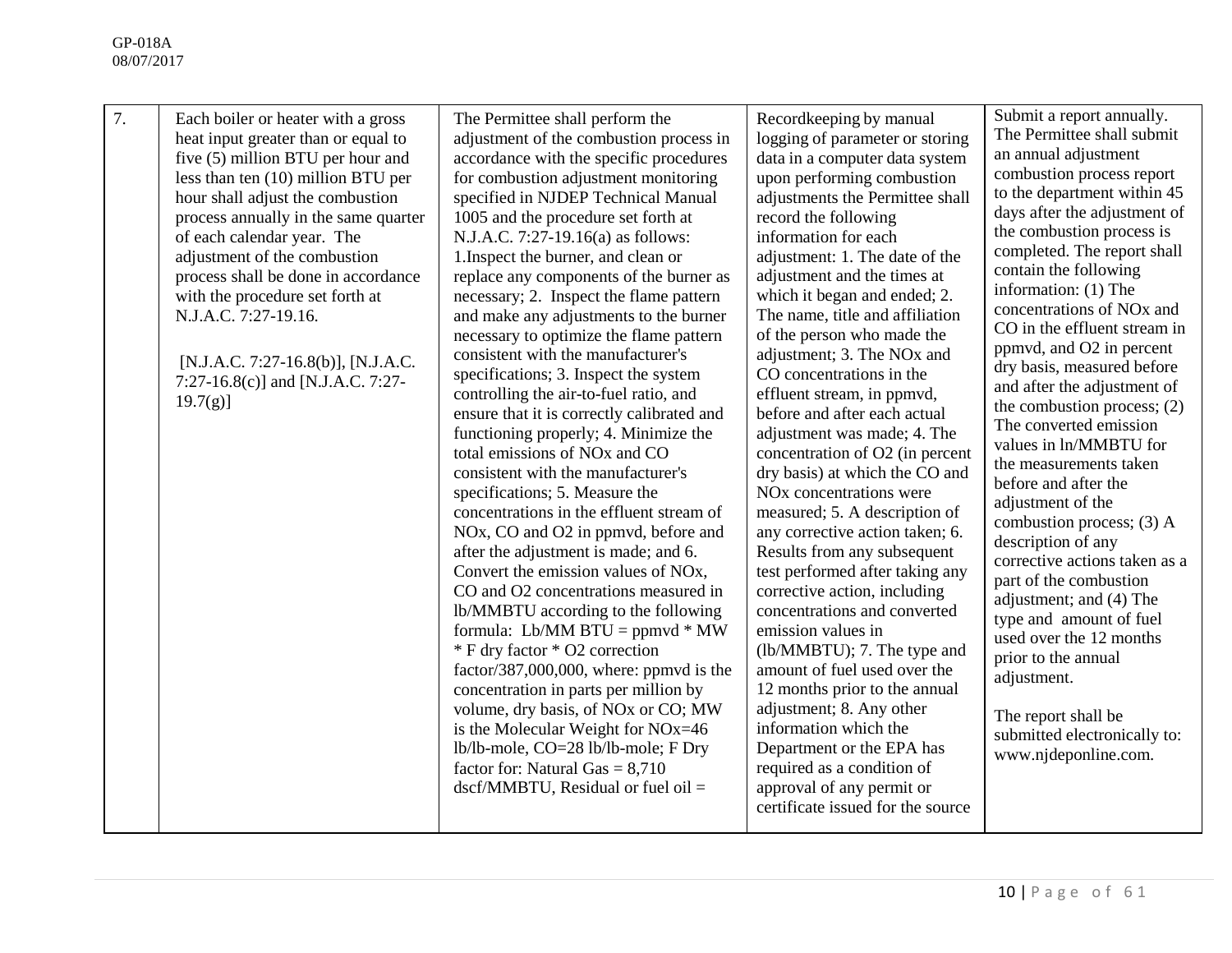|    |                                                                                                                                                                                                                                                                                                                                                                 | 9,190 dscf/MMBTU; O2 correction<br>factor: (20.9%)/(20.9% - O2 measured),<br>where O2 measured is percent oxygen<br>on a dry basis.<br>[N.J.A.C. 7:27-19.16(a)]                                                  | operation.<br>The records must be retained for<br>a minimum of five years and to<br>be made readily upon to<br>accessible to the Department<br>request.<br>$[N.J.A.C. 7:27-19.16(b)]$                                                                                                   | Instructions for submitting<br>this report online are<br>specified at:<br>http://www.nj.gov/dep/aqpp<br>/adjustment.htm.<br>$[N.J.A.C. 7:27-19.16(c)]$<br>and<br>$[N.J.A.C. 7:27-19.16(d)]$ |
|----|-----------------------------------------------------------------------------------------------------------------------------------------------------------------------------------------------------------------------------------------------------------------------------------------------------------------------------------------------------------------|------------------------------------------------------------------------------------------------------------------------------------------------------------------------------------------------------------------|-----------------------------------------------------------------------------------------------------------------------------------------------------------------------------------------------------------------------------------------------------------------------------------------|---------------------------------------------------------------------------------------------------------------------------------------------------------------------------------------------|
| 8. | The Permittee shall ensure that the<br>operating parameter settings of the<br>adjusted equipment or source<br>operation are established and<br>recorded after the combustion<br>process is adjusted and that the<br>adjusted equipment or source<br>operation is maintained to operate<br>consistent with the annual<br>adjustment.<br>[N.J.A.C. 7:27-19.16(e)] | Monitored by the operating parameter<br>settings that are established after the<br>combustion process is adjusted in order<br>to operate consistent with the annual<br>adjustment.<br>$[N.J.A.C. 7:27-19.16(e)]$ | The Permittee shall record the<br>operating parameter settings<br>that are established after the<br>combustion process is adjusted<br>and retain until the next annual<br>adjustment, to be made readily<br>accessible to the Department<br>upon request.<br>$[N.J.A.C. 7:27-19.16(e)]$ | None.                                                                                                                                                                                       |
| 9. | <b>Each Boiler and/or Heater</b><br>burning gaseous fuels (natural gas<br>or propane) and no.2 fuel oil as<br>specified below in Item No. 11 is<br>subject to Item No. 10 through Item<br>No. 13.<br>[N.J.A.C. 7:27-8.13(a)]                                                                                                                                    | None.                                                                                                                                                                                                            | None.                                                                                                                                                                                                                                                                                   | None.                                                                                                                                                                                       |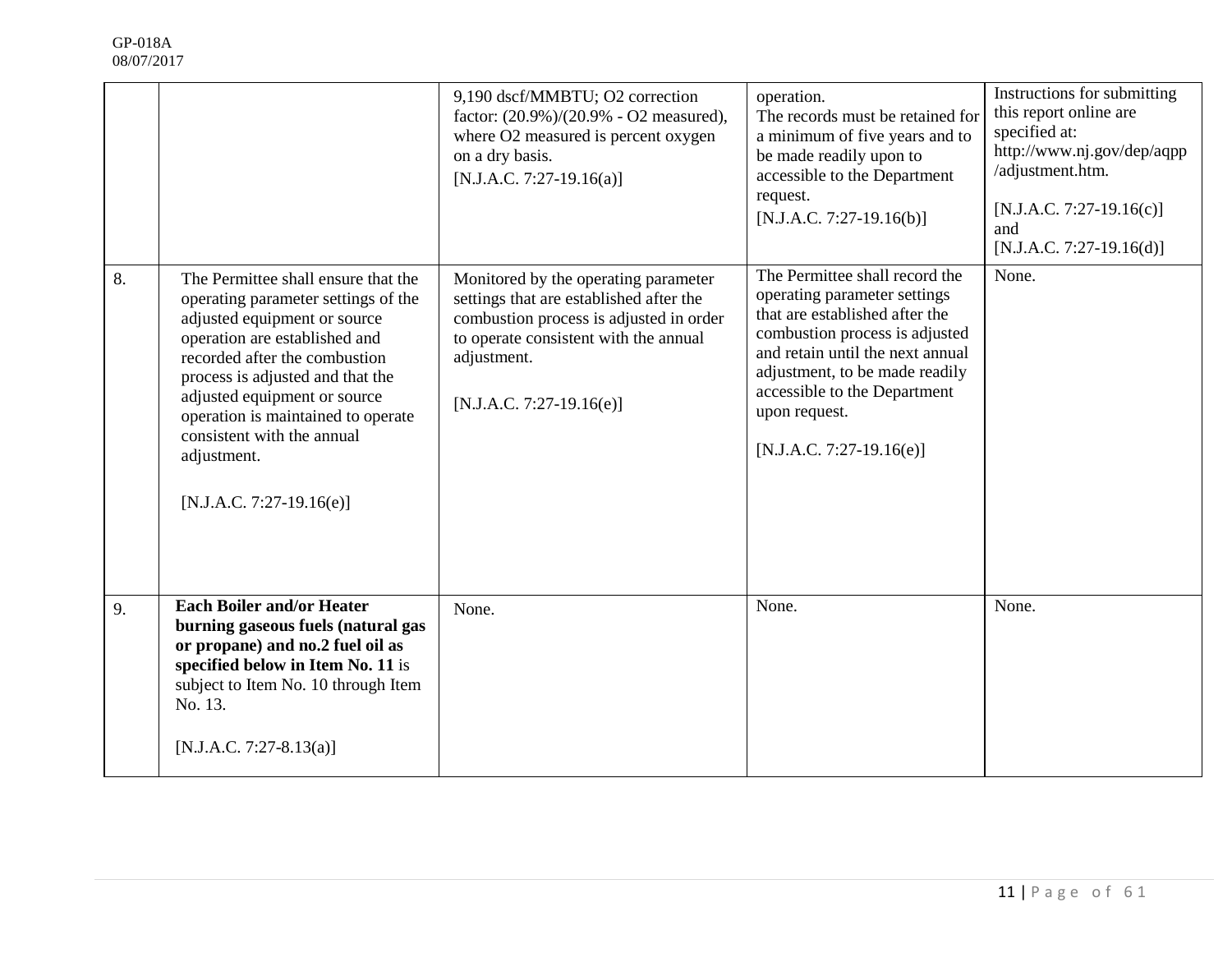| 10. | Permittee shall not use the equipment<br>in a manner which will cause visible<br>emissions, exclusive of visible<br>condensed water vapor, except for a<br>period no more than 3 minutes in any<br>consecutive 30-minute period.<br>[N.J.A.C. 7:27-3.2(a) & (c)]                                                                                                                                                                                                                                                                                                | None. | None.                                                                                                                                                                                                                                                                                                                                                                                                                                                                              | If visible emissions are<br>observed, refer to operator<br>manual for corrective<br>action. If corrective action<br>fail to correct visible<br>emissions within 24 hours<br>of observation, the<br>Permittee<br>shall immediately report the<br>incident to the Department<br>by calling the<br><b>Environmental Action</b><br>Hotline at (877) 927-6337.<br>$[N.J.A.C. 7:27-8.13(d)]$ |
|-----|-----------------------------------------------------------------------------------------------------------------------------------------------------------------------------------------------------------------------------------------------------------------------------------------------------------------------------------------------------------------------------------------------------------------------------------------------------------------------------------------------------------------------------------------------------------------|-------|------------------------------------------------------------------------------------------------------------------------------------------------------------------------------------------------------------------------------------------------------------------------------------------------------------------------------------------------------------------------------------------------------------------------------------------------------------------------------------|----------------------------------------------------------------------------------------------------------------------------------------------------------------------------------------------------------------------------------------------------------------------------------------------------------------------------------------------------------------------------------------|
| 11. | The Permittee is allowed to use No. 2<br>fuel oil if all the following<br>requirements are met:<br>1) the Permittee is not practicably<br>able to obtain a sufficient supply of<br>natural gas;<br>2) the Permittee's inability to<br>obtain natural gas is due to<br>circumstances beyond the control of<br>the Permittee, such as a natural gas<br>curtailment; and<br>3) the Permittee shall stop using fuel<br>oil and resume using natural gas as<br>soon as sufficient supply of natural<br>gas becomes practicably available.<br>[N.J.A.C. 7:27-8.13(a)] | None. | The Permittee that is<br>combusting No. 2 fuel oil in<br>place of natural gas shall keep<br>the following records:<br>the date the fuel oil was<br>used:<br>the reason for use<br>(i.e. natural gas<br>curtailment); and<br>the number of hours such<br>fuel oil has been<br>combusted.<br>All records shall be<br>maintained on site for a<br>period of no less than five<br>years and made readily<br>accessible to the<br>Department upon request.<br>$[N.J.A.C. 7:27-8.13(d)]$ | None.                                                                                                                                                                                                                                                                                                                                                                                  |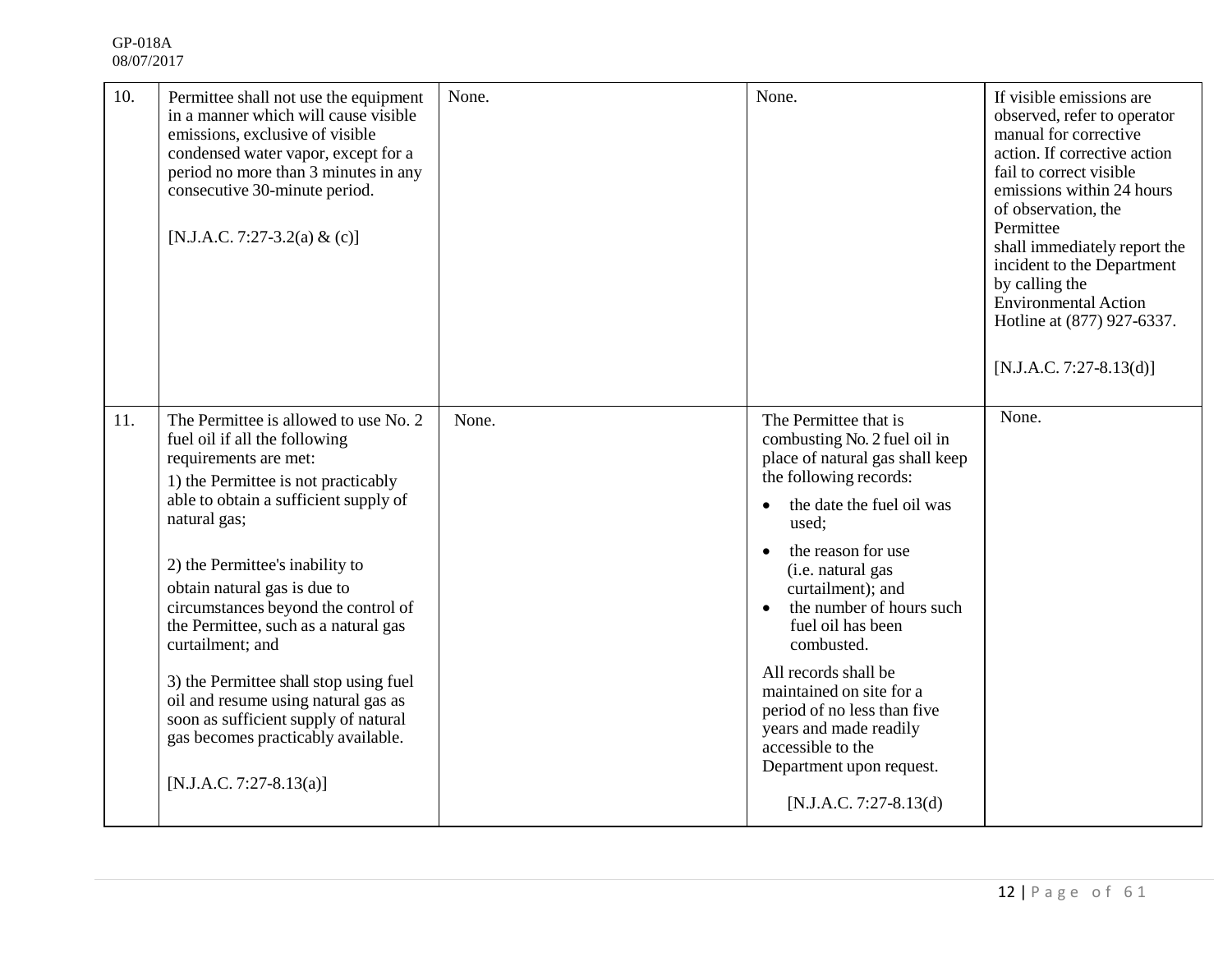| No. 2 fuel oil for periodic testing,<br>maintenance, or operator training<br>events if the following<br>requirements are met:<br>Permittee shall not exceed<br>48 hours per calendar year<br>for periodic testing, maintenance,<br>or operator training per boiler.<br>However, Permittee shall not fire<br>fuel oil for normal testing and<br>maintenance on the days<br>when the Department<br>forecasts air quality<br>anywhere in New Jersey to |                                     | maintenance, or<br>operator training<br>periods, record the<br>date and number of hours<br>that No. 2 fuel oil has been<br>combusted.<br>All records shall be<br>maintained on site for a<br>period of no less than five<br>years and made readily<br>accessible to the<br>Department upon request. | None            |
|-----------------------------------------------------------------------------------------------------------------------------------------------------------------------------------------------------------------------------------------------------------------------------------------------------------------------------------------------------------------------------------------------------------------------------------------------------|-------------------------------------|-----------------------------------------------------------------------------------------------------------------------------------------------------------------------------------------------------------------------------------------------------------------------------------------------------|-----------------|
|                                                                                                                                                                                                                                                                                                                                                                                                                                                     | The Permittee may periodically fire | None.                                                                                                                                                                                                                                                                                               | For testing and |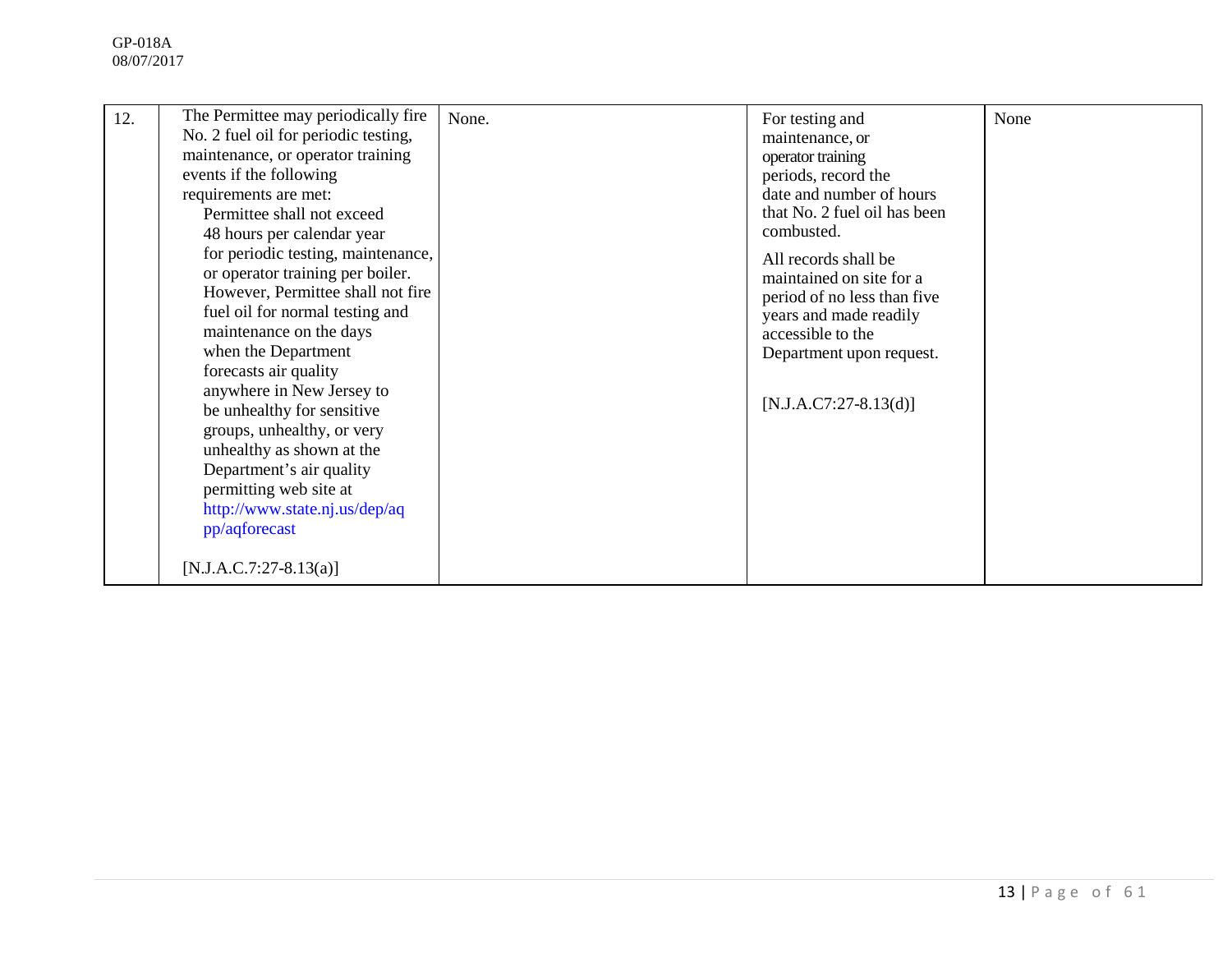| 13. | The maximum allowable sulfur<br>content in No. 2 fuel oil shall be<br>$\leq$ 15 ppmw (parts per million by<br>weight) (0.0015%).                                                | Sulfur Content in Fuel: Monitored by<br>review of fuel delivery records per<br>delivery showing fuel sulfur content.<br>$[N.J.A.C. 7:27-8.13(d)]$ | <b>Sulfur Content in Fuel:</b><br>Recordkeeping by invoices /<br>bills of lading / certificate of<br>analysis per delivery showing<br>fuel sulfur content. | None. |
|-----|---------------------------------------------------------------------------------------------------------------------------------------------------------------------------------|---------------------------------------------------------------------------------------------------------------------------------------------------|------------------------------------------------------------------------------------------------------------------------------------------------------------|-------|
|     | Each Permittee may use any<br>existing No. 2 fuel oil contained in<br>the fuel oil storage tank until it is<br>depleted as long as the Permittee<br>can document the following: |                                                                                                                                                   | $[N.J.A.C.7:27-8.13(d)3]$                                                                                                                                  |       |
|     | At the time of purchase, the<br>a)<br>fuel's sulfur content was<br>consistent and in compliance<br>with N.J.A.7:27-9; and                                                       |                                                                                                                                                   |                                                                                                                                                            |       |
|     | b) It can be verifiable by the<br>Department that the existing<br>No. 2 fuel was contained in the<br>fuel oil storage tank before<br>obtaining this GP-018A.                    |                                                                                                                                                   |                                                                                                                                                            |       |
|     | $[N.J.A.C. 7:27-9.2(b)]$                                                                                                                                                        |                                                                                                                                                   |                                                                                                                                                            |       |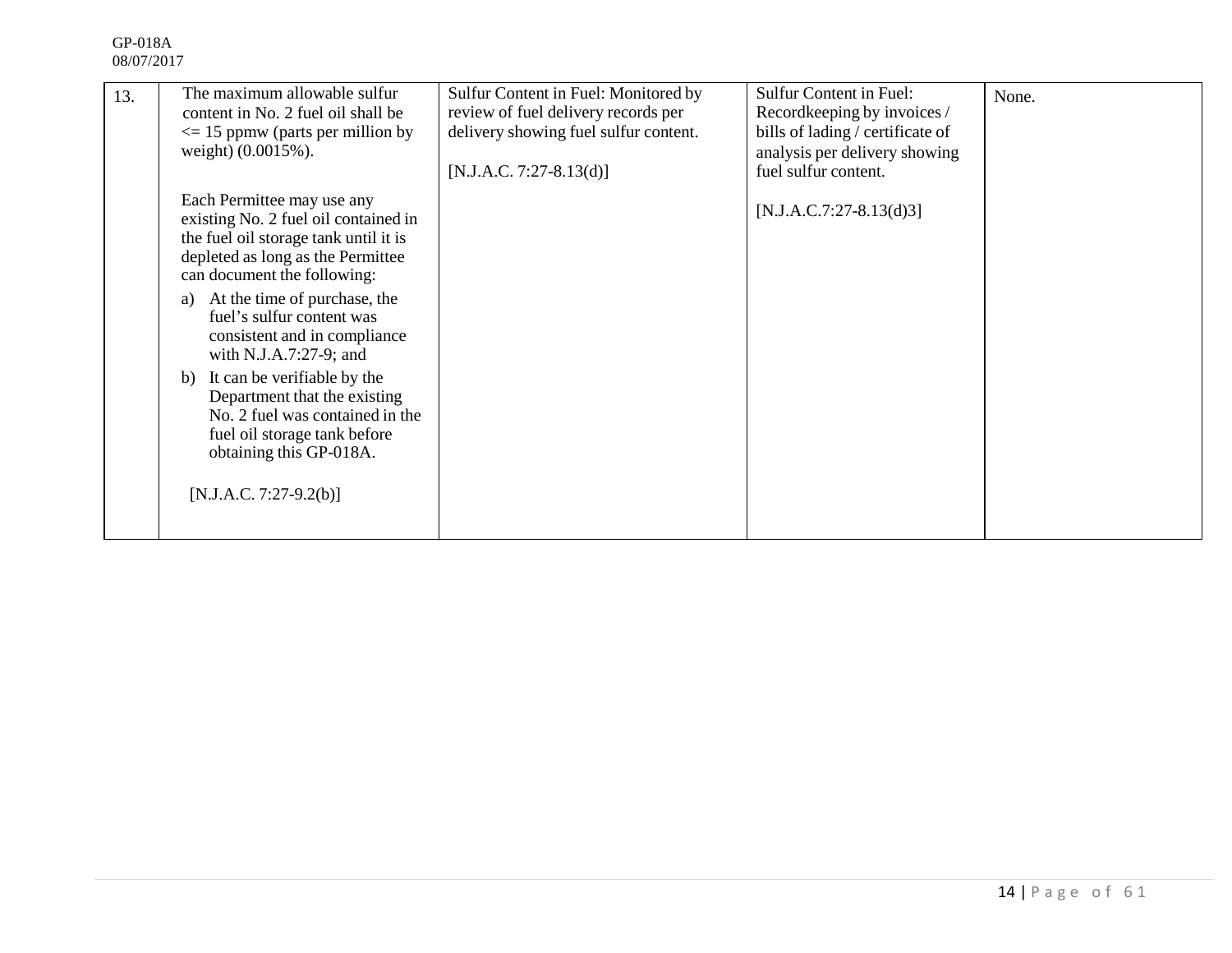| 14. | <b>Each Boiler and/or Heater burning</b><br>liquid fuels (No.2 fuel oil or<br>Kerosene) is subject through Item<br>No. 15 to Item No. 25<br>[N.J.A.C. 7:27-8.13(a)]                                                                                              | None.                                                                                                                                                                                                                                                                                                                                                                                                                                                                                                                                                                                                                                                                                                                                                                                                                                                                                                                                                                                                                                                                                               | None.                                                                                                                                                                                                                                                                                                                                                                                                                                                                                                                                                                                                                                                                 | None.                                                                                                                                                                                                                                                                                                                                                                         |
|-----|------------------------------------------------------------------------------------------------------------------------------------------------------------------------------------------------------------------------------------------------------------------|-----------------------------------------------------------------------------------------------------------------------------------------------------------------------------------------------------------------------------------------------------------------------------------------------------------------------------------------------------------------------------------------------------------------------------------------------------------------------------------------------------------------------------------------------------------------------------------------------------------------------------------------------------------------------------------------------------------------------------------------------------------------------------------------------------------------------------------------------------------------------------------------------------------------------------------------------------------------------------------------------------------------------------------------------------------------------------------------------------|-----------------------------------------------------------------------------------------------------------------------------------------------------------------------------------------------------------------------------------------------------------------------------------------------------------------------------------------------------------------------------------------------------------------------------------------------------------------------------------------------------------------------------------------------------------------------------------------------------------------------------------------------------------------------|-------------------------------------------------------------------------------------------------------------------------------------------------------------------------------------------------------------------------------------------------------------------------------------------------------------------------------------------------------------------------------|
| 15. | Permittee shall not use the equipment<br>in a manner which will cause visible<br>emissions, exclusive of visible<br>condensed water vapor, except for a<br>period no more than 3 minutes in any<br>consecutive 30-minute period.<br>[N.J.A.C. 7:27-3.2(a) & (c)] | Monitored by visual determination each<br>month during operation, based on an<br>instantaneous determination. The<br>Permittee shall conduct visual opacity<br>inspections during daylight hours<br>(certified opacity reader not necessary).<br>Visual inspections shall consist of a<br>visual survey to identify if the stack has<br>visible emissions other than condensed<br>water vapor. If visible emissions are<br>observed, the Permittee shall:<br>1. Verify that the equipment and/or<br>control device causing the emission is<br>operating according to manufacturer<br>specifications and the operating permit<br>compliance plan and take corrective<br>action(s). The Permittee must report any<br>permit violations to NJDEP pursuant to<br>N.J.A.C. 7:27-19.<br>2. If the corrective actions taken do not<br>correct the visible emissions within 24<br>hours, the Permittee shall perform daily<br>visual surveys using a certified opacity<br>reader, in accordance with N.J.A.C.<br>7:27B-2, until visible emissions are<br>within permit limits.<br>$[N.J.A.C. 7:27-8.13(d)]$ | The Permittee shall maintain<br>each month the following<br>records: (1) Date and time of<br>inspection; (2) Emission<br>point number; (3)<br>Operational status of<br>equipment; (4) Observed<br>results and conclusions; (5)<br>Description of corrective<br>actions taken if necessary;<br>(6) Date and time opacity<br>problem was solved, if<br>applicable; (7) N.J.A.C.<br>7:27B-2 results if conducted;<br>and $(8)$ Name of person $(s)$<br>conducting inspection.<br>All records shall be<br>maintained on site for a<br>period of no less than five<br>years and made readily<br>accessible to the<br>Department upon request.<br>$[N.J.A.C. 7:27-8.13(d)]$ | If visible emissions are<br>observed, refer to the<br>operator manual for<br>corrective action. If<br>measures fail to correct<br>visible emissions within<br>24 hours of observation,<br>the Permittee shall<br>immediately report the<br>incident to the<br>Department by calling<br>the Environmental<br>Action Hotline at (877)<br>927-6337.<br>$[N.J.A.C. 7:27-8.13(d)]$ |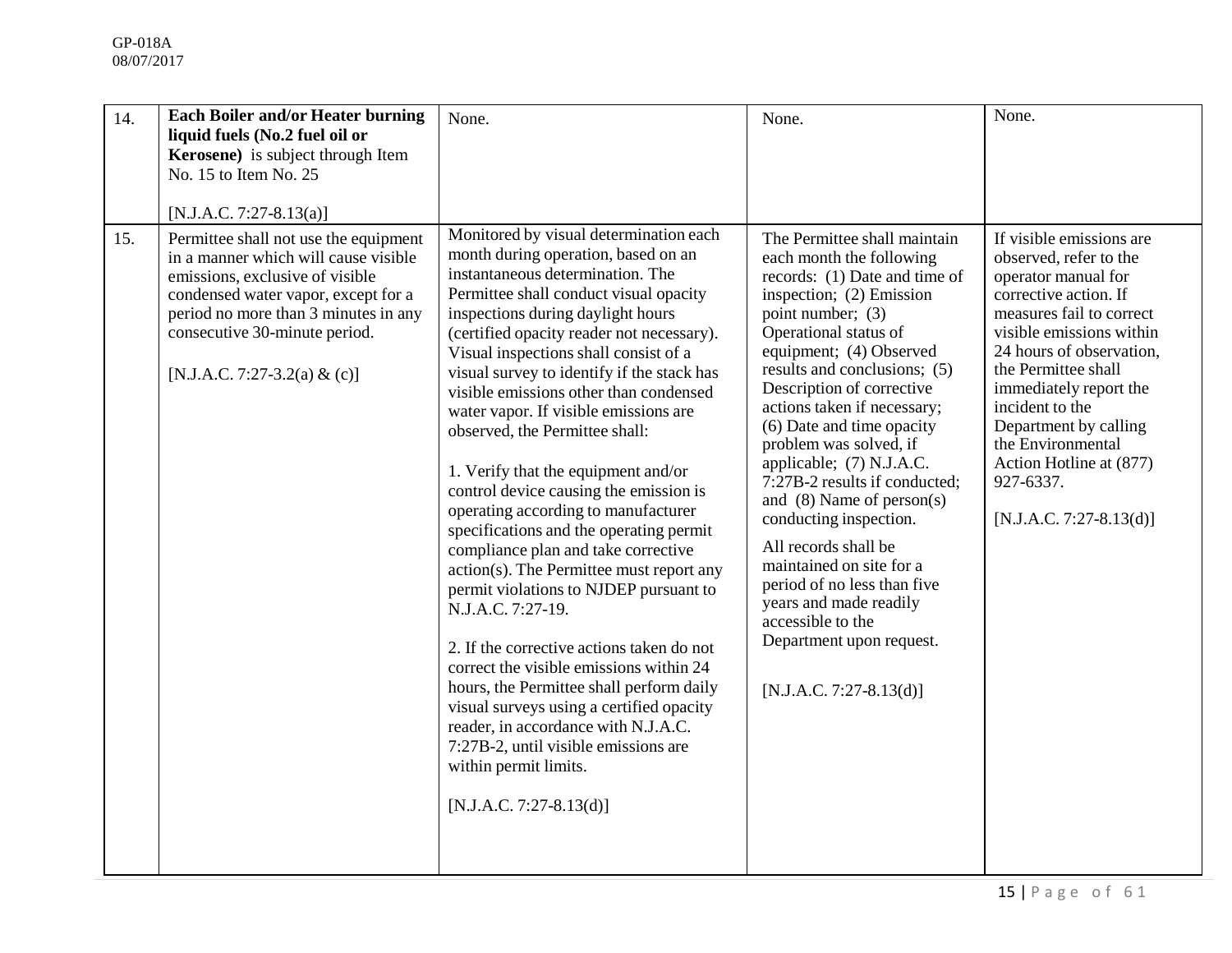| 16. | The maximum allowable sulfur<br>content in liquid fuel oil shall be<br>$\leq$ 15 ppmw (parts per million by<br>weight) (0.0015%).                                                                                                                                                   | Sulfur Content in Fuel: Monitored by<br>review of fuel delivery records per<br>delivery showing fuel sulfur content.<br>$[N.J.A.C. 7:27-8.13(d)]$ | <b>Sulfur Content in Fuel:</b><br>Recordkeeping by invoices /<br>bills of lading / certificate of<br>analysis per delivery showing<br>fuel sulfur content. | None. |
|-----|-------------------------------------------------------------------------------------------------------------------------------------------------------------------------------------------------------------------------------------------------------------------------------------|---------------------------------------------------------------------------------------------------------------------------------------------------|------------------------------------------------------------------------------------------------------------------------------------------------------------|-------|
|     | Each Permittee may use any<br>existing liquid fuel oil contained in<br>the fuel oil storage tank until it is<br>depleted as long as the Permittee<br>can document the following:<br>At the time of purchase, the<br>a)<br>fuel's sulfur content was<br>consistent and in compliance |                                                                                                                                                   | $[N.J.A.C.7:27-8.13(d)3]$                                                                                                                                  |       |
|     | with N.J.A.7:27-9; and<br>It can be verifiable by the<br>b)<br>Department that the existing<br>liquid fuel was contained in the<br>fuel oil storage tank before<br>obtaining this GP-018A.                                                                                          |                                                                                                                                                   |                                                                                                                                                            |       |
|     | $[N.J.A.C. 7:27-9.2(b)]$                                                                                                                                                                                                                                                            |                                                                                                                                                   |                                                                                                                                                            |       |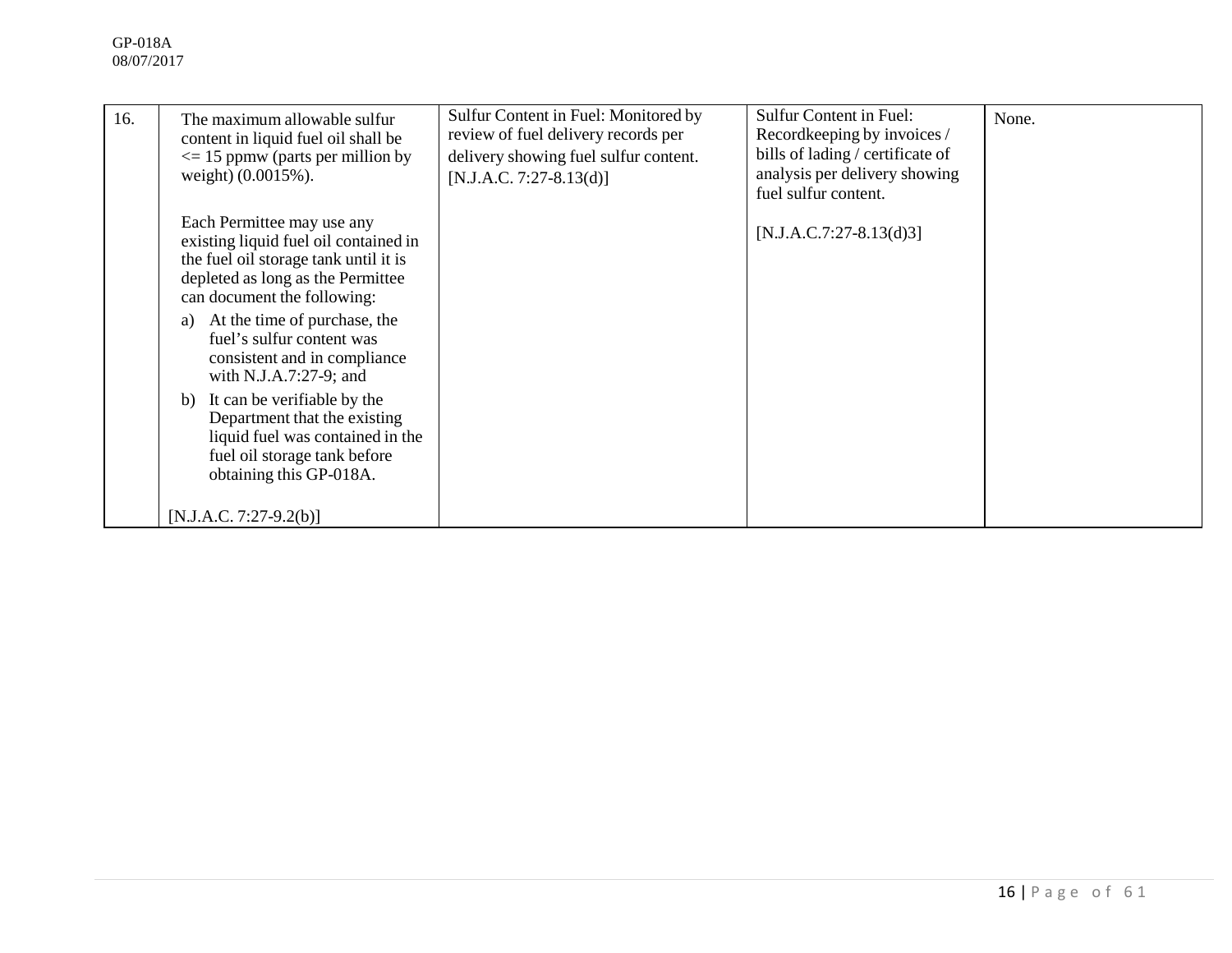| 17. | <b>MACT, Subpart JJJJJJJ</b><br>For each boiler, the owner or                                                                                                                                               | None. | The owner or operator shall<br>keep records of the                                                                                                                                                                                                                                                                                                                                                                         | None. |
|-----|-------------------------------------------------------------------------------------------------------------------------------------------------------------------------------------------------------------|-------|----------------------------------------------------------------------------------------------------------------------------------------------------------------------------------------------------------------------------------------------------------------------------------------------------------------------------------------------------------------------------------------------------------------------------|-------|
|     | operator at all times must operate                                                                                                                                                                          |       | following:                                                                                                                                                                                                                                                                                                                                                                                                                 |       |
|     | and maintain an affected boiler,<br>including associated air pollution<br>control equipment, in a manner<br>consistent with safety and good air<br>pollution control practices for<br>minimizing emissions. |       | The occurrence and<br>duration of each<br>malfunction of the<br>boiler, or of the<br>associated air pollution<br>control and monitoring<br>equipment.                                                                                                                                                                                                                                                                      |       |
|     | [40 CFR 63.11205(a)]                                                                                                                                                                                        |       | Actions taken during<br>$\bullet$<br>periods of malfunction<br>to minimize emissions<br>in accordance with the<br>general duty to<br>minimize emissions in<br>40 CFR 63.11205(a),<br>including corrective<br>actions to restore the<br>malfunctioning boiler,<br>air pollution control, or<br>monitoring equipment<br>to its normal or usual<br>manner of operation.                                                       |       |
|     |                                                                                                                                                                                                             |       | All records must be in a<br>form suitable and readily<br>available for expeditious<br>review. You must keep each<br>record for 5 years following<br>the date of each recorded<br>action. You must keep each<br>record on-site or be<br>accessible from a central<br>location by computer or<br>other means that instantly<br>provide access at the site for<br>at least 2 years after the date<br>of each recorded action. |       |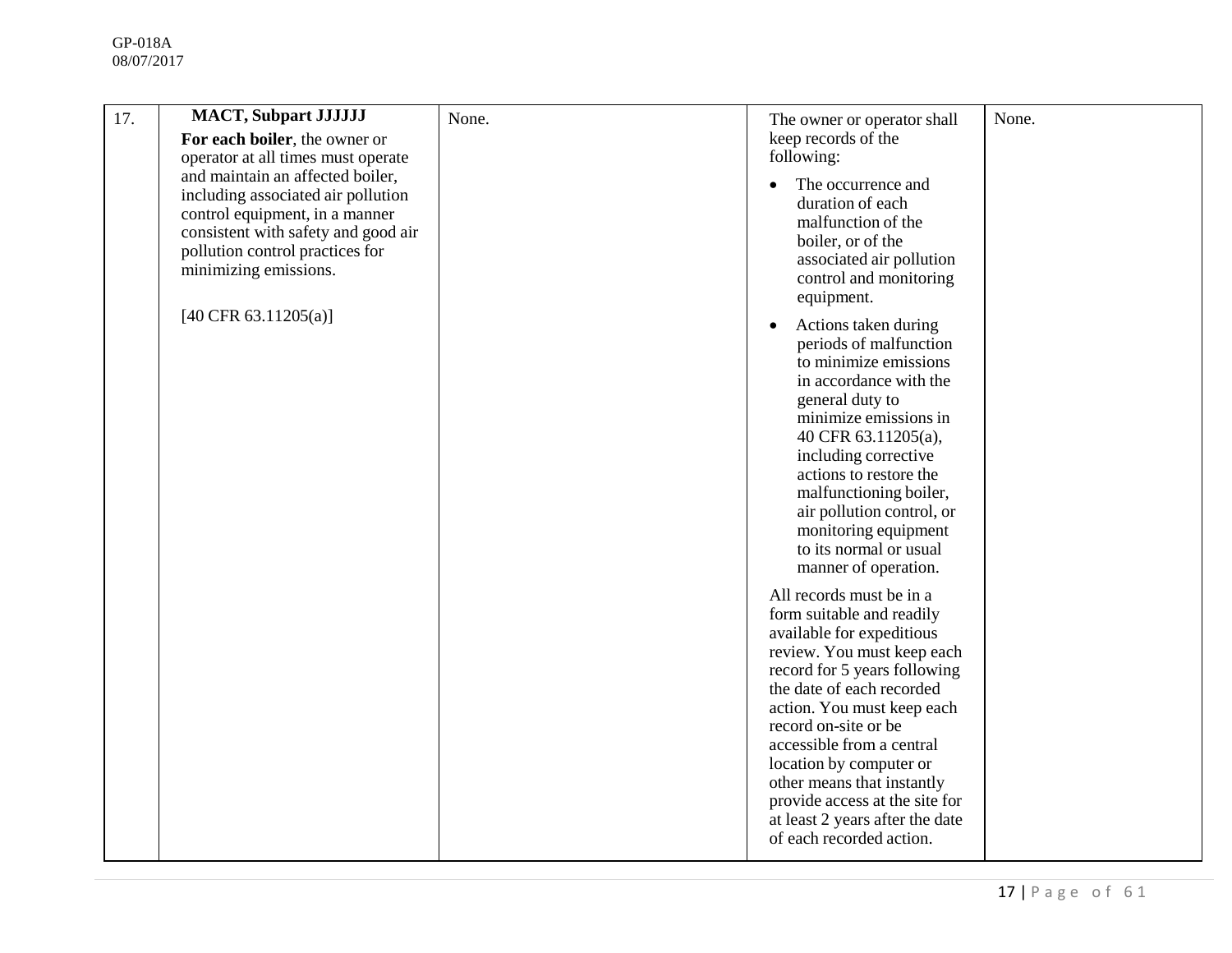|     |                                                                                                                                                                                                                                                                                                                                                                                            |       | You may keep the records<br>off site for the remaining 3<br>years.<br>[40 CFR 63.11225(c)] and<br>$[40 \text{ CFR } 63.11225 \text{ (d)}]$                                                                                                                                           |                                                                                                                                                                                                                                                                                                                                                                                                                                                                                                                                                                                                                                                    |
|-----|--------------------------------------------------------------------------------------------------------------------------------------------------------------------------------------------------------------------------------------------------------------------------------------------------------------------------------------------------------------------------------------------|-------|--------------------------------------------------------------------------------------------------------------------------------------------------------------------------------------------------------------------------------------------------------------------------------------|----------------------------------------------------------------------------------------------------------------------------------------------------------------------------------------------------------------------------------------------------------------------------------------------------------------------------------------------------------------------------------------------------------------------------------------------------------------------------------------------------------------------------------------------------------------------------------------------------------------------------------------------------|
| 18. | <b>MACT, Subpart JJJJJJJ</b><br>For each boiler, the owner or<br>operator must submit the Initial<br>Notification of Applicability:<br>1. If constructed on or before June 4,<br>2010, submit no later than January 20,<br>2014;<br><sub>or</sub><br>2. If constructed after June 4, 2010,<br>submit within 120 days after startup<br>of new source.<br>$[40 \text{ CFR } 63.11225(a)(2)]$ | None. | Recordkeeping by manual<br>logging of parameter or storing<br>data in a computer data system<br>once initially. Maintain a copy<br>of the Initial Notification and<br>all supporting documentation<br>for a period of 5 years.<br>[40 CFR 63.11225(c)] and. [40]<br>CFR 63.11225(d)] | Submit notification: Once<br>initially by January 20, 2014<br>if constructed on or before<br>June 4, 2010, or within 120<br>days after startup of a new<br>source if constructed after<br>June 4, 2010, to the<br>Administrator, EPA Region<br>2, certified by the<br>responsible official. The<br>Initial Notification shall also<br>be submitted to NJDEP, per<br>40 CFR 63.13.<br>The owner or operator may<br>use the instructions and the<br>forms provided on the EPA<br>website<br>https://www.epa.gov/stationar<br>y-sources-air-<br>pollution/compliance-<br>industrial-commercial-and-<br>institutional-area-source<br>[40 CFR 63.11225] |
|     |                                                                                                                                                                                                                                                                                                                                                                                            |       |                                                                                                                                                                                                                                                                                      |                                                                                                                                                                                                                                                                                                                                                                                                                                                                                                                                                                                                                                                    |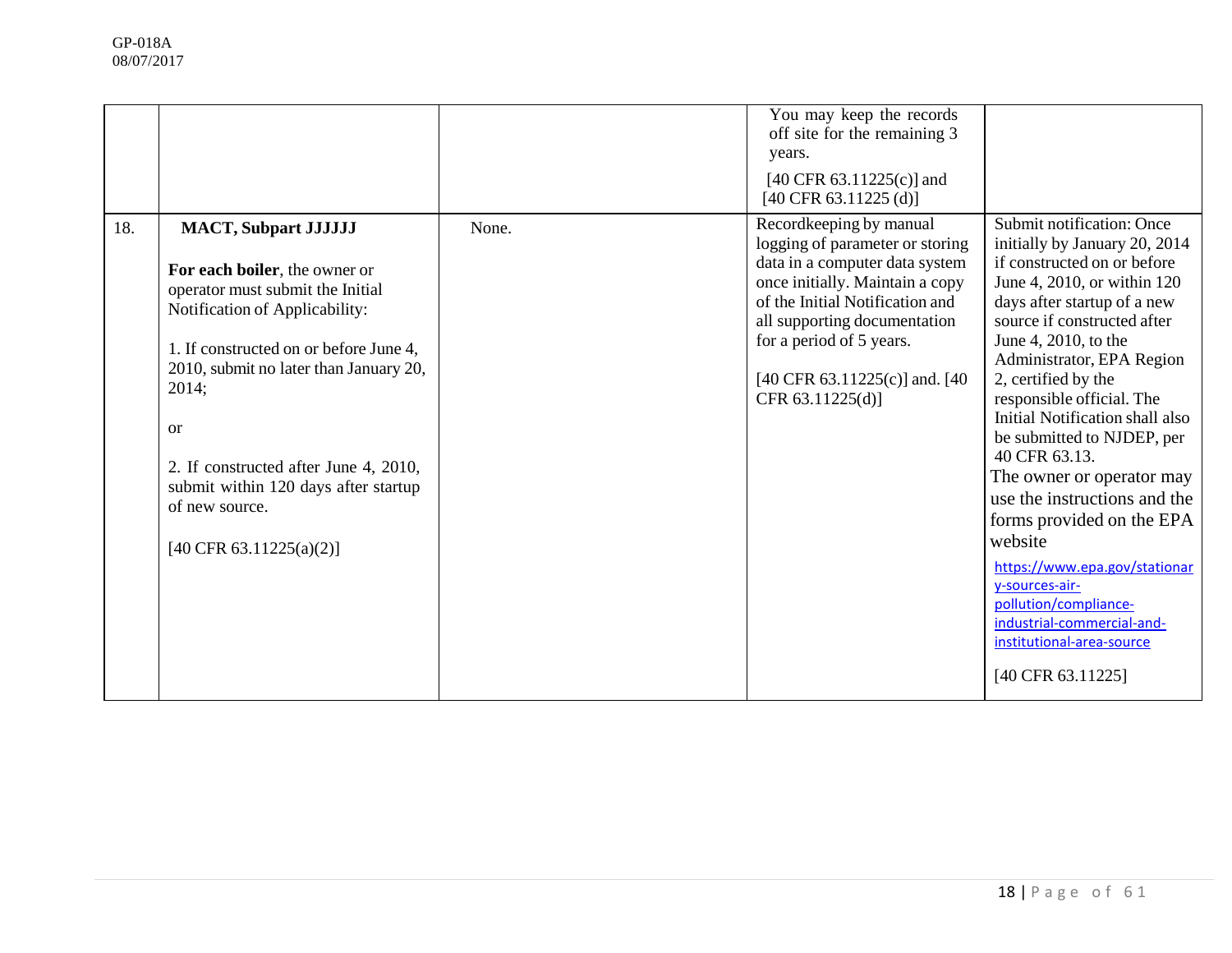| 19. | <b>MACT, Subpart JJJJJJJ</b><br>For boilers equal to 5 MMBTU<br>per hour or greater than 5 and<br>less than 10 MMBTU/hr equipped<br>with an oxygen trim system that<br>maintains an optimum air-to fuel<br>ratio, and constructed on or before<br><b>June 4, 2010</b><br>Conduct a tune up: initially and<br>once every 5 years.<br>The owner or operator shall conduct<br>the initial tune-up no later than<br>March 21, 2014.<br>Subsequent tune-ups must be<br>conducted every five years, no more<br>than 61 months after the previous<br>tune-up.<br>The tune-ups shall be conducted as<br>required in Table 2 to 40 CFR Part<br>63, Subpart JJJJJJ, and in<br>accordance with 40 CFR<br>$63.11223(b)$ as follows:<br>(1) As applicable, inspect the<br>burner, and clean or replace any<br>components of the burner as<br>necessary. The burner inspection<br>may be delayed until the next<br>scheduled unit shutdown, but at<br>least once every 72 months.<br>(2) Inspect flame pattern, as<br>applicable, and adjust the burner as<br>necessary to optimize the flame<br>pattern. The adjustment should be<br>consistent with the manufacturer's<br>specifications. | Monitored by periodic emission<br>monitoring once initially and once every<br>5 years.<br>The owner or operator shall measure<br>the concentrations in the effluent<br>stream of carbon monoxide (CO) in<br>parts per million, by volume, and<br>oxygen in volume percent, before<br>and after the adjustments are made<br>(measurements may be either on a<br>dry or wet basis, as long as it is the<br>same basis before and after the<br>adjustments are made).<br>Measurements may be taken using a<br>portable CO analyzer. Per 40 CFR<br>$63.11223(c)$ , if an oxygen trim<br>system is utilized on a boiler to<br>reduce the tune-up frequency to<br>once every 5 years, set the oxygen<br>level no lower than the oxygen<br>concentration measured during the<br>most recent tune-up.<br>As per 40 CFR 63.11223(b)(7), if the<br>unit is not operating on the required<br>date for a tune-up, the tune-up must be<br>conducted within 30 days of startup.<br>[40 CFR 63.11223(b)5] | Recordkeeping by manual<br>logging of parameter or<br>storing data in a computer<br>data system once initially<br>and once every 5 years. The<br>owner or operator shall keep<br>the following records for a<br>period of 5 years following<br>the date of each recorded<br>action.<br>Per 40 CFR<br>$63.11225(c)(2)(i)$ , keep<br>Records:<br>• identifying each<br>boiler,<br>• the date of tune-up,<br>• the procedures<br>followed for tune-ups,<br>and<br>• the manufacturer's<br>specifications to<br>which the boiler was<br>tuned.<br>Per 40 CFR 63.11223(b)(6),<br>the owner or operator must<br>maintain a report containing<br>the following information<br>on site:<br>(i) The concentrations of<br>CO in the effluent stream in<br>parts per million, by<br>volume, and oxygen in<br>volume percent, measured<br>at high fire or typical<br>operating load, before and<br>after the tune-up of the<br>boiler. | <b>Submit Notification: Once</b><br>Initially<br>Submit a Notification of<br><b>Compliance Status by</b><br>July 19, 2014<br>electronically using the<br>Compliance and<br><b>Emissions Data Reporting</b><br>Interface (CEDRI) that<br>is accessed through<br><b>EPA's Central Data</b><br>Exchange (CDX)<br>(www.epa.gov/cdx).<br>[40 CFR 63.11225(a)4] |
|-----|-------------------------------------------------------------------------------------------------------------------------------------------------------------------------------------------------------------------------------------------------------------------------------------------------------------------------------------------------------------------------------------------------------------------------------------------------------------------------------------------------------------------------------------------------------------------------------------------------------------------------------------------------------------------------------------------------------------------------------------------------------------------------------------------------------------------------------------------------------------------------------------------------------------------------------------------------------------------------------------------------------------------------------------------------------------------------------------------------------------------------------------------------------------------------------|--------------------------------------------------------------------------------------------------------------------------------------------------------------------------------------------------------------------------------------------------------------------------------------------------------------------------------------------------------------------------------------------------------------------------------------------------------------------------------------------------------------------------------------------------------------------------------------------------------------------------------------------------------------------------------------------------------------------------------------------------------------------------------------------------------------------------------------------------------------------------------------------------------------------------------------------------------------------------------------------|----------------------------------------------------------------------------------------------------------------------------------------------------------------------------------------------------------------------------------------------------------------------------------------------------------------------------------------------------------------------------------------------------------------------------------------------------------------------------------------------------------------------------------------------------------------------------------------------------------------------------------------------------------------------------------------------------------------------------------------------------------------------------------------------------------------------------------------------------------------------------------------------------------------------------|-----------------------------------------------------------------------------------------------------------------------------------------------------------------------------------------------------------------------------------------------------------------------------------------------------------------------------------------------------------|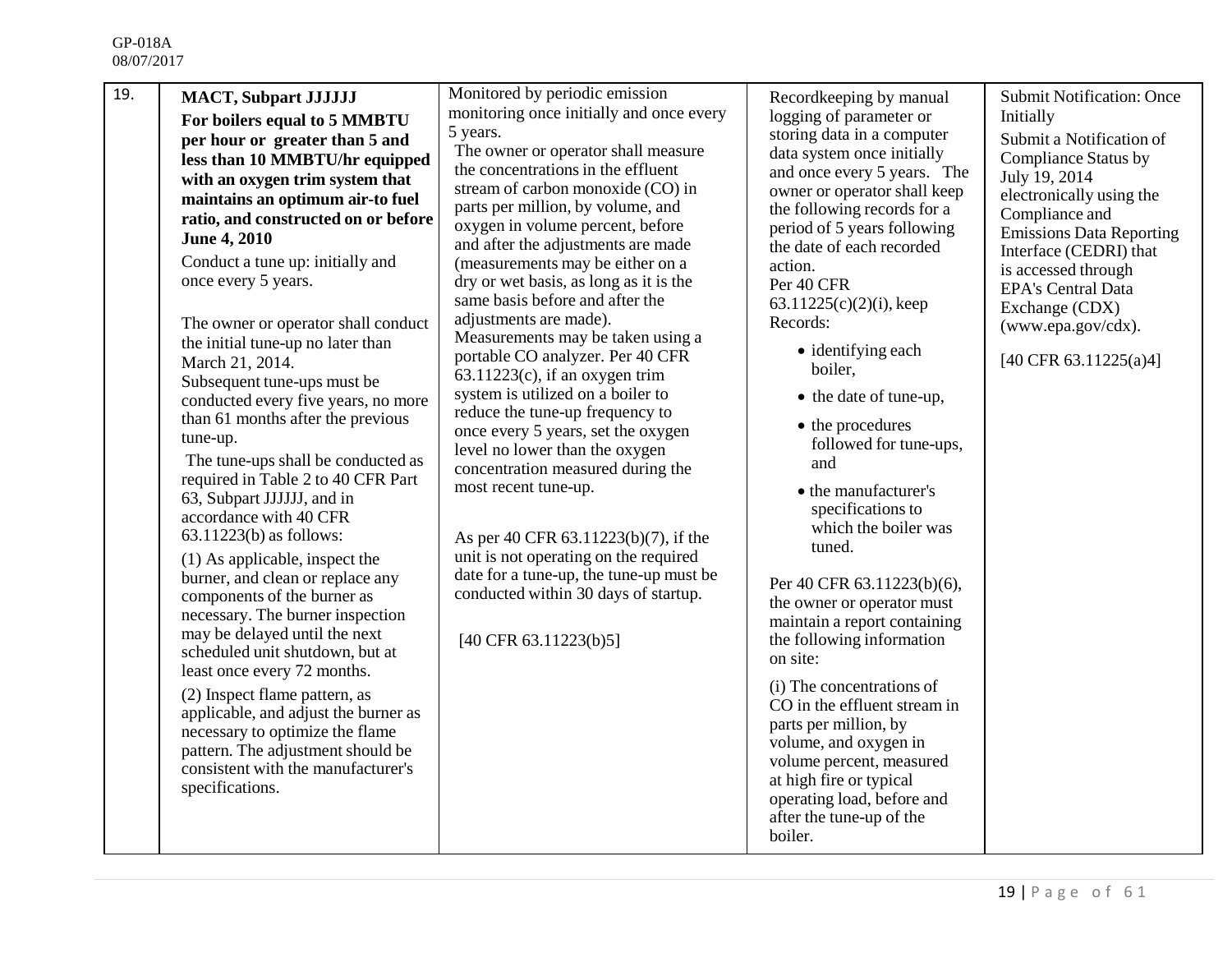| (3) Inspect the system controlling<br>the air-to-fuel ratio, as applicable,<br>and ensure that it is correctly<br>calibrated and functioning                                                                                                                                                                                                                                               | (ii) A description of any<br>corrective actions taken as a<br>part of the tune-up of the<br>boiler.                                                                                                                                                                                                            |  |
|--------------------------------------------------------------------------------------------------------------------------------------------------------------------------------------------------------------------------------------------------------------------------------------------------------------------------------------------------------------------------------------------|----------------------------------------------------------------------------------------------------------------------------------------------------------------------------------------------------------------------------------------------------------------------------------------------------------------|--|
| properly. The inspection may be<br>delayed until the next scheduled<br>unit shutdown, but at least once<br>every 72 months.<br>(4) Optimize total emissions of CO.<br>This optimization should be<br>consistent with the manufacturer's<br>specifications, if available, and<br>with any nitrogen oxides<br>requirement to which the unit is<br>subject.<br>[40 CFR 63.11214 (b)] and [40] | (iii) The type and amount of<br>fuel used over the 12<br>months prior to the tune-up<br>of the boiler, but only if the<br>unit was physically and<br>legally capable of using<br>more than one type of fuel<br>during that period. Units<br>sharing a fuel meter may<br>estimate the fuel use by<br>each unit. |  |
| CFR $63.11223(e)$ ]                                                                                                                                                                                                                                                                                                                                                                        | [40 CFR 63.11225(c)2]                                                                                                                                                                                                                                                                                          |  |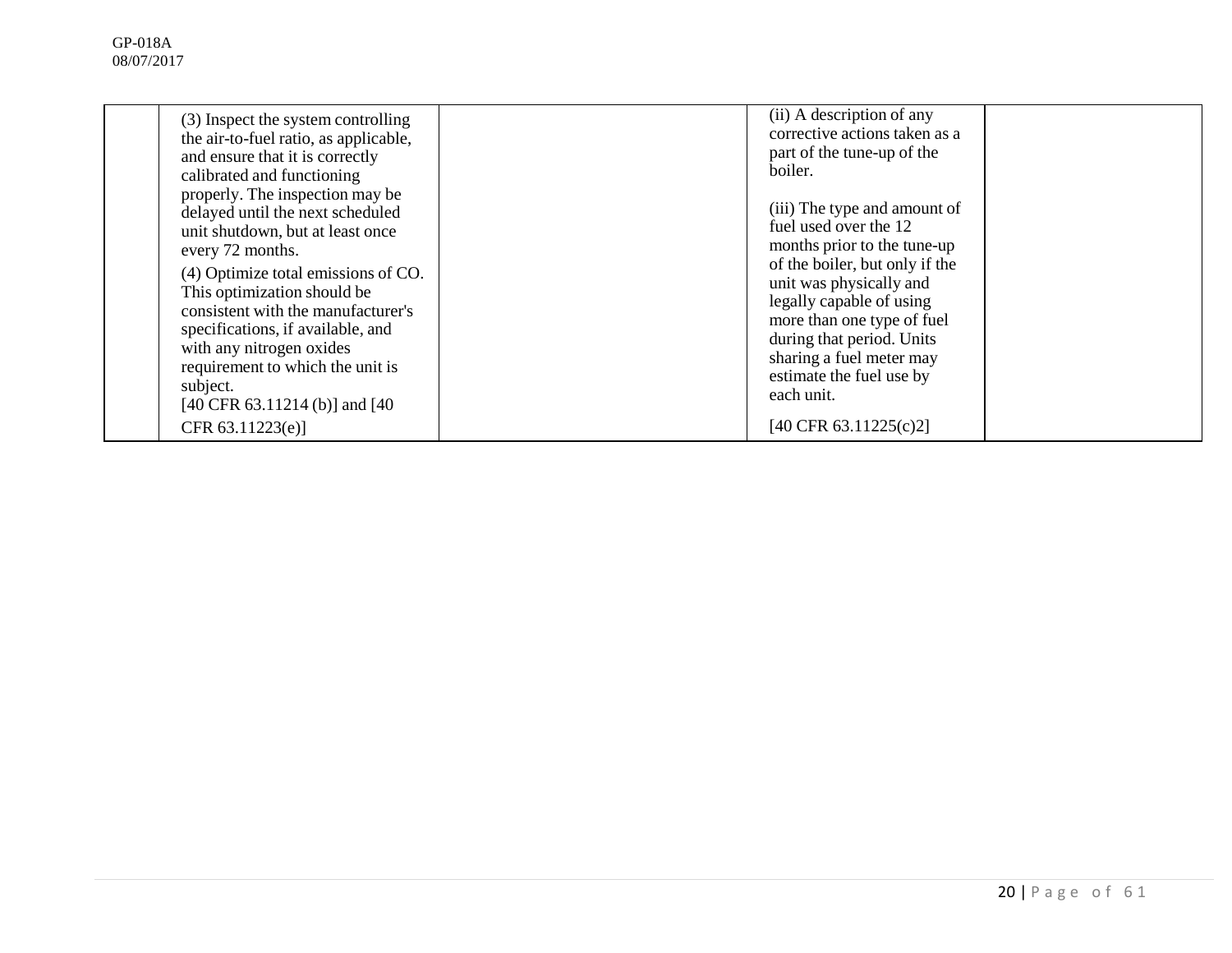| 20. | <b>MACT, Subpart JJJJJJJ</b>                                              | Monitored by periodic emission                                                        | Recordkeeping by manual                                          | None. |
|-----|---------------------------------------------------------------------------|---------------------------------------------------------------------------------------|------------------------------------------------------------------|-------|
|     | For boilers equal to 5 MMBTU                                              | monitoring once every 5 years.                                                        | logging of parameter or                                          |       |
|     | per hour or greater than 5 and                                            |                                                                                       | storing data in a computer data                                  |       |
|     | less than 10 MMBTU/hr equipped                                            | Measure the concentrations in the effluent                                            | system once every 5 years.                                       |       |
|     | with an oxygen trim system that                                           | stream of carbon monoxide (CO) in parts                                               | The owner or operator shall                                      |       |
|     | maintains an optimum air-to fuel                                          | per million, by volume, and oxygen in                                                 | keep the following records for                                   |       |
|     | ratio, and constructed after June 4,                                      | volume percent, before and after the                                                  | a period of 5 years following                                    |       |
|     | 2010                                                                      | adjustments are made (measurements may                                                | the date of each recorded                                        |       |
|     | Conduct a tune-up: once every 5                                           | be either on a dry or wet basis, as long as                                           | action.                                                          |       |
|     | years.                                                                    | it is the same basis before and after the                                             | Per 40 CFR 63.11225(c)(2)(i),                                    |       |
|     | The owner or operator shall conduct a                                     | adjustments are made). Measurements                                                   | keep records:                                                    |       |
|     | tune-up once every 5 years.                                               | may be taken using a portable CO                                                      | • identifying each                                               |       |
|     | The first tune-up must be conducted                                       | analyzer. Per 40 CFR $63.11223(c)$ , if an                                            | boiler,                                                          |       |
|     | no later than 61 months after the<br>boiler's initial startup.            | oxygen trim system is utilized on a boiler<br>to reduce the tune-up frequency to once | • the date of tune-up,                                           |       |
|     |                                                                           | every 5 years, set the oxygen level no                                                | • the procedures                                                 |       |
|     | Subsequent tune-ups must be                                               | lower than the oxygen concentration                                                   | followed for tune-ups,                                           |       |
|     | conducted every five years, no more                                       | measured during the most recent tune-up.                                              | and                                                              |       |
|     | than 61 months after the previous                                         |                                                                                       | • the manufacturer's                                             |       |
|     | tune-up.                                                                  | As per 40 CFR 63.11223(b)(7), if the                                                  | specifications to                                                |       |
|     | The tune-ups shall be conducted, as<br>required in Table 2 to 40 CFR Part | unit is not operating on the required                                                 | which the boiler was                                             |       |
|     | 63, Subpart JJJJJJ, and in accordance                                     | date for a tune-up, the tune-up must be                                               | tuned.                                                           |       |
|     | with 40 CFR 63.11223(b) as                                                | conducted within 30 days of startup.                                                  |                                                                  |       |
|     | follows:                                                                  |                                                                                       | Per 40 CFR 63.11223(b)(6), the                                   |       |
|     |                                                                           |                                                                                       | owner or operator must                                           |       |
|     | (1) As applicable, inspect the                                            | [40 CFR 63.11223(b)5]                                                                 | maintain a report containing the                                 |       |
|     | burner, and clean or replace any                                          |                                                                                       | following information on site:                                   |       |
|     | components of the burner as                                               |                                                                                       |                                                                  |       |
|     | necessary. The burner inspection                                          |                                                                                       | (i) The concentrations of CO in                                  |       |
|     | may be delayed until the next                                             |                                                                                       | the effluent stream in parts per                                 |       |
|     | scheduled unit shutdown, but at                                           |                                                                                       | million, by volume, and oxygen<br>in volume percent, measured at |       |
|     | least once every 72 months.                                               |                                                                                       | high fire or typical operating                                   |       |
|     |                                                                           |                                                                                       | load, before and after the tune-                                 |       |
|     |                                                                           |                                                                                       | up of the boiler.                                                |       |
|     |                                                                           |                                                                                       |                                                                  |       |
|     |                                                                           |                                                                                       | (ii) A description of any                                        |       |
|     |                                                                           |                                                                                       | corrective actions taken as a                                    |       |
|     |                                                                           |                                                                                       | part of the tune-up of the boiler.                               |       |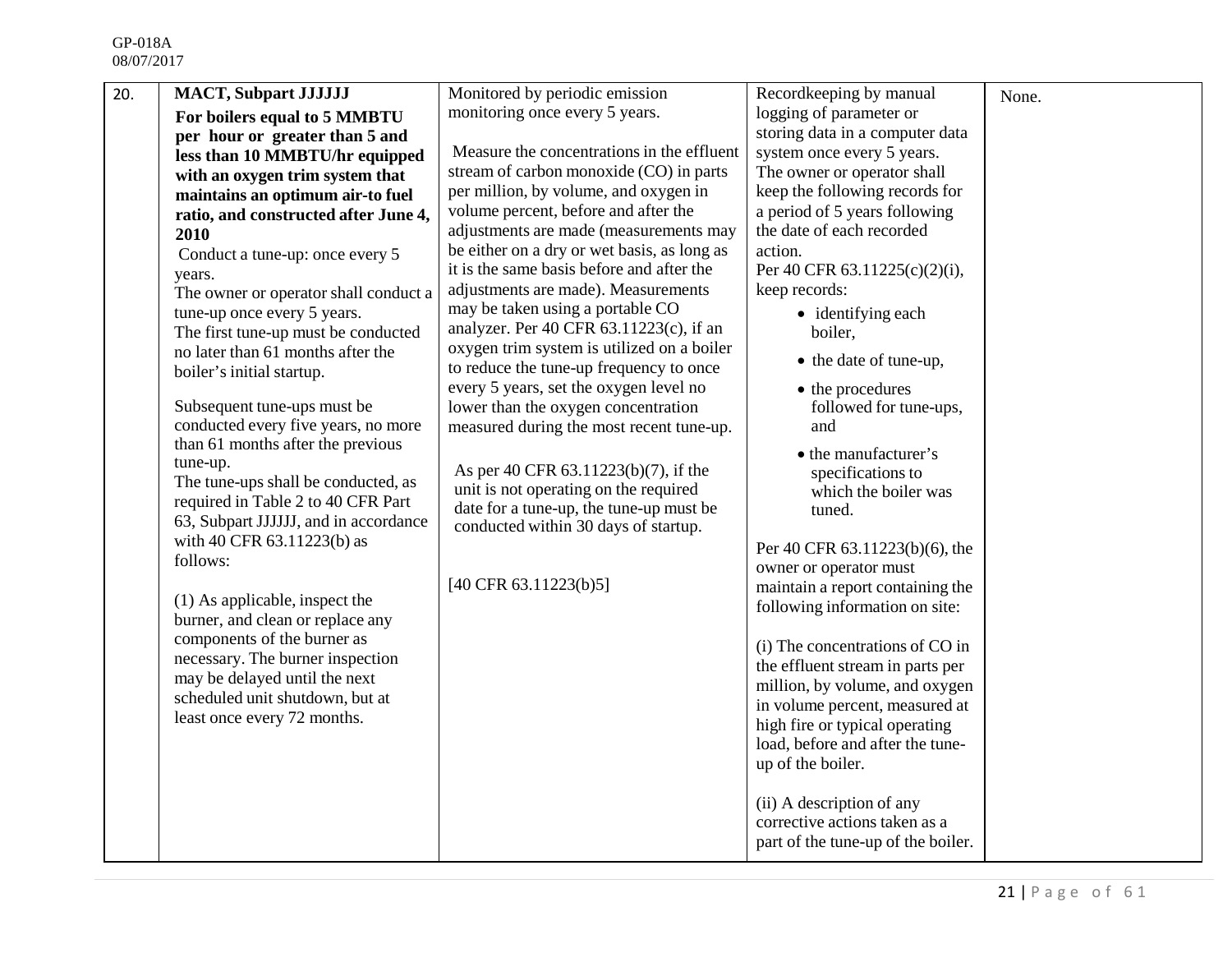| (2) Inspect the flame pattern, as                                                    | (iii) The type and amount of     |  |
|--------------------------------------------------------------------------------------|----------------------------------|--|
| applicable, and adjust the burner as                                                 | fuel used over the 12 months     |  |
| necessary to optimize the flame                                                      | prior to the tune-up of the      |  |
| pattern. The adjustment should be                                                    | boiler, but only if the unit was |  |
| consistent with the manufacturer's                                                   | physically and legally capable   |  |
| specifications, if available.                                                        | of using more than one type of   |  |
|                                                                                      | fuel during that period. Units   |  |
| (3) Inspect the system controlling the                                               | sharing a fuel meter may         |  |
| air-to-fuel ratio, as applicable, and                                                | estimate the fuel use by each    |  |
| ensure that it is correctly calibrated                                               | unit.                            |  |
| and functioning properly. The                                                        |                                  |  |
| inspection may be delayed until the                                                  | [40 CFR 63.11225(c)2]            |  |
| next scheduled unit shutdown, but at                                                 |                                  |  |
| least once every 72 months.                                                          |                                  |  |
|                                                                                      |                                  |  |
| (4) Optimize total emissions of CO.                                                  |                                  |  |
| This optimization should be                                                          |                                  |  |
| consistent with the manufacturer's                                                   |                                  |  |
| specifications, if available, and with                                               |                                  |  |
| any nitrogen oxides requirement to                                                   |                                  |  |
| which the unit is subject.                                                           |                                  |  |
|                                                                                      |                                  |  |
|                                                                                      |                                  |  |
| $[40 \text{ CFR } 63.11214 \text{ (b)}]$ and $[40 \text{ CFR } 3.11214 \text{ (c)}]$ |                                  |  |
| 63.11223(e)                                                                          |                                  |  |
|                                                                                      |                                  |  |
|                                                                                      |                                  |  |
|                                                                                      |                                  |  |
|                                                                                      |                                  |  |
|                                                                                      |                                  |  |
|                                                                                      |                                  |  |
|                                                                                      |                                  |  |
|                                                                                      |                                  |  |
|                                                                                      |                                  |  |
|                                                                                      |                                  |  |
|                                                                                      |                                  |  |
|                                                                                      |                                  |  |
|                                                                                      |                                  |  |
|                                                                                      |                                  |  |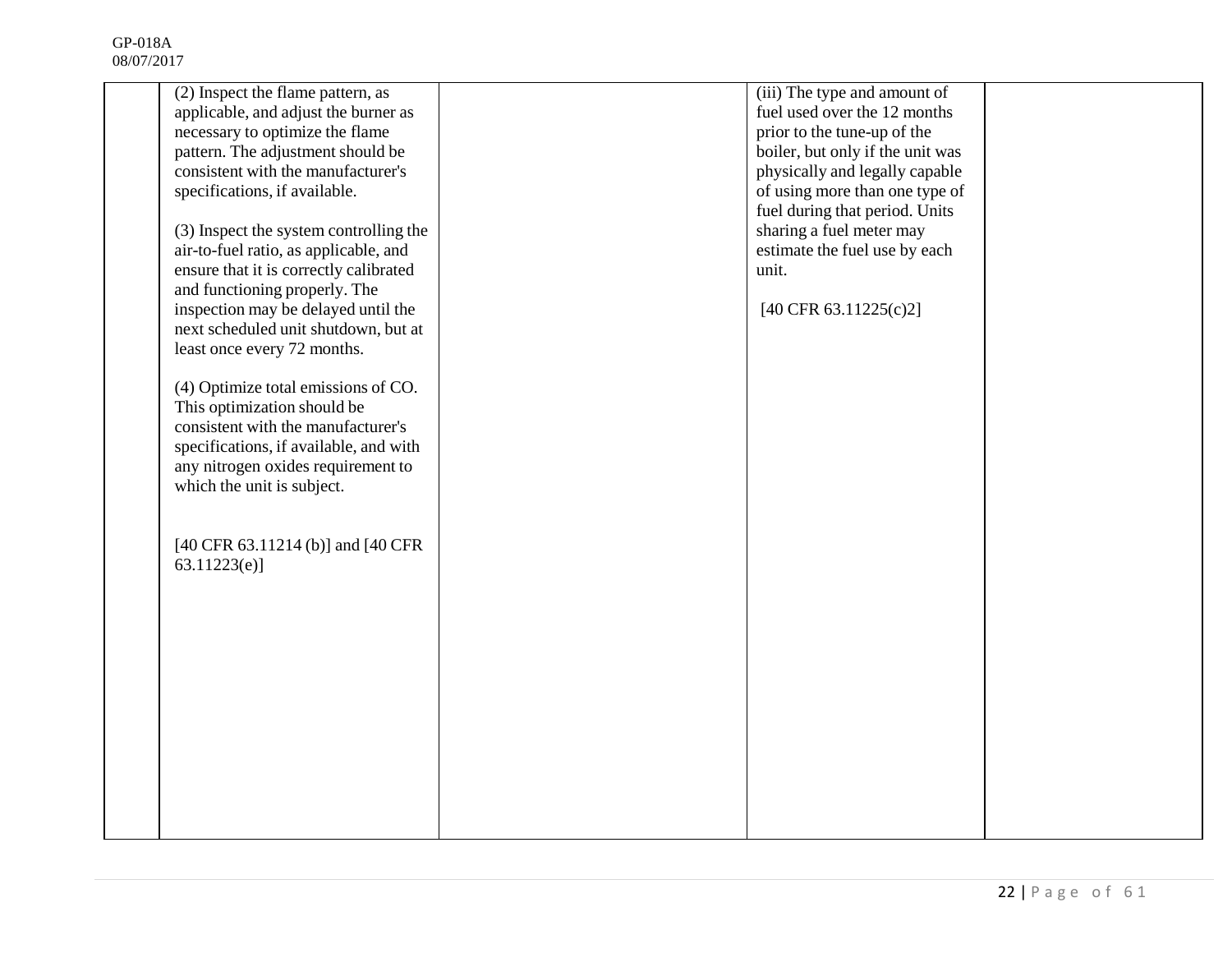| 21. | <b>MACT, Subpart JJJJJJJ</b>              | None. | Recorkeeping by manual                                             | None. |
|-----|-------------------------------------------|-------|--------------------------------------------------------------------|-------|
|     | For boilers equal to 5 MMBTU              |       | logging of parameter or storing                                    |       |
|     | per hour or for boilers greater           |       | data in a computer data system                                     |       |
|     | than 5 and less than 10                   |       | at the approved frequency.                                         |       |
|     | <b>MMBTU/hr that are equipped</b>         |       |                                                                    |       |
|     | with an oxygen trim system that           |       | All records shall be maintained<br>on site for a period of no less |       |
|     | maintains an optimum air-to fuel<br>ratio |       | than five years and made                                           |       |
|     | Prepare a 5-year compliance               |       | readily accessible to the                                          |       |
|     | certification report by March 1st of      |       | Department upon request.                                           |       |
|     | each applicable year in which a tune      |       |                                                                    |       |
|     | up is conducted and, upon request,        |       | $[40 \text{ CFR } 63.11225 \text{ (b)}]$                           |       |
|     | submit it to the delegated authority.     |       |                                                                    |       |
|     | The compliance certification report       |       |                                                                    |       |
|     | shall contain the following               |       |                                                                    |       |
|     | information:                              |       |                                                                    |       |
|     |                                           |       |                                                                    |       |
|     | (1) Company name and address.             |       |                                                                    |       |
|     | (2) Statement by responsible official,    |       |                                                                    |       |
|     | with the official's name, title,          |       |                                                                    |       |
|     | phone number, e-mail address,             |       |                                                                    |       |
|     | and signature, certifying the truth,      |       |                                                                    |       |
|     | accuracy and completeness of the          |       |                                                                    |       |
|     | notification and statement of             |       |                                                                    |       |
|     | whether the source has complied           |       |                                                                    |       |
|     | with all the relevant standards and       |       |                                                                    |       |
|     | other requirements of 40 CFR              |       |                                                                    |       |
|     | Part 63, Subpart JJJJJJ. The              |       |                                                                    |       |
|     | notification must include the             |       |                                                                    |       |
|     | following certification(s) of             |       |                                                                    |       |
|     | compliance and signed by a                |       |                                                                    |       |
|     | responsible official: (i) "This           |       |                                                                    |       |
|     | facility complies with the                |       |                                                                    |       |
|     | requirements in 40 CFR 63.11223           |       |                                                                    |       |
|     |                                           |       |                                                                    |       |
|     |                                           |       |                                                                    |       |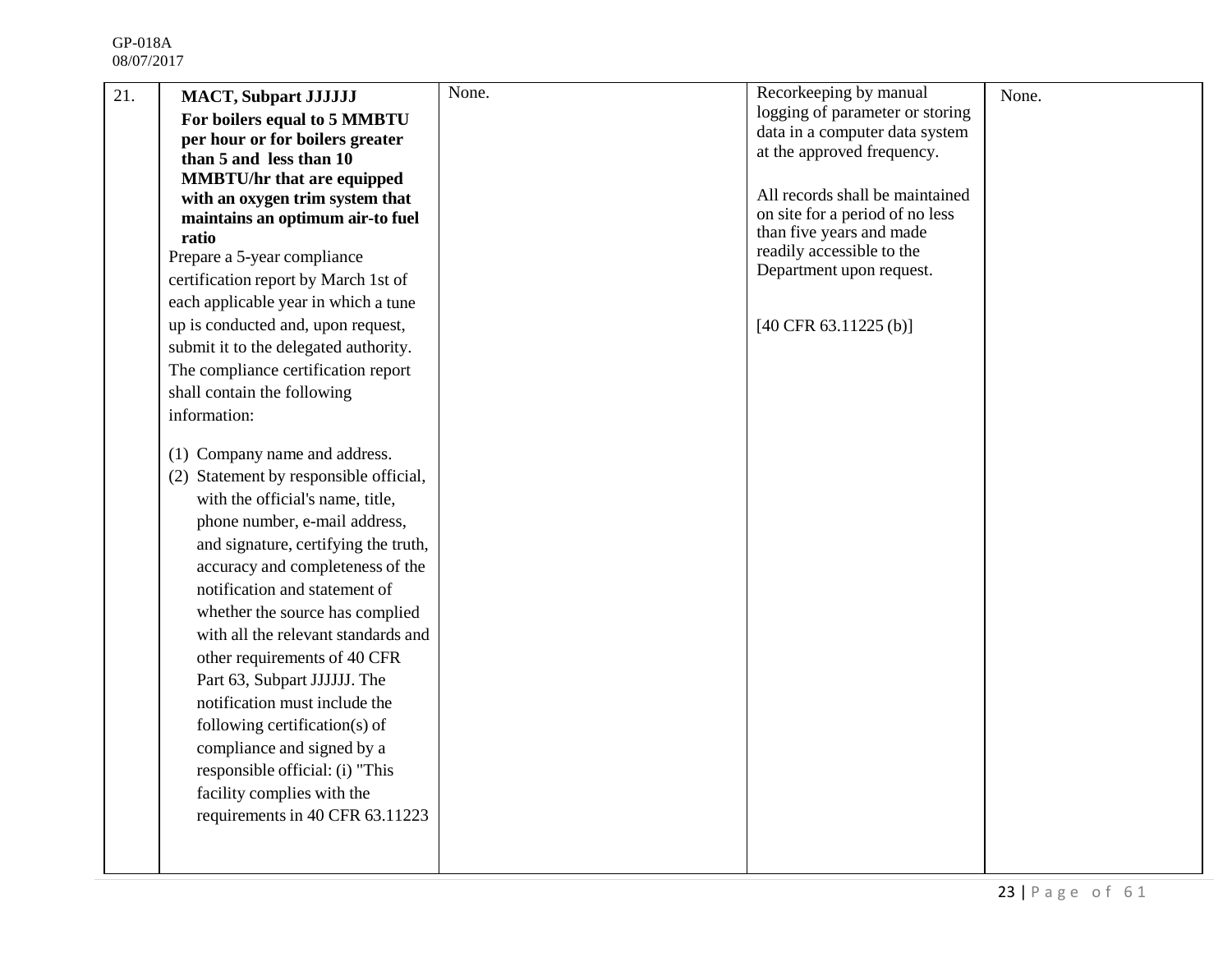| to conduct a biennial or 5-year          |  |  |
|------------------------------------------|--|--|
| tune-up, as applicable, of each          |  |  |
| boiler." (ii) For units that do not      |  |  |
| qualify for a statutory exemption        |  |  |
| as provided in section $129(g)(1)$       |  |  |
| of the CAA: "No secondary                |  |  |
| materials that are solid waste were      |  |  |
| combusted in any affected unit."         |  |  |
|                                          |  |  |
| $[40 \text{ CFR } 63.11225 \text{ (b)}]$ |  |  |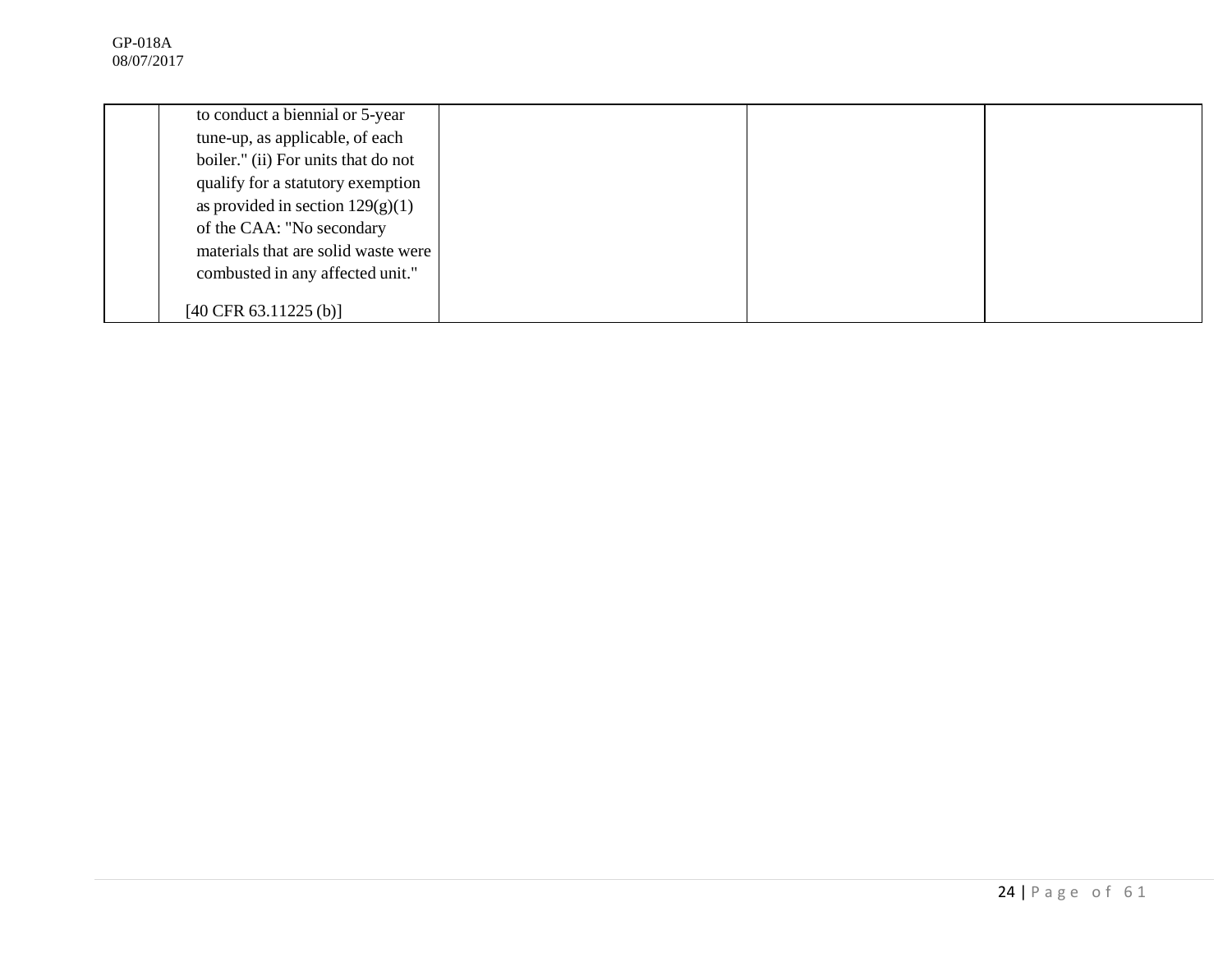| 22.<br><b>MACT, Subpart JJJJJJJ</b><br>For boilers greater than 5 and less<br>than 10 MMBTU/hr and<br>constructed on or before June 4,<br><b>2010</b><br>Conduct a tune up: initially and<br>biennially.<br>The owner or operator shall conduct<br>the initial tune-up no later than<br>March 21, 2014.<br>Each biennial tune-up must be<br>conducted no more than 25 months<br>after the previous tune-up.<br>The tune-ups shall be conducted as<br>required in Table 2 to 40 CFR Part<br>63, Subpart JJJJJJ, and in<br>accordance with 40 CFR<br>$63.11223(b)$ as follows:<br>(1) As applicable, inspect the<br>burner, and clean or replace any<br>components of the burner as<br>necessary. The inspection may be<br>delayed until the next scheduled unit<br>shutdown, not to exceed 36 months<br>from the previous inspection. | Monitored by Periodic Emission<br>Monitoring once initially and biennially.<br>The owner or operator shall measure<br>the concentrations in the effluent<br>stream of carbon monoxide (CO) in<br>parts per million, by volume, and<br>oxygen in volume percent, before<br>and after the adjustments are made<br>(measurements may be either on a<br>dry or wet basis, as long as it is the<br>same basis before and after the<br>adjustments are made) once initially<br>and biennially. Measurements may<br>be taken using a portable CO<br>analyzer.<br>As per 40 CFR 63.11223(b)(7), if the<br>unit is not operating on the required date<br>for a tune-up, the tune-up must be<br>conducted within 30 days of startup.<br>$[40 \text{ CFR } 63.11223(b)5]$ | Recordkeeping by manual<br>logging of parameter or<br>storing data in a computer<br>data system once initially and<br>biennially. The owner or<br>operator shall keep the<br>following records for a<br>period of 5 years following<br>the date of each recorded<br>action as per 40 CFR<br>$63.11225(d)$ to document<br>conformance with the tune-<br>up.<br>Per 40 CFR 63.11225(c)(2)(i),<br>keep Records:<br>• identifying each<br>boiler,<br>• the date of tune-up,<br>• the procedures<br>followed for tune-ups,<br>and<br>• the manufacturer's<br>specifications to<br>which the boiler was<br>tuned. | <b>Submit Notification: Once</b><br>Initially<br>Submit a Notification of<br>Compliance Status by<br>July 19, 2014<br>electronically using the<br>Compliance and<br><b>Emissions Data Reporting</b><br>Interface (CEDRI) that<br>is accessed through<br><b>EPA's Central Data</b><br>Exchange (CDX)<br>(www.epa.gov/cdx).<br>$[40 \text{ CFR } 63.11225(a)4]$ |
|--------------------------------------------------------------------------------------------------------------------------------------------------------------------------------------------------------------------------------------------------------------------------------------------------------------------------------------------------------------------------------------------------------------------------------------------------------------------------------------------------------------------------------------------------------------------------------------------------------------------------------------------------------------------------------------------------------------------------------------------------------------------------------------------------------------------------------------|----------------------------------------------------------------------------------------------------------------------------------------------------------------------------------------------------------------------------------------------------------------------------------------------------------------------------------------------------------------------------------------------------------------------------------------------------------------------------------------------------------------------------------------------------------------------------------------------------------------------------------------------------------------------------------------------------------------------------------------------------------------|-------------------------------------------------------------------------------------------------------------------------------------------------------------------------------------------------------------------------------------------------------------------------------------------------------------------------------------------------------------------------------------------------------------------------------------------------------------------------------------------------------------------------------------------------------------------------------------------------------------|---------------------------------------------------------------------------------------------------------------------------------------------------------------------------------------------------------------------------------------------------------------------------------------------------------------------------------------------------------------|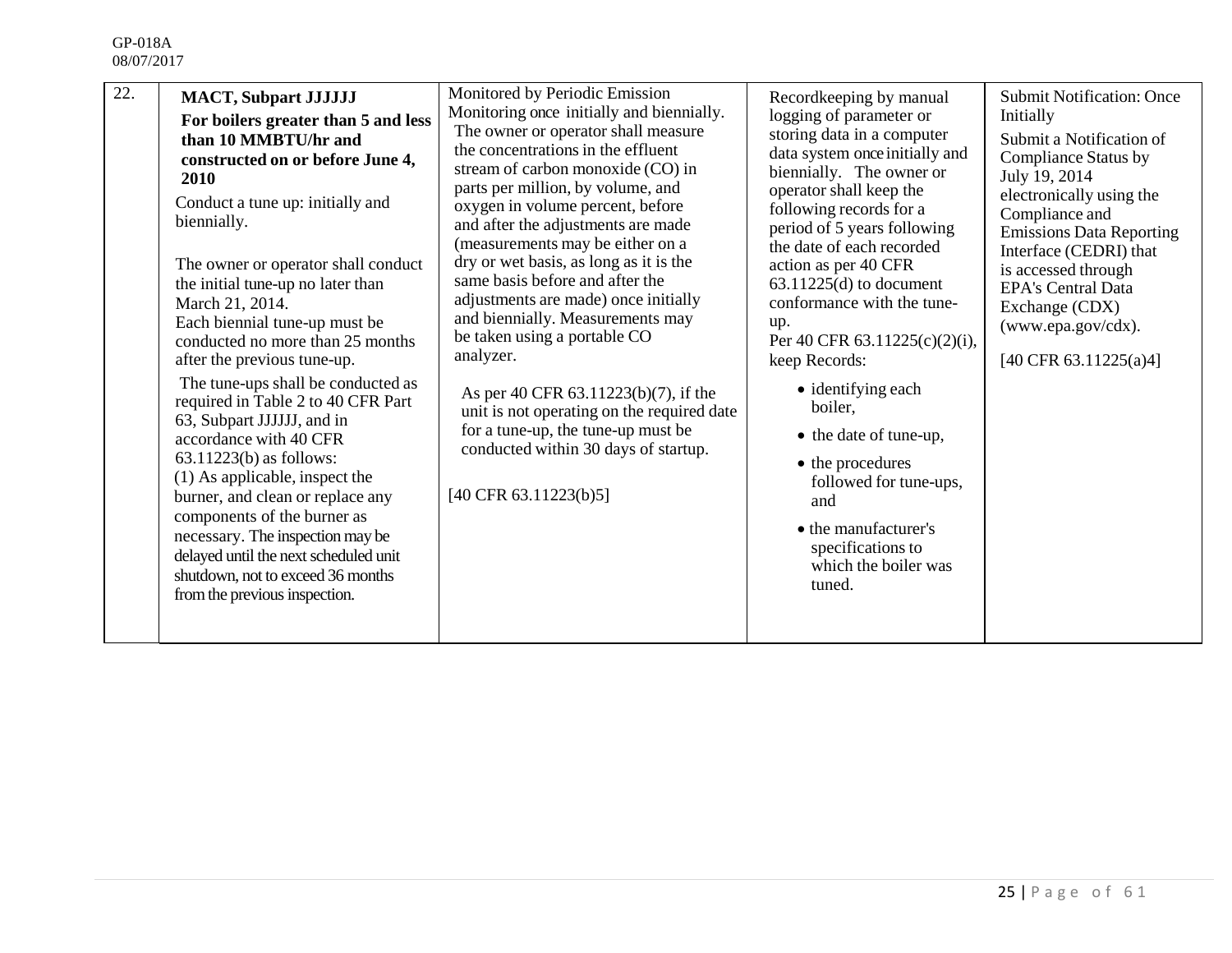| (2) Inspect the flame pattern, as<br>applicable, and adjust the burner as<br>necessary to optimize the flame<br>pattern. The adjustment should be<br>consistent with the manufacturer's<br>specifications, if available.<br>(3) Inspect the system controlling the<br>air-to-fuel ratio, as applicable, and<br>ensure that it is correctly calibrated<br>and functioning properly. The<br>inspection may be delayed until the<br>next scheduled unit shutdown, not<br>to exceed 36 months from the<br>previous inspection.<br>(4) Optimize total emissions of CO.<br>This optimization should be<br>consistent with the manufacturer's<br>specifications, if available, and with<br>any nitrogen oxides requirement to<br>which the unit is subject.<br>[40 CFR 63.11214 (b)] and<br>$[40 \text{ CFR } 63.11223(e)]$ | Per 40 CFR 63.11223(b)(6),<br>the owner or operator must<br>maintain a report containing<br>the following information<br>on site:<br>(i) The concentrations of<br>CO in the effluent stream in<br>parts per million, by<br>volume, and oxygen in<br>volume percent, measured<br>at high fire or typical<br>operating load, before and<br>after the tune-up of the<br>boiler.<br>(ii) A description of any<br>corrective actions taken as a<br>part of the tune-up of the<br>boiler.<br>(iii) The type and amount of<br>fuel used over the 12<br>months prior to the tune-up<br>of the boiler, but only if the<br>unit was physically and<br>legally capable of using<br>more than one type of fuel<br>during that period. Units<br>sharing a fuel meter may<br>estimate the fuel use by<br>each unit.<br>[40 CFR 63.11225(c)2 |  |
|----------------------------------------------------------------------------------------------------------------------------------------------------------------------------------------------------------------------------------------------------------------------------------------------------------------------------------------------------------------------------------------------------------------------------------------------------------------------------------------------------------------------------------------------------------------------------------------------------------------------------------------------------------------------------------------------------------------------------------------------------------------------------------------------------------------------|-------------------------------------------------------------------------------------------------------------------------------------------------------------------------------------------------------------------------------------------------------------------------------------------------------------------------------------------------------------------------------------------------------------------------------------------------------------------------------------------------------------------------------------------------------------------------------------------------------------------------------------------------------------------------------------------------------------------------------------------------------------------------------------------------------------------------------|--|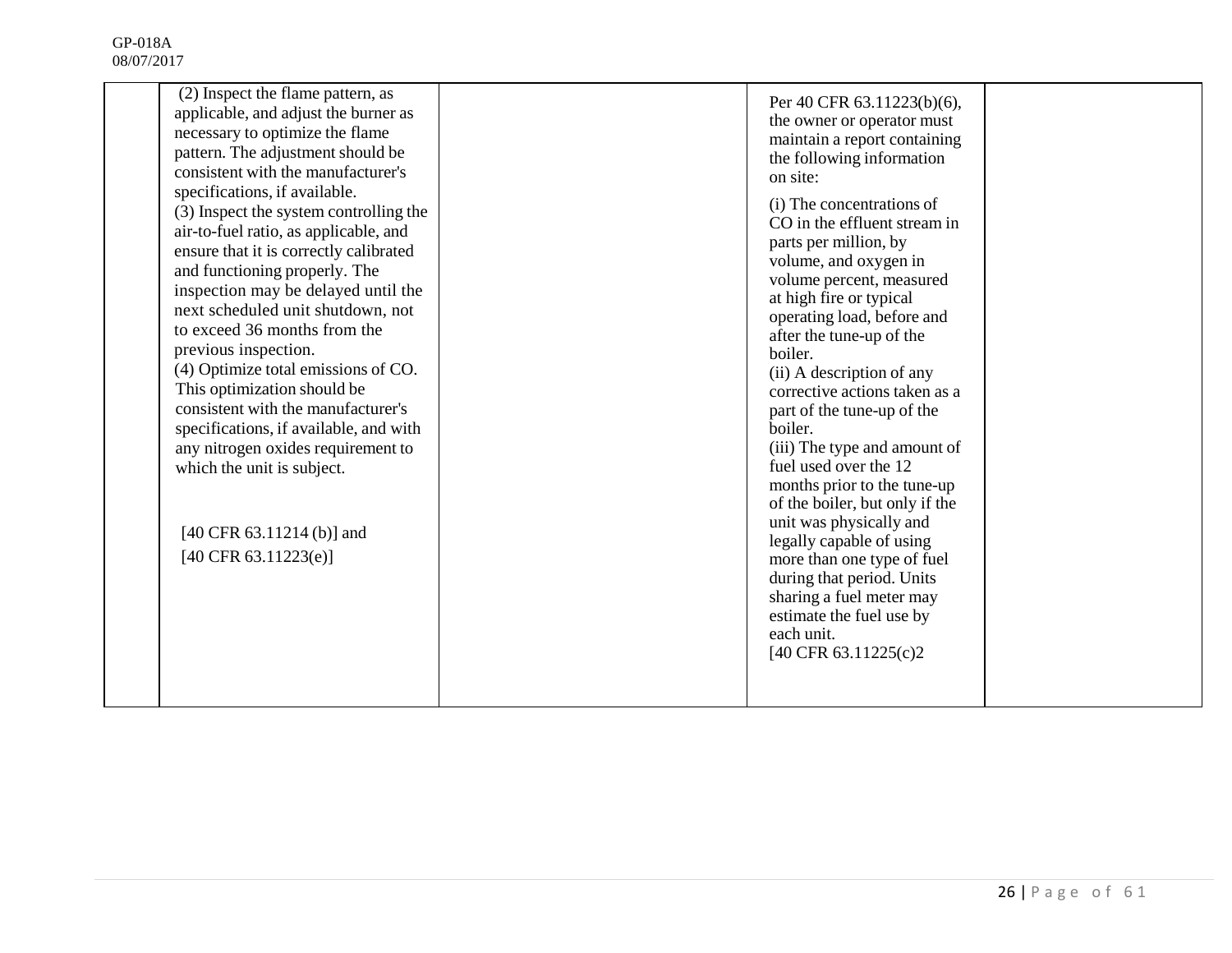| 23. | <b>MACT, Subpart JJJJJJ</b>               | Monitored by Periodic Emission                                             | Recordkeeping by manual            | None. |
|-----|-------------------------------------------|----------------------------------------------------------------------------|------------------------------------|-------|
|     | For boilers greater than 5 and less       | Monitoring biennially.                                                     | logging of parameter or            |       |
|     | than 10 MMBTU/hr and                      |                                                                            | storing data in a computer data    |       |
|     | constructed after June 4, 2010            | Measure the concentrations in the effluent                                 | system biennially.                 |       |
|     |                                           | stream of carbon monoxide (CO) in parts                                    | The owner or operator shall        |       |
|     | Conduct a tune-up: Biennially.            | per million, by volume, and oxygen in                                      | keep the following records for     |       |
|     |                                           | volume percent, before and after the                                       | a period of 5 years following      |       |
|     | The owner or operator shall conduct a     | adjustments are made (measurements                                         | the date of each recorded          |       |
|     | tune-up biennially.                       | may be either on a dry or wet basis, as                                    | action as per 40 CFR               |       |
|     | The first biennial tune-up must be        | long as it is the same basis before and                                    | $63.11225(d)$ to document          |       |
|     | conducted no later than 25 months         | after the adjustments are made).                                           | conformance with the tune-up.      |       |
|     | after the boiler's initial startup.       | Measurements may be taken using a                                          | Per 40 CFR 63.11225(c)(2)(i),      |       |
|     |                                           | portable CO analyzer.                                                      | keep records:                      |       |
|     | Subsequent tune-ups must be               |                                                                            | • identifying each                 |       |
|     | conducted biennially, no more than        | As per 40 CFR 63.11223(b)(7), if                                           | boiler,                            |       |
|     | 25 months after the previous tune-<br>up. | the unit is not operating on the<br>required date for a tune-up, the tune- | • the date of tune-up,             |       |
|     |                                           | up must be conducted within 30 days                                        | • the procedures                   |       |
|     | The tune-ups shall be conducted, as       | of startup.                                                                | followed for tune-ups,             |       |
|     | required in Table 2 to 40 CFR Part        |                                                                            | and                                |       |
|     | 63, Subpart JJJJJJ, and in accordance     |                                                                            | • the manufacturer's               |       |
|     | with 40 CFR 63.11223(b) as                | [40 CFR 63.11223(b)5]                                                      | specifications to                  |       |
|     | follows:                                  |                                                                            | which the boiler was               |       |
|     |                                           |                                                                            | tuned.                             |       |
|     | (1) As applicable, inspect the burner,    |                                                                            | Per 40 CFR 63.11223(b)(6), the     |       |
|     | and clean or replace any components       |                                                                            | owner or operator must             |       |
|     | of the burner as necessary. The burner    |                                                                            | maintain a report containing the   |       |
|     | inspection may be delayed until the next  |                                                                            | following information on site:     |       |
|     | scheduled unit shutdown, not to exceed    |                                                                            |                                    |       |
|     | 36 months from the previous inspection.   |                                                                            | (i) The concentrations of CO in    |       |
|     |                                           |                                                                            | the effluent stream in parts per   |       |
|     | (2) Inspect the flame pattern, as         |                                                                            | million, by volume, and oxygen     |       |
|     | applicable, and adjust the burner as      |                                                                            | in volume percent, measured at     |       |
|     | necessary to optimize the flame           |                                                                            | high fire or typical operating     |       |
|     | pattern. The adjustment should be         |                                                                            | load, before and after the tune-   |       |
|     | consistent with the manufacturer's        |                                                                            | up of the boiler.                  |       |
|     | specifications, if available.             |                                                                            |                                    |       |
|     |                                           |                                                                            | (ii) A description of any          |       |
|     |                                           |                                                                            | corrective actions taken as a      |       |
|     |                                           |                                                                            | part of the tune-up of the boiler. |       |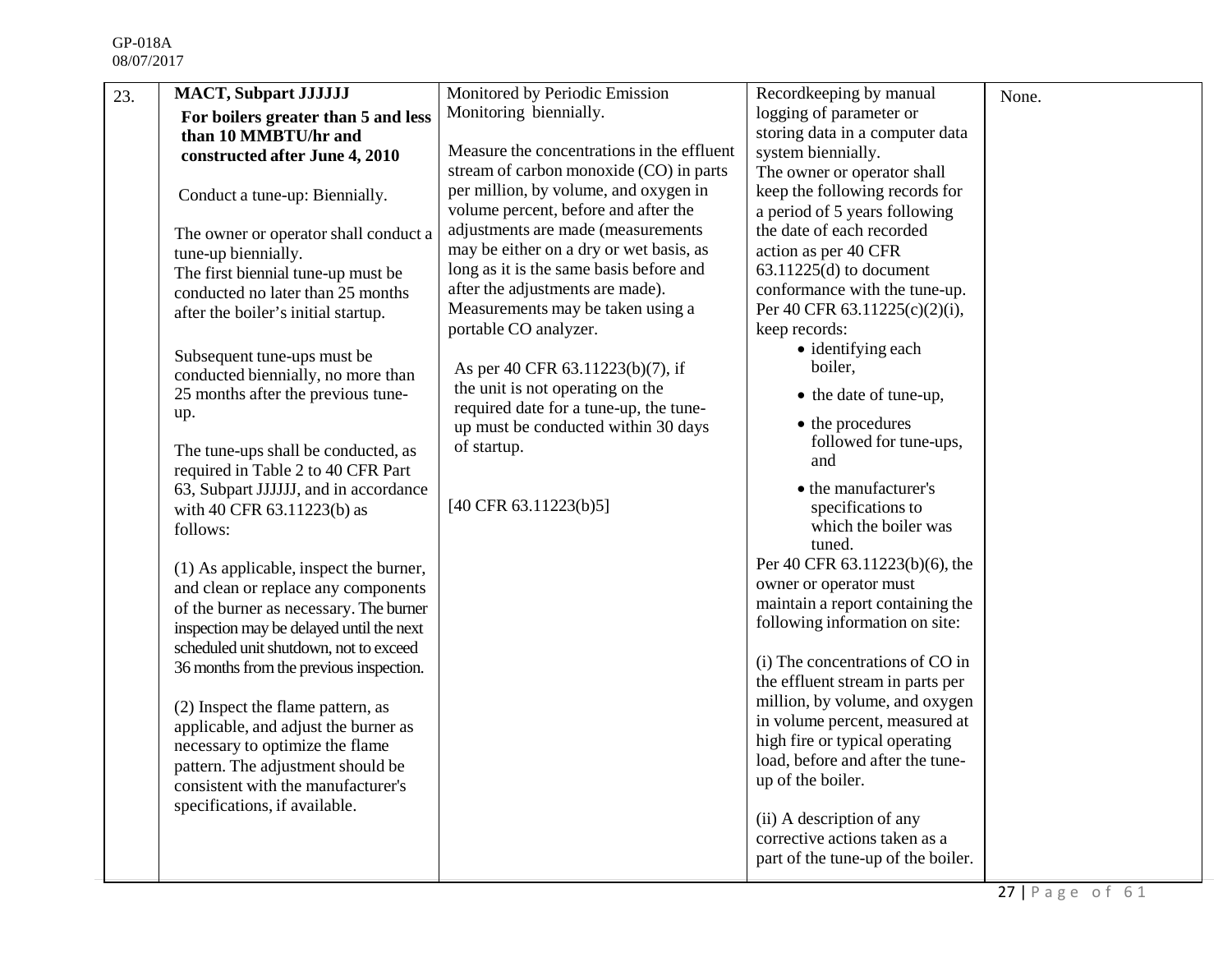| 3) Inspect the system controlling<br>the air-to-fuel ratio, as<br>applicable, and<br>ensure that it is correctly<br>calibrated and functioning<br>properly. The inspection may be<br>delayed until the next scheduled<br>unit shutdown, not to exceed 36<br>months from the previous | (iii) The type and amount of<br>fuel used over the 12 months<br>prior to the tune-up of the<br>boiler, but only if the unit was<br>physically and legally capable<br>of using more than one type of<br>fuel during that period. Units<br>sharing a fuel meter may<br>estimate the fuel use by each |  |
|--------------------------------------------------------------------------------------------------------------------------------------------------------------------------------------------------------------------------------------------------------------------------------------|----------------------------------------------------------------------------------------------------------------------------------------------------------------------------------------------------------------------------------------------------------------------------------------------------|--|
| inspection).<br>(4) Optimize total emissions of<br>CO. This optimization should be<br>consistent with the<br>manufacturer's specifications, if<br>available, and with any NOx<br>requirement to which the unit is<br>subject.                                                        | unit.<br>$[40 \text{ CFR } 63.11225(c)2]$                                                                                                                                                                                                                                                          |  |
| $[40 \text{ CFR } 63.11214 \text{ (b)}]$ and $[40 \text{ } 63.11214 \text{ (c)}]$<br><b>CFR</b><br>63.11223(e)                                                                                                                                                                       |                                                                                                                                                                                                                                                                                                    |  |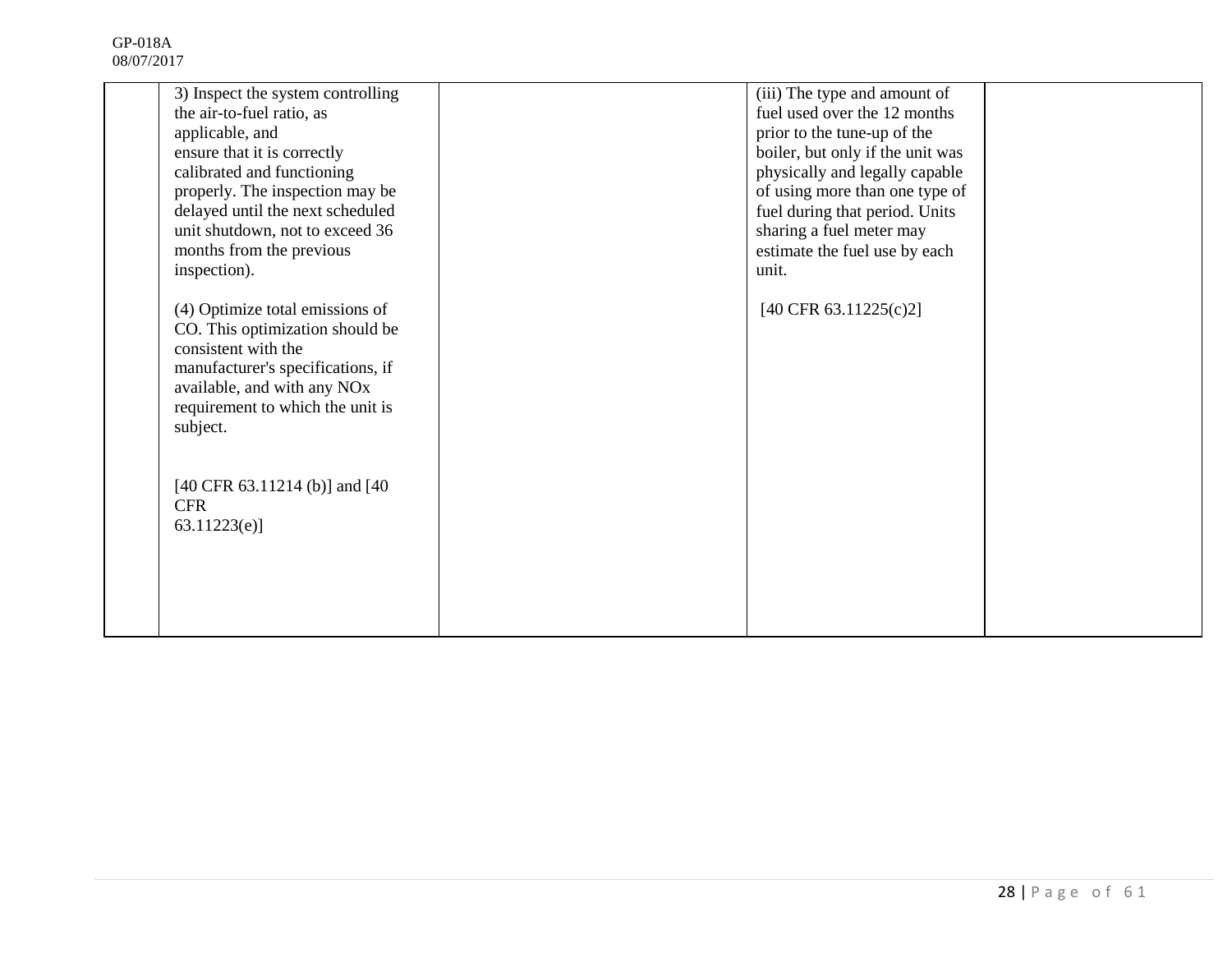| 24. | <b>MACT, Subpart JJJJJJJ</b>           | None. | Recordkeeping by manual                  | None.           |
|-----|----------------------------------------|-------|------------------------------------------|-----------------|
|     | For boilers greater than 5 and less    |       | logging of parameter or storing          |                 |
|     | than 10 MMBTU/hr                       |       | data in a computer data system           |                 |
|     |                                        |       | at the approved frequency.               |                 |
|     | Prepare a biennial compliance          |       | All records shall be maintained          |                 |
|     | certification report by March 1st of   |       | on site for a period of no less          |                 |
|     | each applicable year in which a tune   |       | than five years and made                 |                 |
|     | up is conducted and, upon request,     |       | readily accessible to the                |                 |
|     | submit it to the delegated authority.  |       | Department upon request.                 |                 |
|     | The compliance certification report    |       |                                          |                 |
|     | shall contain the following            |       | $[40 \text{ CFR } 63.11225 \text{ (b)}]$ |                 |
|     | information:                           |       |                                          |                 |
|     | (1) Company name and address.          |       |                                          |                 |
|     | (2) Statement by responsible official, |       |                                          |                 |
|     | with the official's name, title,       |       |                                          |                 |
|     | phone number, e-mail address,          |       |                                          |                 |
|     | and signature, certifying the truth,   |       |                                          |                 |
|     | accuracy and completeness of the       |       |                                          |                 |
|     | notification and statement of          |       |                                          |                 |
|     | whether the source has complied        |       |                                          |                 |
|     | with all the relevant standards and    |       |                                          |                 |
|     | other requirements of 40 CFR           |       |                                          |                 |
|     | Part 63, Subpart JJJJJJ. The           |       |                                          |                 |
|     | notification must include the          |       |                                          |                 |
|     | following certification(s) of          |       |                                          |                 |
|     | compliance and signed by a             |       |                                          |                 |
|     | responsible official: (i) "This        |       |                                          |                 |
|     | facility complies with the             |       |                                          |                 |
|     | requirements in 40 CFR 63.11223        |       |                                          |                 |
|     | to conduct a biennial or 5-year        |       |                                          |                 |
|     | tune-up, as applicable, of each        |       |                                          |                 |
|     | boiler." (ii) For units that do not    |       |                                          |                 |
|     | qualify for a statutory exemption      |       |                                          |                 |
|     | as provided in section $129(g)(1)$     |       |                                          |                 |
|     |                                        |       |                                          | 29   Page of 61 |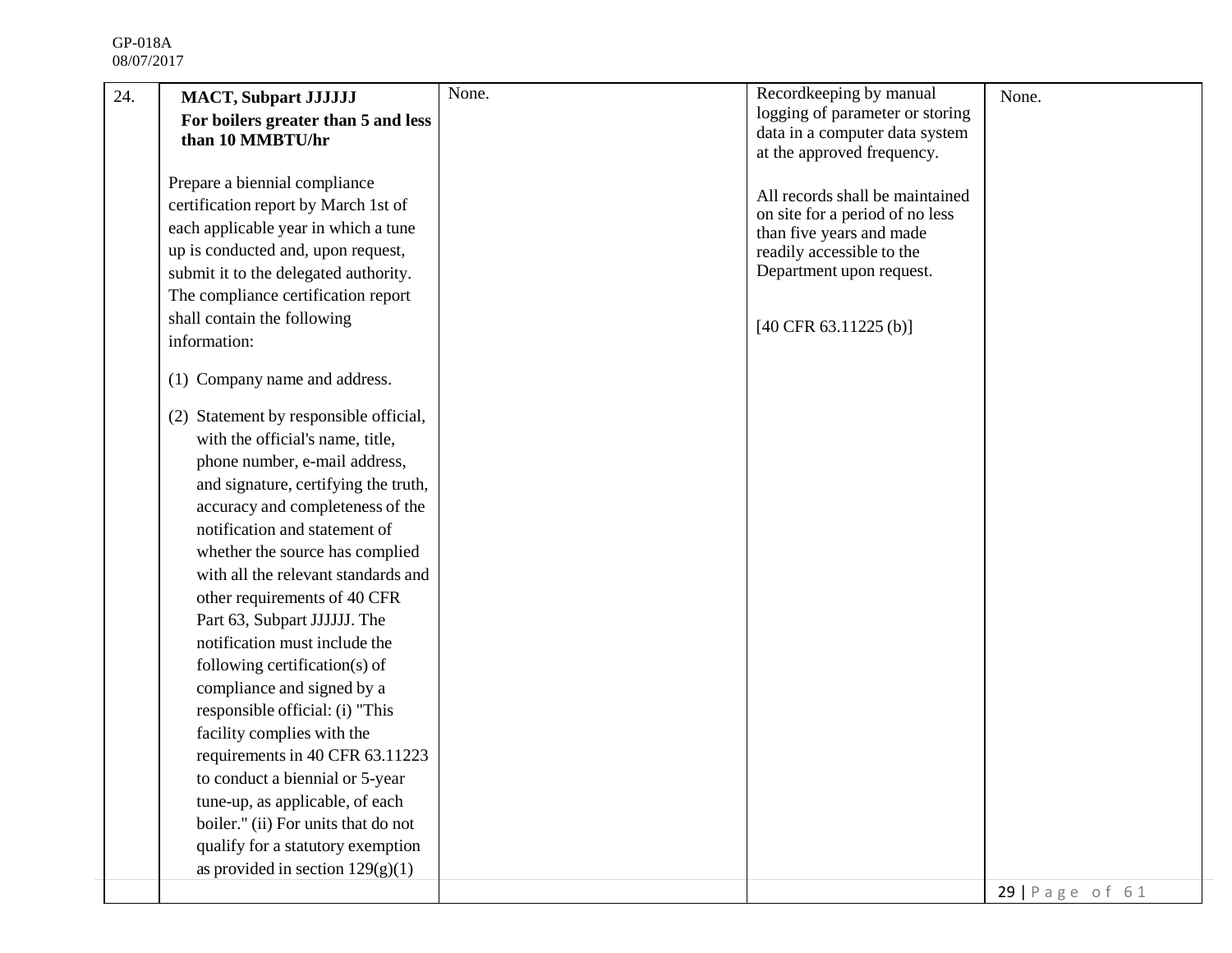|     | of the CAA: "No secondary<br>materials that are solid waste were<br>combusted in any affected unit."<br>$[40 \text{ CFR } 63.11225 \text{ (b)}]$                                                                                                                                                                                                                                                                                                                                                                                                                                                                                |       |       |                                                                                                                                                                                                                                                                                                                                                                                                                                                                                                                                                   |
|-----|---------------------------------------------------------------------------------------------------------------------------------------------------------------------------------------------------------------------------------------------------------------------------------------------------------------------------------------------------------------------------------------------------------------------------------------------------------------------------------------------------------------------------------------------------------------------------------------------------------------------------------|-------|-------|---------------------------------------------------------------------------------------------------------------------------------------------------------------------------------------------------------------------------------------------------------------------------------------------------------------------------------------------------------------------------------------------------------------------------------------------------------------------------------------------------------------------------------------------------|
| 25. | <b>MACT, Subpart JJJJJJJ</b><br>For each boiler, the owner or<br>operator must provide notice of<br>the date upon which the owner or<br>operator switched fuels, made the<br>physical change, or took a permit<br>limit that may result in the<br>applicability of a different<br>subcategory or switch out of 40<br>CFR Part 63, Subpart JJJJJJ due<br>to a fuel change that results in the<br>boiler meeting the definition of<br>gas fired boiler as defined in 40<br>CFR 63.11237, or taking a permit<br>limit. The notice must be<br>provided within 30 days of the<br>change.<br>$[40 \text{ CFR } 63.11225 \text{ (g)}]$ | None. | None. | Submit Notification: Upon<br>occurrence of event.<br>Submit a written notification<br>to the Administrator, EPA<br>Region 2. The notification<br>must identify: (1) The name<br>of the owner or operator of<br>the affected source, the<br>location of the source, the<br>boiler(s) that have switched<br>fuels, were physically<br>changed, or took a permit<br>limit, and the date of the<br>notice. (2) The date upon<br>which the fuel switch,<br>physically change, or permit<br>limit occurred.<br>$[40 \text{ CFR } 63.11225 \text{ (g)}]$ |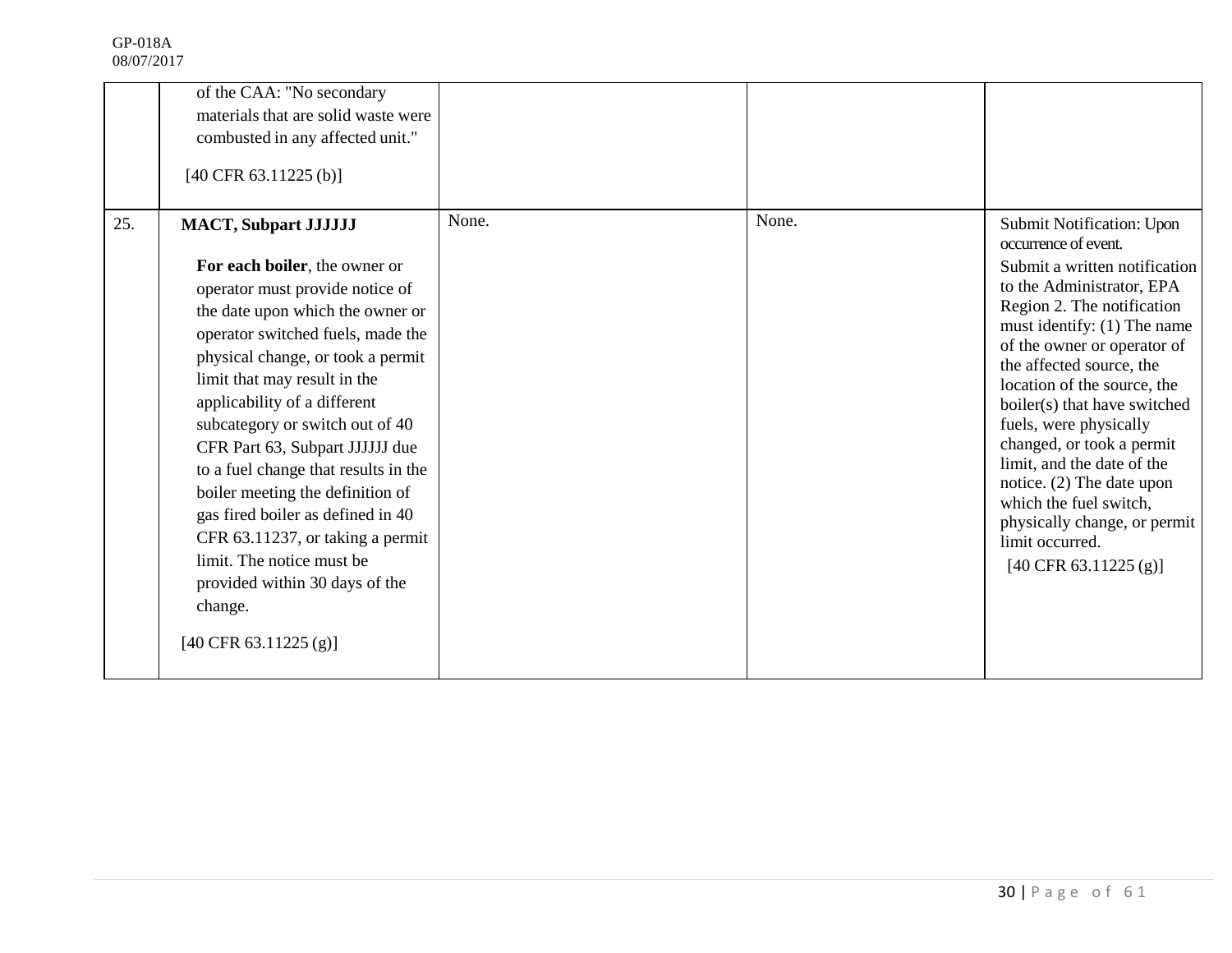### **COMPLIANCE PLAN: Boiler(s) and/or Heater(s) greater than or equal to 5 MMBTU/hr and less than 10 MMBTU/hr:**

**Option BH18A-2: Boiler(s) and/or Heater(s) burning Natural Gas based on annual fuel limit (no.2 Fuel oil**

|  | during gas curtailment only) |  |
|--|------------------------------|--|
|  |                              |  |
|  |                              |  |

| <b>Item</b><br>N <sub>0</sub> | <b>Applicable Requirement</b>                                                                                                                                                                                                                                                                                                                                                                                                                                     | <b>Monitoring Requirement</b> | <b>Record keeping Requirement</b> | Submittal/<br><b>Action</b>                                                                                                                                                                                                                                                                                                                                  |
|-------------------------------|-------------------------------------------------------------------------------------------------------------------------------------------------------------------------------------------------------------------------------------------------------------------------------------------------------------------------------------------------------------------------------------------------------------------------------------------------------------------|-------------------------------|-----------------------------------|--------------------------------------------------------------------------------------------------------------------------------------------------------------------------------------------------------------------------------------------------------------------------------------------------------------------------------------------------------------|
| 1.                            | In addition to this Compliance Plan,<br>all conditions contained in the<br>document "General Procedures for<br>General Permits" posted at the web<br>page at,<br>http://www.nj.gov/dep/aqpp/genproc.<br>htm, are enforceable.<br>$[N.J.A.C. 7:27-8.13(h)]$                                                                                                                                                                                                        | None.                         | None.                             | None.                                                                                                                                                                                                                                                                                                                                                        |
| 2.                            | The Permittee shall ensure<br>combustion equipment included in<br>this General Permit is easily<br>identifiable by clear and conspicuous<br>labeling, including manufacturer<br>name, model number, serial number,<br>and maximum gross heat input rate<br>to the burning chamber.<br>$[N.J.A.C. 7:27-8.13(a)]$                                                                                                                                                   | None.                         | None.                             | None.                                                                                                                                                                                                                                                                                                                                                        |
| 3.                            | This equipment shall not cause any<br>air contaminant, including an air<br>contaminant detectable by the sense<br>of smell, to be present in the outdoor<br>atmosphere in such quantity and<br>duration which is, or tends to be,<br>injurious to human health or welfare,<br>animal or plant life or property, or<br>would unreasonably interfere with<br>the enjoyment of life or property,<br>except in areas over which the<br>Permittee has exclusive use or | None.                         | None.                             | Any operation of the<br>equipment which may cause<br>a release of air contaminants<br>in a quantity or<br>concentration which poses a<br>potential threat to public<br>health, welfare, or the<br>environment or which might<br>reasonably result in citizen<br>complaints shall be reported<br>by the Permittee as required<br>by the Air Pollution Control |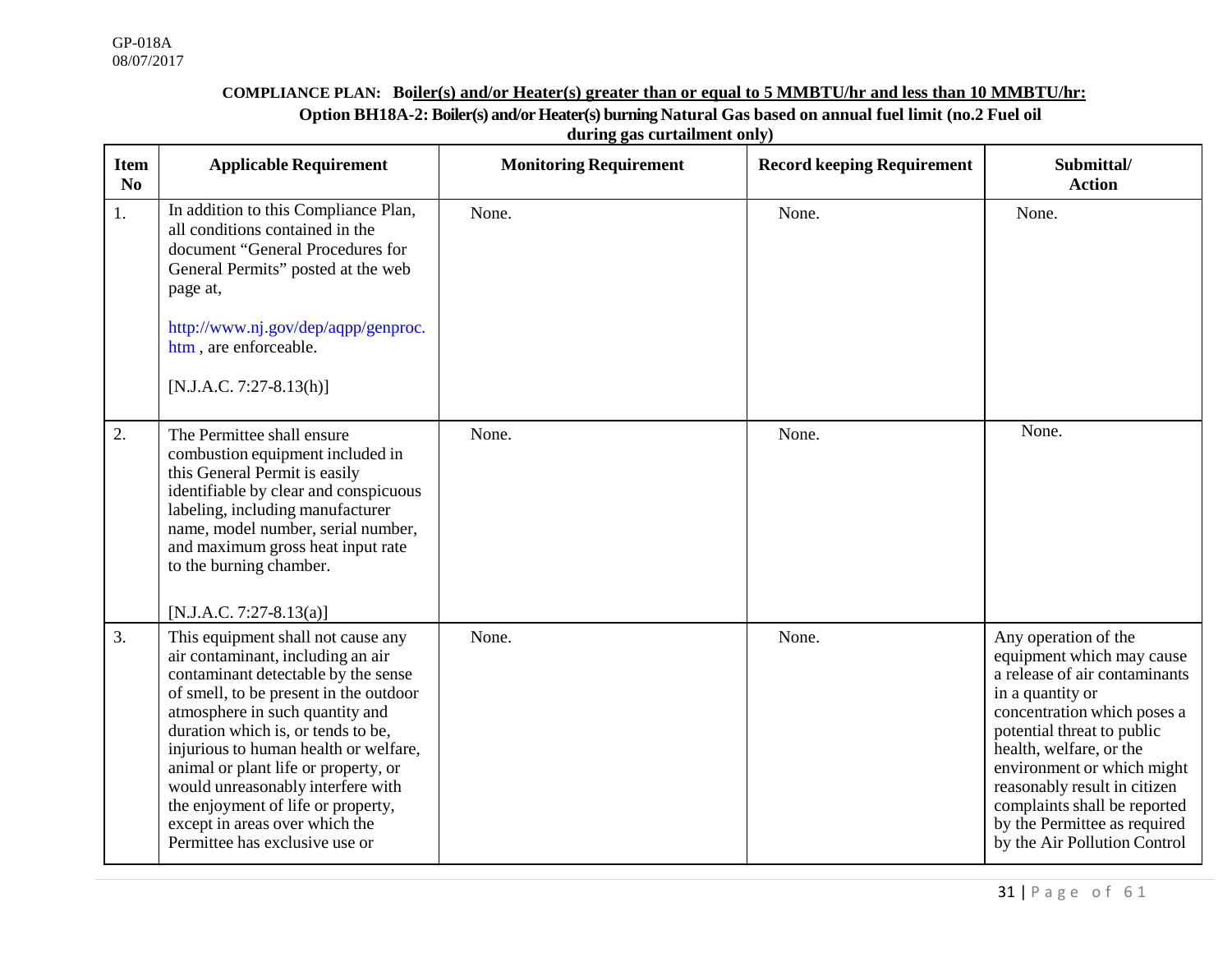|                  | occupancy.<br>$[N.J.A.C. 7:27-5]$                                                                                                                                                                                                                                                                                                                                                                                                                                                                                                                        |       |       | Act. The Permittee shall<br>immediately notify the<br>Department of any non-<br>compliance by calling the<br><b>Environmental Action</b><br>Hotline at (877) 927-6337.<br>$[N.J.S.A. 26:2C-19(e)]$                                                                                                                                                                                     |
|------------------|----------------------------------------------------------------------------------------------------------------------------------------------------------------------------------------------------------------------------------------------------------------------------------------------------------------------------------------------------------------------------------------------------------------------------------------------------------------------------------------------------------------------------------------------------------|-------|-------|----------------------------------------------------------------------------------------------------------------------------------------------------------------------------------------------------------------------------------------------------------------------------------------------------------------------------------------------------------------------------------------|
| $\overline{4}$ . | Maximum No. of Billable<br>Compliance Inspections $\leq$ 2<br>inspections. The equipment covered<br>by this permit will be subject to<br>inspection fees for the maximum<br>periodic compliance inspections (as<br>defined in N.J.A.C. $7:27-8.1$ ) over<br>the life of the Certificate, after it<br>receives final approval for a five year<br>duration. The Permittee will be<br>invoiced for a service fee per<br>inspection pursuant to N.J.A.C. 7:27-<br>8.6 after the periodic compliance<br>inspection is conducted.<br>$[N.J.A.C. 7:27-8.13(e)]$ | None. | None. | None.                                                                                                                                                                                                                                                                                                                                                                                  |
| 5.               | Permittee shall not use the equipment<br>in a manner which will cause visible<br>emissions, exclusive of visible<br>condensed water vapor, except for a<br>period no more than 3 minutes in any<br>consecutive 30-minute period.<br>[N.J.A.C. 7:27-3.2(a) & (c)]                                                                                                                                                                                                                                                                                         | None. | None. | If visible emissions are<br>observed, refer to operator<br>manual for corrective<br>action. If corrective action<br>fail to correct visible<br>emissions within 24 hours<br>of observation, the<br>Permittee<br>shall immediately report the<br>incident to the Department<br>by calling the<br><b>Environmental Action</b><br>Hotline at (877) 927-6337.<br>$[N.J.A.C. 7:27-8.13(d)]$ |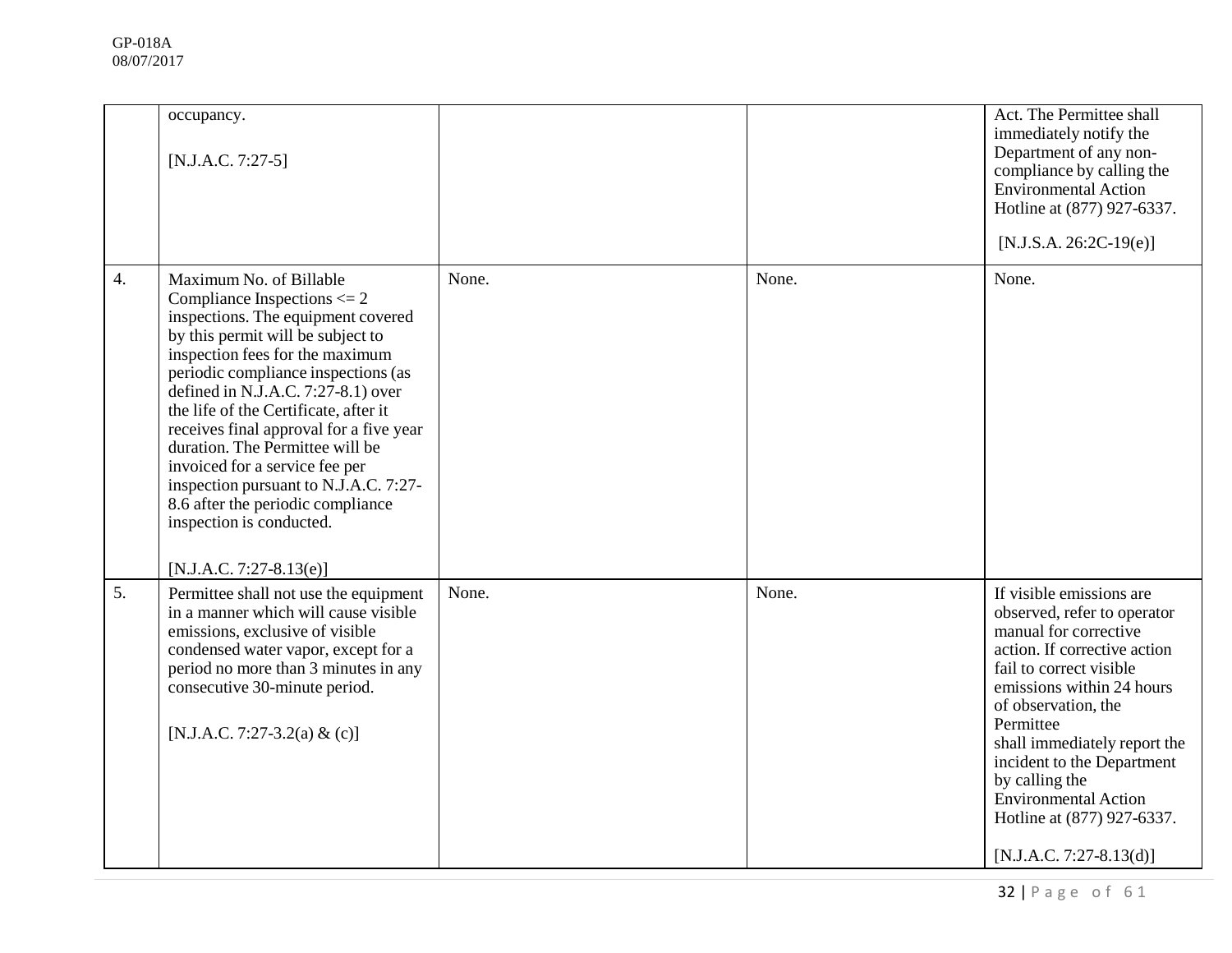| 6. | Each boiler or heater with a gross<br>heat input greater than or equal to<br>five (5) million BTU per hour and<br>less than ten (10) million BTU per<br>hour shall adjust the combustion<br>process annually in the same quarter<br>of each calendar year. The<br>adjustment of the combustion<br>process shall be done in accordance<br>with the procedure set forth at<br>N.J.A.C. 7:27-19.16.<br>[N.J.A.C. 7:27-16.8(b)],<br>[N.J.A.C. 7:27-16.8(c)] and<br>[N.J.A.C. 7:27-19.7(g)] | The Permittee shall perform the<br>adjustment of the combustion process in<br>accordance with the specific procedures<br>for combustion adjustment monitoring<br>specified in NJDEP Technical Manual<br>1005 and the procedure set forth at<br>N.J.A.C. 7:27-19.16(a) as follows:<br>1. Inspect the burner, and clean or<br>replace any components of the burner as<br>necessary; 2. Inspect the flame pattern<br>and make any adjustments to the burner<br>necessary to optimize the flame pattern<br>consistent with the manufacturer's<br>specifications; 3. Inspect the system<br>controlling the air-to-fuel ratio, and<br>ensure that it is correctly calibrated and<br>functioning properly; 4. Minimize the<br>total emissions of NO <sub>x</sub> and CO<br>consistent with the manufacturer's<br>specifications; 5. Measure the<br>concentrations in the effluent stream of<br>NO <sub>x</sub> , CO and O <sub>2</sub> in ppmvd, before and<br>after the adjustment is made; and 6.<br>Convert the emission values of NOx,<br>CO and O2 concentrations measured in<br>lb/MMBTU according to the following<br>formula: Lb/MM BTU = $ppmvd * MW$<br>* F dry factor * O2 correction<br>factor/387,000,000, where: ppmvd is the<br>concentration in parts per million by<br>volume, dry basis, of NO <sub>x</sub> or CO; MW<br>is the Molecular Weight for NOx=46<br>lb/lb-mole, CO=28 lb/lb-mole; F Dry<br>factor for: Natural Gas $= 8,710$<br>$dscf/MMBTU$ , Residual or fuel oil = | Recordkeeping by manual<br>logging of parameter or storing<br>data in a computer data system<br>upon performing combustion<br>adjustments of the following<br>information for each<br>adjustment: 1. The date of the<br>adjustment and the times at<br>which it began and ended; 2.<br>The name, title and affiliation<br>of the person who made the<br>adjustment; 3. The NO <sub>x</sub> and<br>CO concentrations in the<br>effluent stream, in ppmvd,<br>before and after each actual<br>adjustment was made; 4. The<br>concentration of O2 (in percent<br>dry basis) at which the CO and<br>NO <sub>x</sub> concentrations were<br>measured; 5. A description of<br>any corrective action taken; 6.<br>Results from any subsequent<br>test performed after taking any<br>corrective action, including<br>concentrations and converted<br>emission values in<br>(lb/MMBTU); 7. The type and<br>amount of fuel used over the<br>12 months prior to the annual<br>adjustment; 8. Any other<br>information which the<br>Department or the EPA has<br>required as a condition of<br>approval of any permit or | Submit a report annually.<br>The Permittee shall submit<br>an annual adjustment<br>combustion process report<br>to the department within 45<br>days after the adjustment of<br>the combustion process is<br>completed. The report shall<br>contain the following<br>information: (1) The<br>concentrations of NO <sub>x</sub> and<br>CO in the effluent stream in<br>ppmvd, and O2 in percent<br>dry basis, measured before<br>and after the adjustment of<br>the combustion process; (2)<br>The converted emission<br>values in ln/MMBTU for<br>the measurements taken<br>before and after the<br>adjustment of the<br>combustion process; (3) A<br>description of any<br>corrective actions taken as a<br>part of the combustion<br>adjustment; and (4) The<br>type and amount of fuel<br>used over the 12 months<br>prior to the annual<br>adjustment.<br>The report shall be<br>submitted electronically to:<br>www.njdeponline.com. |
|----|----------------------------------------------------------------------------------------------------------------------------------------------------------------------------------------------------------------------------------------------------------------------------------------------------------------------------------------------------------------------------------------------------------------------------------------------------------------------------------------|---------------------------------------------------------------------------------------------------------------------------------------------------------------------------------------------------------------------------------------------------------------------------------------------------------------------------------------------------------------------------------------------------------------------------------------------------------------------------------------------------------------------------------------------------------------------------------------------------------------------------------------------------------------------------------------------------------------------------------------------------------------------------------------------------------------------------------------------------------------------------------------------------------------------------------------------------------------------------------------------------------------------------------------------------------------------------------------------------------------------------------------------------------------------------------------------------------------------------------------------------------------------------------------------------------------------------------------------------------------------------------------------------------------------------------------------------------------------------------------------|--------------------------------------------------------------------------------------------------------------------------------------------------------------------------------------------------------------------------------------------------------------------------------------------------------------------------------------------------------------------------------------------------------------------------------------------------------------------------------------------------------------------------------------------------------------------------------------------------------------------------------------------------------------------------------------------------------------------------------------------------------------------------------------------------------------------------------------------------------------------------------------------------------------------------------------------------------------------------------------------------------------------------------------------------------------------------------------------------------------|------------------------------------------------------------------------------------------------------------------------------------------------------------------------------------------------------------------------------------------------------------------------------------------------------------------------------------------------------------------------------------------------------------------------------------------------------------------------------------------------------------------------------------------------------------------------------------------------------------------------------------------------------------------------------------------------------------------------------------------------------------------------------------------------------------------------------------------------------------------------------------------------------------------------------------------|
|----|----------------------------------------------------------------------------------------------------------------------------------------------------------------------------------------------------------------------------------------------------------------------------------------------------------------------------------------------------------------------------------------------------------------------------------------------------------------------------------------|---------------------------------------------------------------------------------------------------------------------------------------------------------------------------------------------------------------------------------------------------------------------------------------------------------------------------------------------------------------------------------------------------------------------------------------------------------------------------------------------------------------------------------------------------------------------------------------------------------------------------------------------------------------------------------------------------------------------------------------------------------------------------------------------------------------------------------------------------------------------------------------------------------------------------------------------------------------------------------------------------------------------------------------------------------------------------------------------------------------------------------------------------------------------------------------------------------------------------------------------------------------------------------------------------------------------------------------------------------------------------------------------------------------------------------------------------------------------------------------------|--------------------------------------------------------------------------------------------------------------------------------------------------------------------------------------------------------------------------------------------------------------------------------------------------------------------------------------------------------------------------------------------------------------------------------------------------------------------------------------------------------------------------------------------------------------------------------------------------------------------------------------------------------------------------------------------------------------------------------------------------------------------------------------------------------------------------------------------------------------------------------------------------------------------------------------------------------------------------------------------------------------------------------------------------------------------------------------------------------------|------------------------------------------------------------------------------------------------------------------------------------------------------------------------------------------------------------------------------------------------------------------------------------------------------------------------------------------------------------------------------------------------------------------------------------------------------------------------------------------------------------------------------------------------------------------------------------------------------------------------------------------------------------------------------------------------------------------------------------------------------------------------------------------------------------------------------------------------------------------------------------------------------------------------------------------|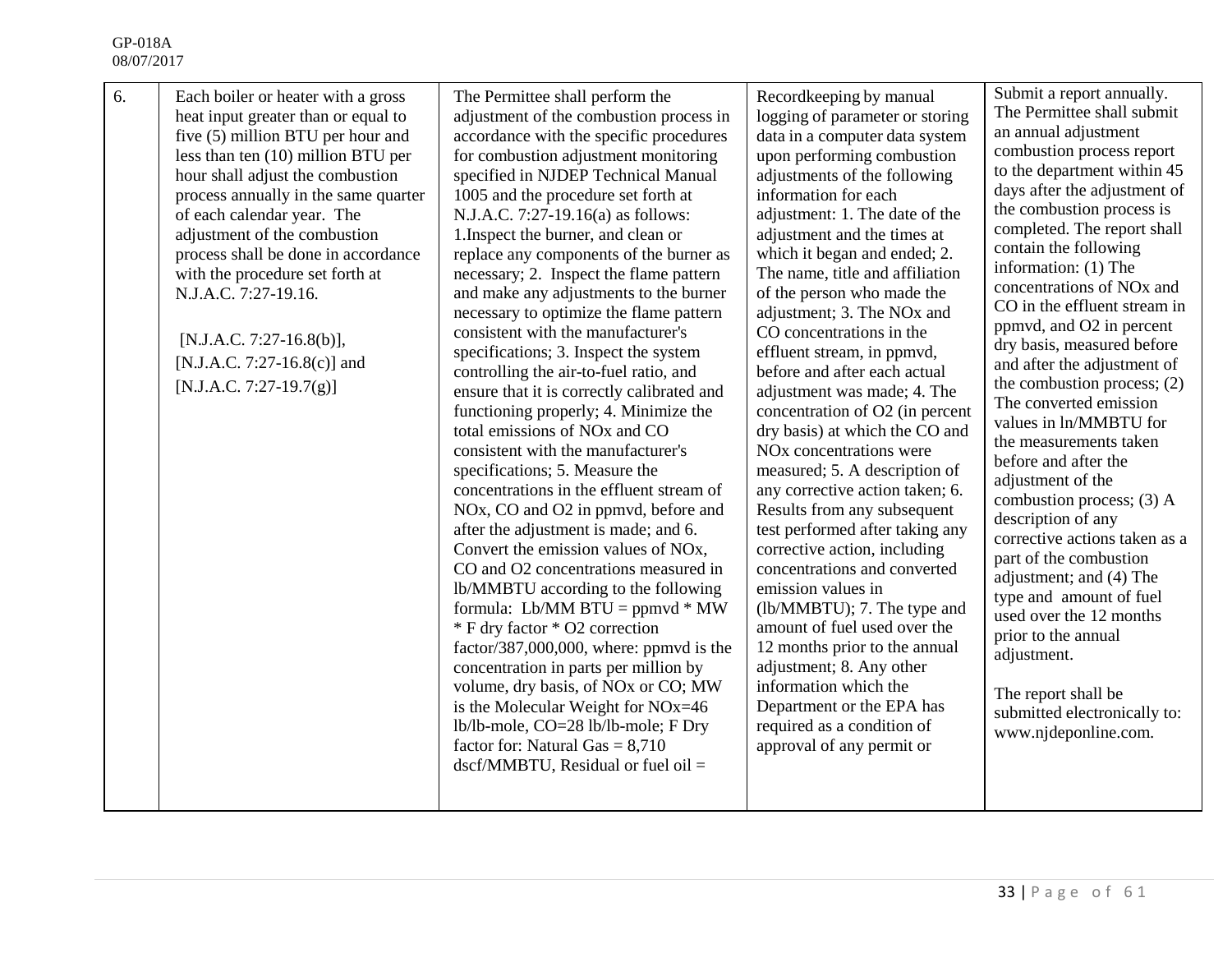|    |                                                                                                                                                                                                                                                                                                                                                                   | 9,190 dscf/MMBTU; O2 correction<br>factor: $(20.9\%)/(20.9\% - O2$ measured),<br>where O2 measured is percent oxygen<br>on a dry basis.<br>$[N.J.A.C. 7:27-19.16(a)]$                                            | certificate issued for the source<br>operation.<br>The records must be retained for<br>a minimum of five years and to<br>be made readily upon to<br>accessible to the Department<br>request.<br>$[N.J.A.C. 7:27-19.16(b)]$                                                             | Instructions for submitting<br>this report online are<br>specified at:<br>http://www.nj.gov/dep/aqpp<br>/adjustment.htm.<br>$[N.J.A.C. 7:27-19.16(c)]$<br>and [N.J.A.C. 7:27-<br>19.16(d) |
|----|-------------------------------------------------------------------------------------------------------------------------------------------------------------------------------------------------------------------------------------------------------------------------------------------------------------------------------------------------------------------|------------------------------------------------------------------------------------------------------------------------------------------------------------------------------------------------------------------|----------------------------------------------------------------------------------------------------------------------------------------------------------------------------------------------------------------------------------------------------------------------------------------|-------------------------------------------------------------------------------------------------------------------------------------------------------------------------------------------|
| 7. | The Permittee shall ensure that the<br>operating parameter settings of the<br>adjusted equipment or source<br>operation are established and<br>recorded after the combustion<br>process is adjusted and that the<br>adjusted equipment or source<br>operation is maintained to operate<br>consistent with the annual<br>adjustment.<br>$[N.J.A.C. 7:27-19.16(e)]$ | Monitored by the operating parameter<br>settings that are established after the<br>combustion process is adjusted in order<br>to operate consistent with the annual<br>adjustment.<br>$[N.J.A.C. 7:27-19.16(e)]$ | The Permitee shall record the<br>operating parameter settings<br>that are established after the<br>combustion process is adjusted<br>and retain until the next annual<br>adjustment, to be made readily<br>accessible to the Department<br>upon request.<br>$[N.J.A.C. 7:27-19.16(e)]$ | None.                                                                                                                                                                                     |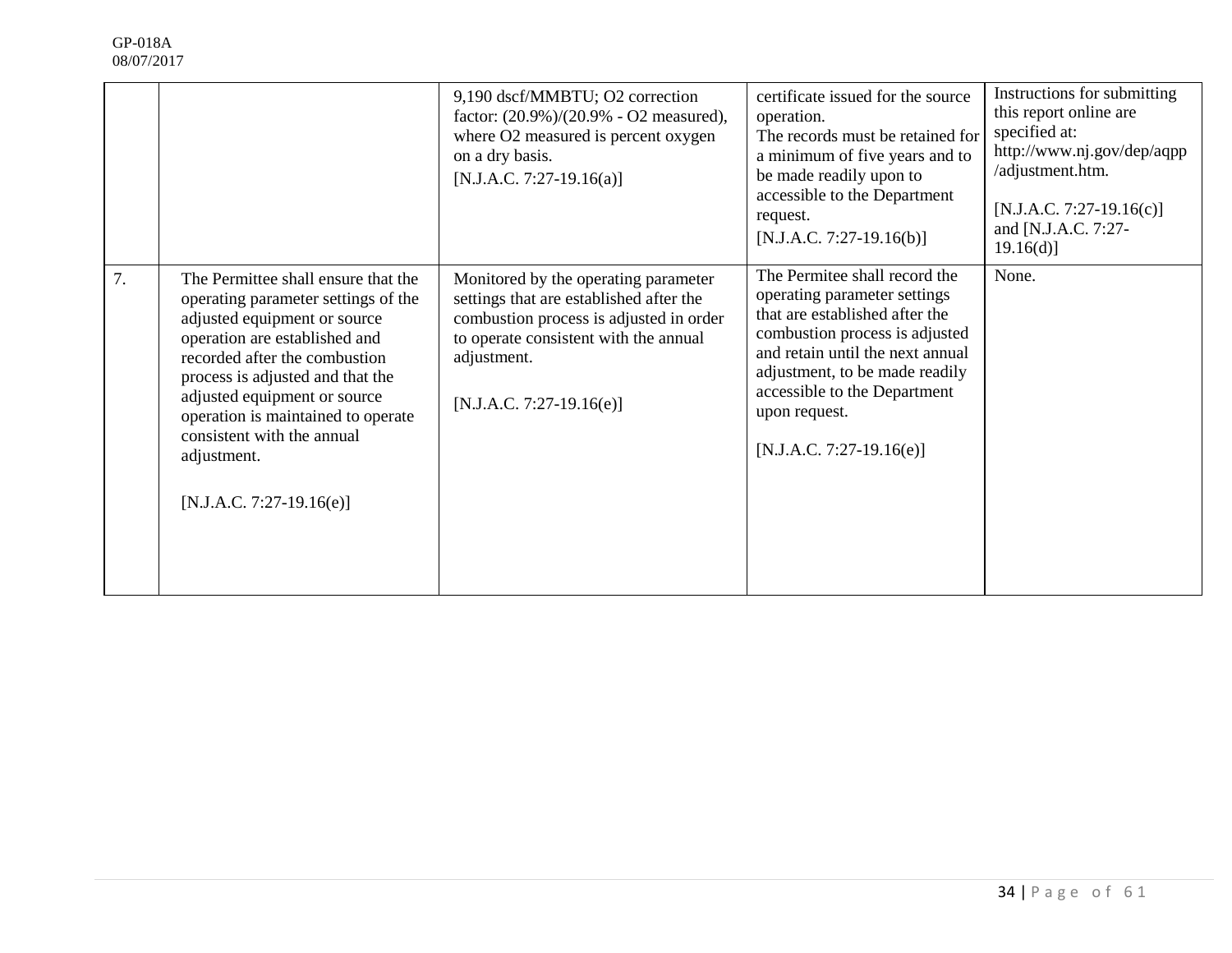| 8. | Compliance with the annual emission<br>limit for each air contaminant shall<br>be based on the maximum annual<br>fuel consumption. Permittee shall<br>comply with the fuel limit entered in<br>the registration form.<br>$[N.J.A.C. 7:27-8.13(h)]$                                                                                                                    | Permittee shall install and operate fuel<br>totalizer(s) to monitor the total<br>amount of fuel burned each 12<br>consecutive month period, based on a<br>rolling 1-month basis.<br>$[N.J.A.C. 7:27-8.13(d)]$ | Each month during<br>operation the Permittee<br>shall record:<br>1. Fuel type.<br>2. Current reading from the<br>fuel totalizer(s).<br>3. Monthly fuel usage.<br>4. Sum and record the<br>current monthly fuel usage<br>with the previous eleven<br>(11) month fuel usage totals<br>to determine the<br>consecutive twelve (12)<br>month total.<br>All records shall be<br>maintained on site for a<br>period of no less than five<br>years and made readily<br>accessible to the<br>Department upon request.<br>[N.J.A.C. 7:27-8.13] | None. |
|----|-----------------------------------------------------------------------------------------------------------------------------------------------------------------------------------------------------------------------------------------------------------------------------------------------------------------------------------------------------------------------|---------------------------------------------------------------------------------------------------------------------------------------------------------------------------------------------------------------|---------------------------------------------------------------------------------------------------------------------------------------------------------------------------------------------------------------------------------------------------------------------------------------------------------------------------------------------------------------------------------------------------------------------------------------------------------------------------------------------------------------------------------------|-------|
| 9. | The Permittee is allowed to use<br>No. 2 fuel oil if all the following<br>requirements are met:<br>1) the Permittee is not practicably<br>able to obtain a sufficient supply of<br>natural gas;<br>2) the Permittee's inability to<br>obtain natural gas is due to<br>circumstances beyond the control<br>of the Permittee, such as a natural<br>gas curtailment; and | None.                                                                                                                                                                                                         | The Permittee that is<br>combusting No. 2 fuel oil in<br>place of natural gas shall keep<br>the following records of:<br>• the date the fuel oil was<br>used;<br>• the reason for use (i.e.<br>natural gas curtailment);<br>and<br>• the number of hours such<br>fuel oil has been combusted.                                                                                                                                                                                                                                         | None. |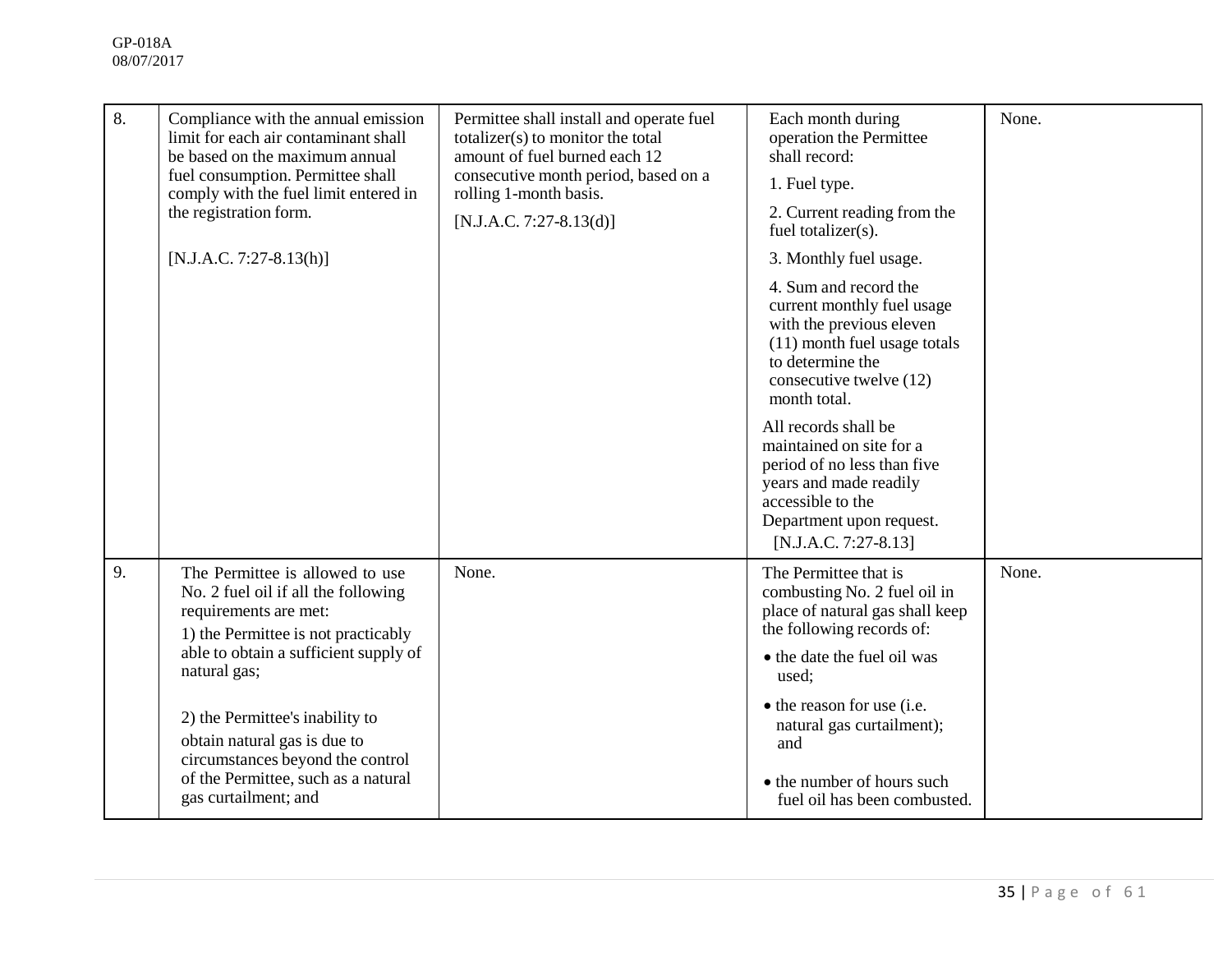| resumes using natural gas as soon<br>as sufficient supply of natural gas<br>becomes practicably available.<br>[N.J.A.C. 7:27-8.13(a)]                                                                                                                                                                                                                                                                                                                                                                                                                                                                                                                                                                                                      | years and made readily<br>accessible to the<br>Department upon request.<br>$[N.J.A.C. 7:27-8.13(d)]$                                                                                                                                                                                                                                                  |       |
|--------------------------------------------------------------------------------------------------------------------------------------------------------------------------------------------------------------------------------------------------------------------------------------------------------------------------------------------------------------------------------------------------------------------------------------------------------------------------------------------------------------------------------------------------------------------------------------------------------------------------------------------------------------------------------------------------------------------------------------------|-------------------------------------------------------------------------------------------------------------------------------------------------------------------------------------------------------------------------------------------------------------------------------------------------------------------------------------------------------|-------|
| 10.<br>The Permittee may periodically fire<br>None.<br>No. 2 fuel oil for periodic testing,<br>maintenance or operator training<br>events if the following requirements<br>are met:<br>Permittee shall not exceed<br>48 hours per calendar year<br>for periodic testing,<br>maintenance or operator<br>training per boiler.<br>However, Permitee shall not<br>fire fuel oil for normal<br>testing and maintenance on<br>the days when the<br>Department forecasts air<br>quality anywhere in New<br>Jersey to be unhealthy for<br>sensitive groups, unhealthy,<br>or very unhealthy as shown<br>at the Department's air<br>quality permitting web site<br>at<br>http://www.state.nj.us/dep/aq<br>pp/aqforecast<br>$[N.J.A.C.7:27-8.13(a)]$ | For testing and<br>maintenance, or<br>operator training<br>periods, record the<br>date and number of hours<br>that No. 2 fuel oil has been<br>combusted for.<br>All records shall be<br>maintained on site for a<br>period of no less than five<br>years and made readily<br>accessible to the<br>Department upon request.<br>$[N.J.A.C7:27-8.13(d)]$ | None. |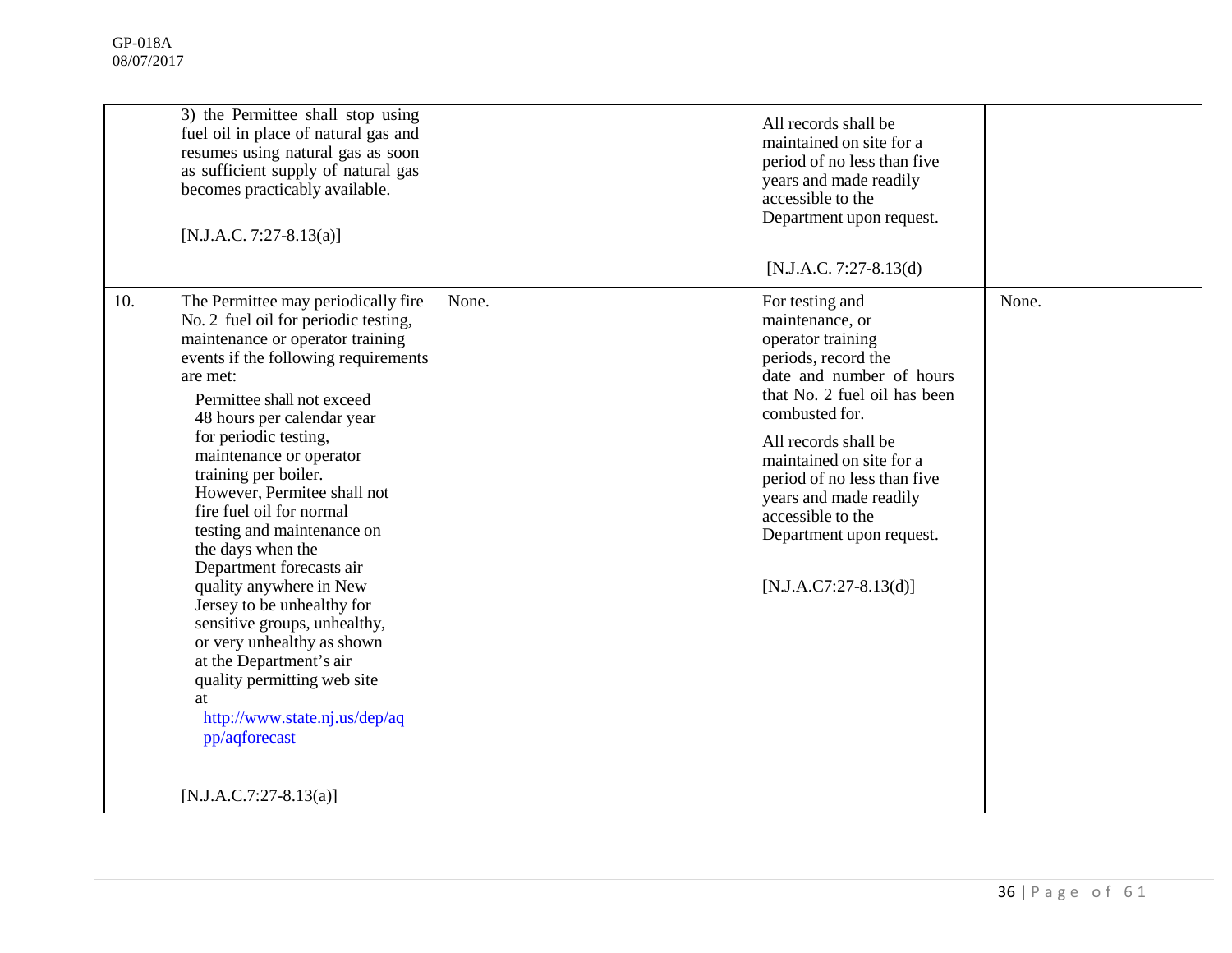| 11. | The maximum allowable sulfur<br>content in No. 2 fuel oil shall be<br>$\leq$ 15 ppmw (parts per million<br>by weight) $(0.0015\%)$ .<br>Each Permittee may use any<br>existing No. 2 fuel oil contained in | Sulfur Content in Fuel: Monitored by<br>review of fuel delivery records per<br>delivery showing fuel sulfur content.<br>$[N.J.A.C. 7:27-8.13(d)]$ | <b>Sulfur Content in Fuel:</b><br>Recordkeeping by invoices /<br>bills of lading / certificate of<br>analysis per delivery showing<br>fuel sulfur content.<br>$[N.J.A.C.7:27-8.13(d)3]$ | None. |
|-----|------------------------------------------------------------------------------------------------------------------------------------------------------------------------------------------------------------|---------------------------------------------------------------------------------------------------------------------------------------------------|-----------------------------------------------------------------------------------------------------------------------------------------------------------------------------------------|-------|
|     | the fuel oil storage tank until it is<br>depleted as long as the Permittee<br>can document the following:                                                                                                  |                                                                                                                                                   |                                                                                                                                                                                         |       |
|     | At the time of purchase, the<br>a)<br>fuel's sulfur content was<br>consistent and in compliance<br>with N.J.A.7:27-9; and                                                                                  |                                                                                                                                                   |                                                                                                                                                                                         |       |
|     | It can be verified by the<br>b)<br>Department that the existing<br>liquid fuel was contained in the<br>fuel oil storage tank before<br>obtaining this GP-018A.                                             |                                                                                                                                                   |                                                                                                                                                                                         |       |
|     | $[N.J.A.C. 7:27-9.2(b)]$                                                                                                                                                                                   |                                                                                                                                                   |                                                                                                                                                                                         |       |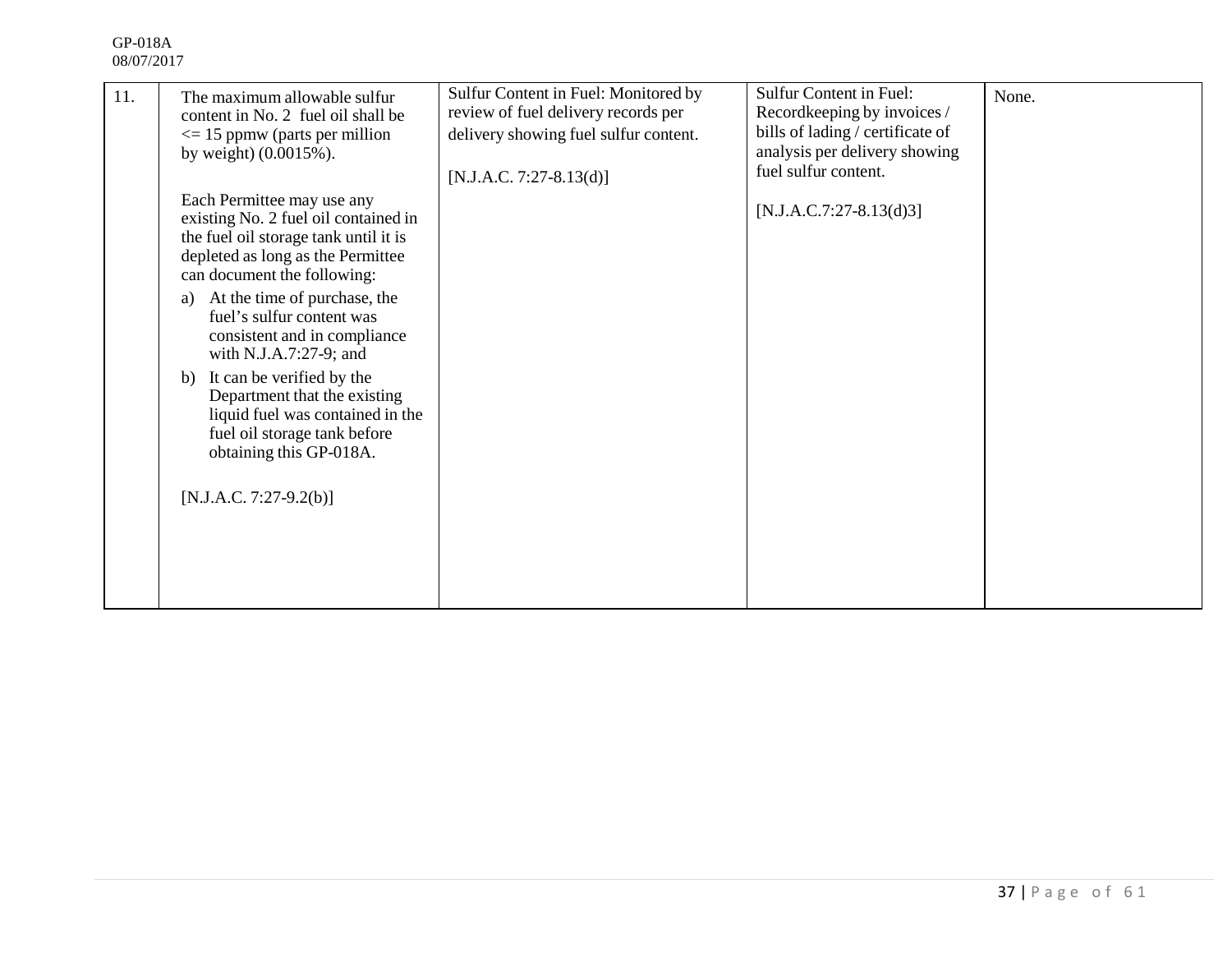#### **COMPLIANCE PLAN: Boiler(s) and/or Heater(s) greater than or equal to 5 MMBTU/hr and less than 10 MMBTU/hr: Option BH17A-3: Boiler(s) and/or Heater(s) based on annual propane limit**

| <b>Item</b><br>$\mathbf{N}\mathbf{0}$ | <b>Applicable Requirement</b>                                                                                                                                                                                                                                                                                                                                  | <b>Monitoring Requirement</b> | <b>Record keeping Requirement</b> | Submittal/<br><b>Action</b>                                                                                                                                                                                                                                                                  |
|---------------------------------------|----------------------------------------------------------------------------------------------------------------------------------------------------------------------------------------------------------------------------------------------------------------------------------------------------------------------------------------------------------------|-------------------------------|-----------------------------------|----------------------------------------------------------------------------------------------------------------------------------------------------------------------------------------------------------------------------------------------------------------------------------------------|
| 1.                                    | In addition to this Compliance Plan,<br>all conditions contained in the<br>document "General Procedures for<br>General Permits" posted at the web<br>page at,<br>http://www.nj.gov/dep/aqpp/genproc.<br>htm, are enforceable.<br>$[N.J.A.C. 7:27-8.13(h)]$                                                                                                     | None.                         | None.                             | None.                                                                                                                                                                                                                                                                                        |
| 2.                                    | The Permittee shall ensure<br>combustion equipment included in<br>this General Permit is easily<br>identifiable by clear and<br>conspicuous labeling, including<br>manufacturer name, model number,<br>serial number, and maximum gross<br>heat input rate to the burning<br>chamber.<br>[N.J.A.C. 7:27-8.13(a)]                                               | None.                         | None.                             | None.                                                                                                                                                                                                                                                                                        |
| $\overline{3}$ .                      | This equipment shall not cause any<br>air contaminant, including an air<br>contaminant detectable by the<br>sense of smell, to be present in the<br>outdoor atmosphere in such<br>quantity and duration which is, or<br>tends to be, injurious to human<br>health or welfare, animal or plant<br>life or property, or would<br>unreasonably interfere with the | None.                         | None.                             | Any operation of the<br>equipment which may cause<br>a release of air contaminants<br>in a quantity or<br>concentration which poses a<br>potential threat to public<br>health, welfare, or the<br>environment or which might<br>reasonably result in citizen<br>complaints shall be reported |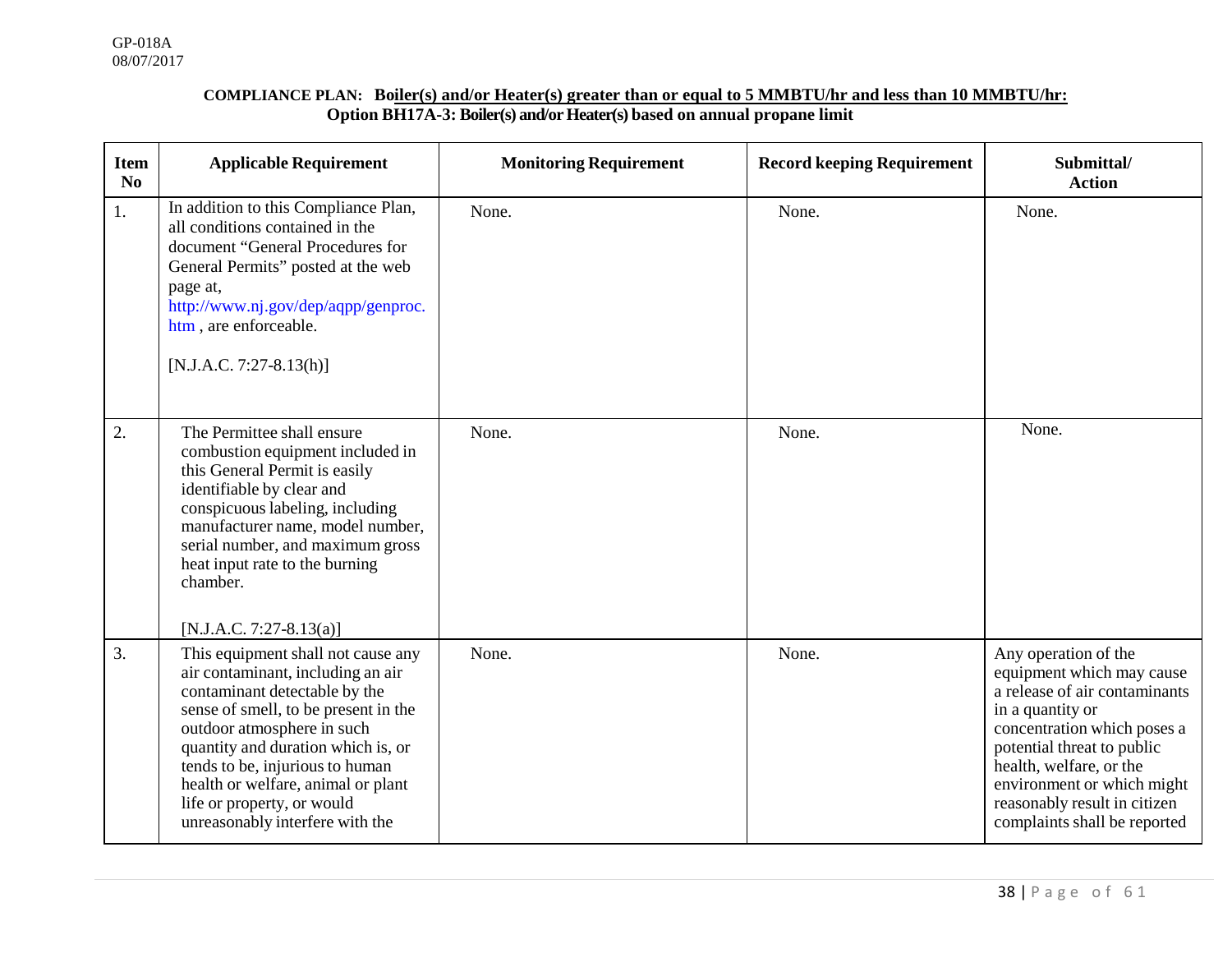|    | enjoyment of life or property,<br>except in areas over which the<br>Permittee has exclusive use or<br>occupancy.<br>$[N.J.A.C. 7:27-5]$                                                                                                                                                                                                                                                                                                                                                                                                                    |       |       | by the Permittee as required<br>by the Air Pollution Control<br>Act. The Permittee shall<br>immediately notify the<br>Department of any non-<br>compliance by calling the<br><b>Environmental Action</b><br>Hotline at (877) 927-6337.<br>$[N.J.S.A. 26:2C-19(e)]$ |
|----|------------------------------------------------------------------------------------------------------------------------------------------------------------------------------------------------------------------------------------------------------------------------------------------------------------------------------------------------------------------------------------------------------------------------------------------------------------------------------------------------------------------------------------------------------------|-------|-------|--------------------------------------------------------------------------------------------------------------------------------------------------------------------------------------------------------------------------------------------------------------------|
| 4. | Maximum No. of Billable<br>Compliance Inspections $\leq$ 2<br>inspections. The equipment<br>covered by this permit will be<br>subject to inspection fees for the<br>maximum periodic compliance<br>inspections (as defined in N.J.A.C.<br>$7:27-8.1$ ) over the life of the<br>Certificate, after it receives final<br>approval for a five year duration.<br>The Permittee will be invoiced for<br>a service fee per inspection<br>pursuant to N.J.A.C. 7:27-8.6 after<br>the periodic compliance inspection<br>is conducted.<br>$[N.J.A.C. 7:27-8.13(e)]$ | None. | None. | None.                                                                                                                                                                                                                                                              |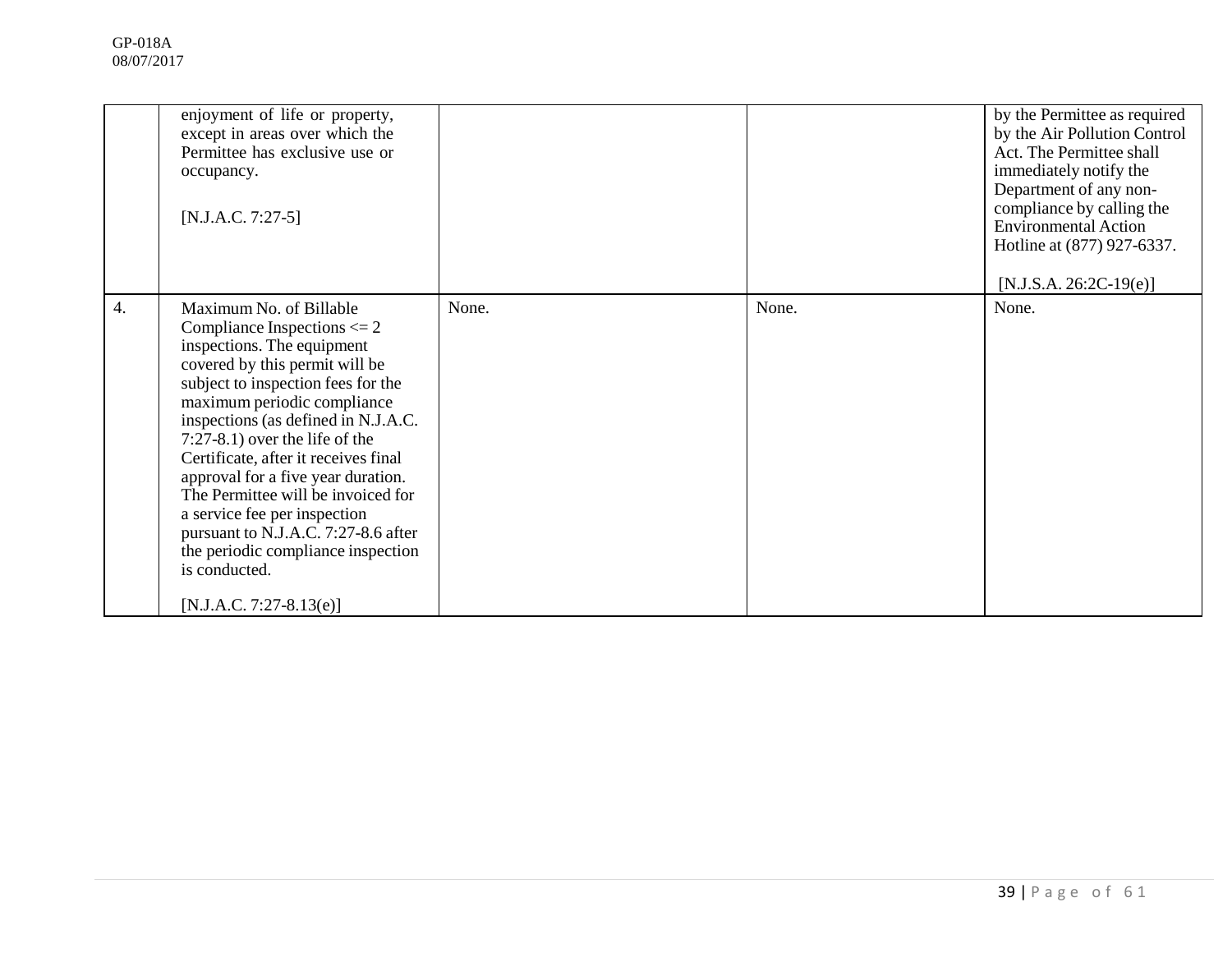| 5. | Permittee shall not use the<br>equipment in a manner which will<br>cause visible emissions, exclusive<br>of visible condensed water vapor,<br>except for a period no more than 3<br>minutes in any consecutive 30-<br>minute period.<br>[N.J.A.C. 7:27-3.2(a) & (c)] | None. | None. | If visible emissions are<br>observed, refer to operator<br>manual for corrective<br>action. If corrective action<br>fail to correct visible<br>emissions within 24 hours<br>of observation, the<br>Permittee<br>shall immediately report the<br>incident to the Department<br>by calling the<br><b>Environmental Action</b><br>Hotline at (877) 927-6337. |
|----|----------------------------------------------------------------------------------------------------------------------------------------------------------------------------------------------------------------------------------------------------------------------|-------|-------|-----------------------------------------------------------------------------------------------------------------------------------------------------------------------------------------------------------------------------------------------------------------------------------------------------------------------------------------------------------|
|    |                                                                                                                                                                                                                                                                      |       |       | $[N.J.A.C. 7:27-8.13(d)]$                                                                                                                                                                                                                                                                                                                                 |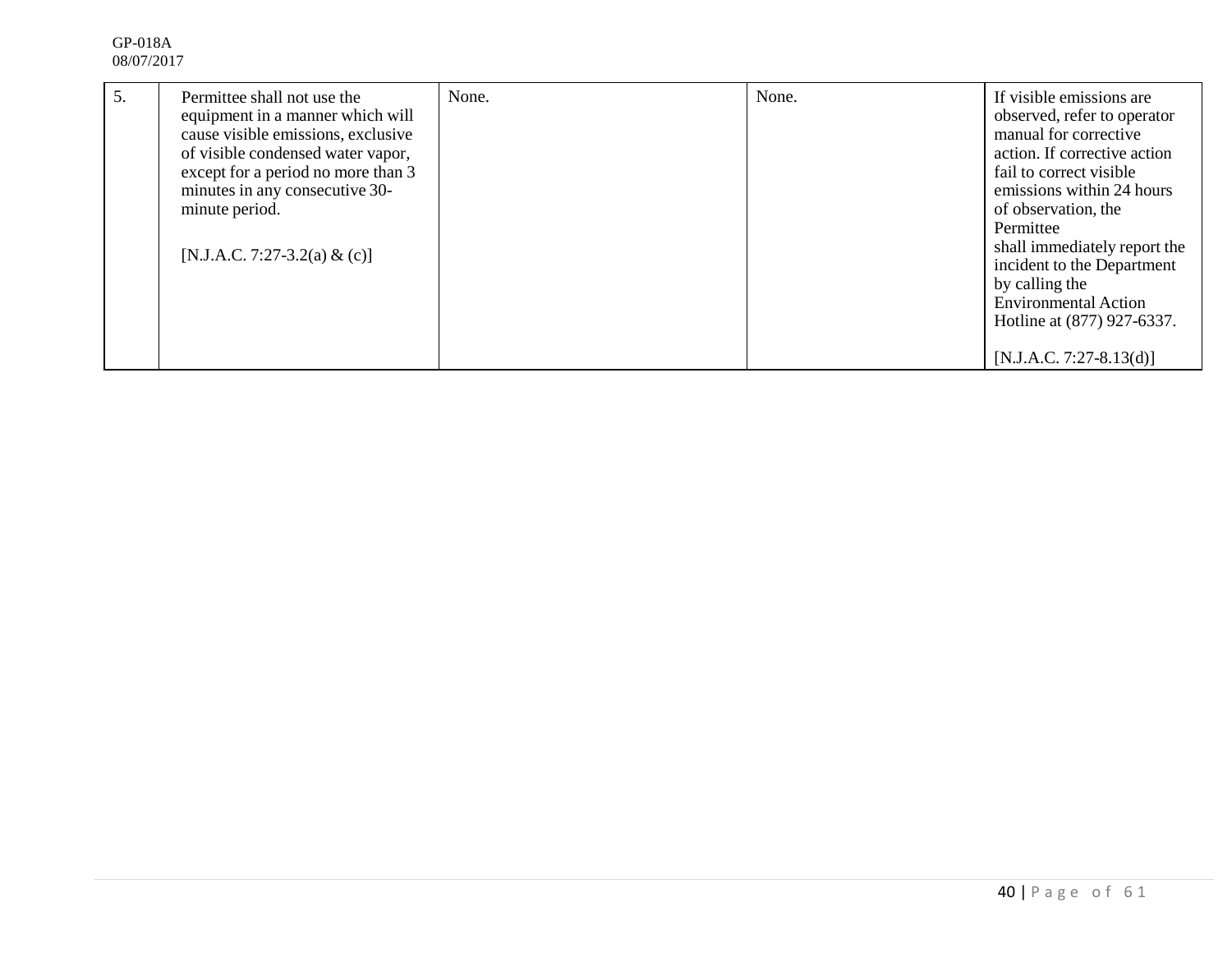| 6. | Each boiler or heater with a gross<br>heat input greater than or equal to<br>five (5) million BTU per hour and<br>less than ten (10) million BTU per<br>hour shall adjust the combustion<br>process annually in the same quarter<br>of each calendar year. The<br>adjustment of the combustion<br>process shall be done in accordance<br>with the procedure set forth at<br>N.J.A.C. 7:27-19.16.<br>[N.J.A.C. 7:27-16.8(b)], [N.J.A.C.<br>7:27-16.8(c)] and [N.J.A.C. 7:27-<br>$19.7(g)$ ] | The Permittee shall perform the<br>adjustment of the combustion process in<br>accordance with the specific procedures<br>for combustion adjustment monitoring<br>specified in NJDEP Technical Manual<br>1005 and the procedure set forth at<br>N.J.A.C. 7:27-19.16(a) as follows:<br>1. Inspect the burner, and clean or<br>replace any components of the burner as<br>necessary; 2. Inspect the flame pattern<br>and make any adjustments to the burner<br>necessary to optimize the flame pattern<br>consistent with the manufacturer's<br>specifications; 3. Inspect the system<br>controlling the air-to-fuel ratio, and<br>ensure that it is correctly calibrated and<br>functioning properly; 4. Minimize the<br>total emissions of NO <sub>x</sub> and CO<br>consistent with the manufacturer's<br>specifications; 5. Measure the<br>concentrations in the effluent stream of<br>NO <sub>x</sub> , CO and O <sub>2</sub> in ppmvd, before and<br>after the adjustment is made; and 6.<br>Convert the emission values of NO <sub>x</sub> ,<br>CO and O2 concentrations measured in<br>lb/MMBTU according to the following<br>formula: Lb/MM $BTU = ppmvd * MW$<br>* F dry factor * O2 correction<br>factor/387,000,000, where: ppmvd is the<br>concentration in parts per million by<br>volume, dry basis, of NOx or CO; MW<br>is the Molecular Weight for NOx=46<br>lb/lb-mole, CO=28 lb/lb-mole; F Dry<br>factor for: Natural Gas $= 8,710$<br>$dscf/MMBTU$ , Residual or fuel oil = | Recordkeeping by manual<br>logging of parameter or storing<br>data in a computer data system<br>upon performing combustion<br>adjustments of the following<br>information for each<br>adjustment: 1. The date of the<br>adjustment and the times at<br>which it began and ended; 2.<br>The name, title and affiliation<br>of the person who made the<br>adjustment; 3. The NO <sub>x</sub> and<br>CO concentrations in the<br>effluent stream, in ppmvd,<br>before and after each actual<br>adjustment was made; 4. The<br>concentration of O2 (in percent<br>dry basis) at which the CO and<br>NO <sub>x</sub> concentrations were<br>measured; 5. A description of<br>any corrective action taken; 6.<br>Results from any subsequent<br>test performed after taking any<br>corrective action, including<br>concentrations and converted<br>emission values in<br>(lb/MMBTU); 7. The type and<br>amount of fuel used over the<br>12 months prior to the annual<br>adjustment; 8. Any other<br>information which the<br>Department or the EPA has<br>required as a condition of<br>approval of any permit or | Submit a report annually.<br>The Permittee shall submit<br>an annual adjustment<br>combustion process report<br>to the department within 45<br>days after the adjustment of<br>the combustion process is<br>completed. The report shall<br>contain the following<br>information: (1) The<br>concentrations of NO <sub>x</sub> and<br>CO in the effluent stream in<br>ppmvd, and O2 in percent<br>dry basis, measured before<br>and after the adjustment of<br>the combustion process; $(2)$<br>The converted emission<br>values in ln/MMBTU for<br>the measurements taken<br>before and after the<br>adjustment of the<br>combustion process; (3) A<br>description of any<br>corrective actions taken as a<br>part of the combustion<br>adjustment; and (4) The<br>type and amount of fuel<br>used over the 12 months<br>prior to the annual<br>adjustment.<br>The report shall be<br>submitted electronically to:<br>www.njdeponline.com. |
|----|--------------------------------------------------------------------------------------------------------------------------------------------------------------------------------------------------------------------------------------------------------------------------------------------------------------------------------------------------------------------------------------------------------------------------------------------------------------------------------------------|----------------------------------------------------------------------------------------------------------------------------------------------------------------------------------------------------------------------------------------------------------------------------------------------------------------------------------------------------------------------------------------------------------------------------------------------------------------------------------------------------------------------------------------------------------------------------------------------------------------------------------------------------------------------------------------------------------------------------------------------------------------------------------------------------------------------------------------------------------------------------------------------------------------------------------------------------------------------------------------------------------------------------------------------------------------------------------------------------------------------------------------------------------------------------------------------------------------------------------------------------------------------------------------------------------------------------------------------------------------------------------------------------------------------------------------------------------------------------------------------|--------------------------------------------------------------------------------------------------------------------------------------------------------------------------------------------------------------------------------------------------------------------------------------------------------------------------------------------------------------------------------------------------------------------------------------------------------------------------------------------------------------------------------------------------------------------------------------------------------------------------------------------------------------------------------------------------------------------------------------------------------------------------------------------------------------------------------------------------------------------------------------------------------------------------------------------------------------------------------------------------------------------------------------------------------------------------------------------------------------|--------------------------------------------------------------------------------------------------------------------------------------------------------------------------------------------------------------------------------------------------------------------------------------------------------------------------------------------------------------------------------------------------------------------------------------------------------------------------------------------------------------------------------------------------------------------------------------------------------------------------------------------------------------------------------------------------------------------------------------------------------------------------------------------------------------------------------------------------------------------------------------------------------------------------------------------|
|----|--------------------------------------------------------------------------------------------------------------------------------------------------------------------------------------------------------------------------------------------------------------------------------------------------------------------------------------------------------------------------------------------------------------------------------------------------------------------------------------------|----------------------------------------------------------------------------------------------------------------------------------------------------------------------------------------------------------------------------------------------------------------------------------------------------------------------------------------------------------------------------------------------------------------------------------------------------------------------------------------------------------------------------------------------------------------------------------------------------------------------------------------------------------------------------------------------------------------------------------------------------------------------------------------------------------------------------------------------------------------------------------------------------------------------------------------------------------------------------------------------------------------------------------------------------------------------------------------------------------------------------------------------------------------------------------------------------------------------------------------------------------------------------------------------------------------------------------------------------------------------------------------------------------------------------------------------------------------------------------------------|--------------------------------------------------------------------------------------------------------------------------------------------------------------------------------------------------------------------------------------------------------------------------------------------------------------------------------------------------------------------------------------------------------------------------------------------------------------------------------------------------------------------------------------------------------------------------------------------------------------------------------------------------------------------------------------------------------------------------------------------------------------------------------------------------------------------------------------------------------------------------------------------------------------------------------------------------------------------------------------------------------------------------------------------------------------------------------------------------------------|--------------------------------------------------------------------------------------------------------------------------------------------------------------------------------------------------------------------------------------------------------------------------------------------------------------------------------------------------------------------------------------------------------------------------------------------------------------------------------------------------------------------------------------------------------------------------------------------------------------------------------------------------------------------------------------------------------------------------------------------------------------------------------------------------------------------------------------------------------------------------------------------------------------------------------------------|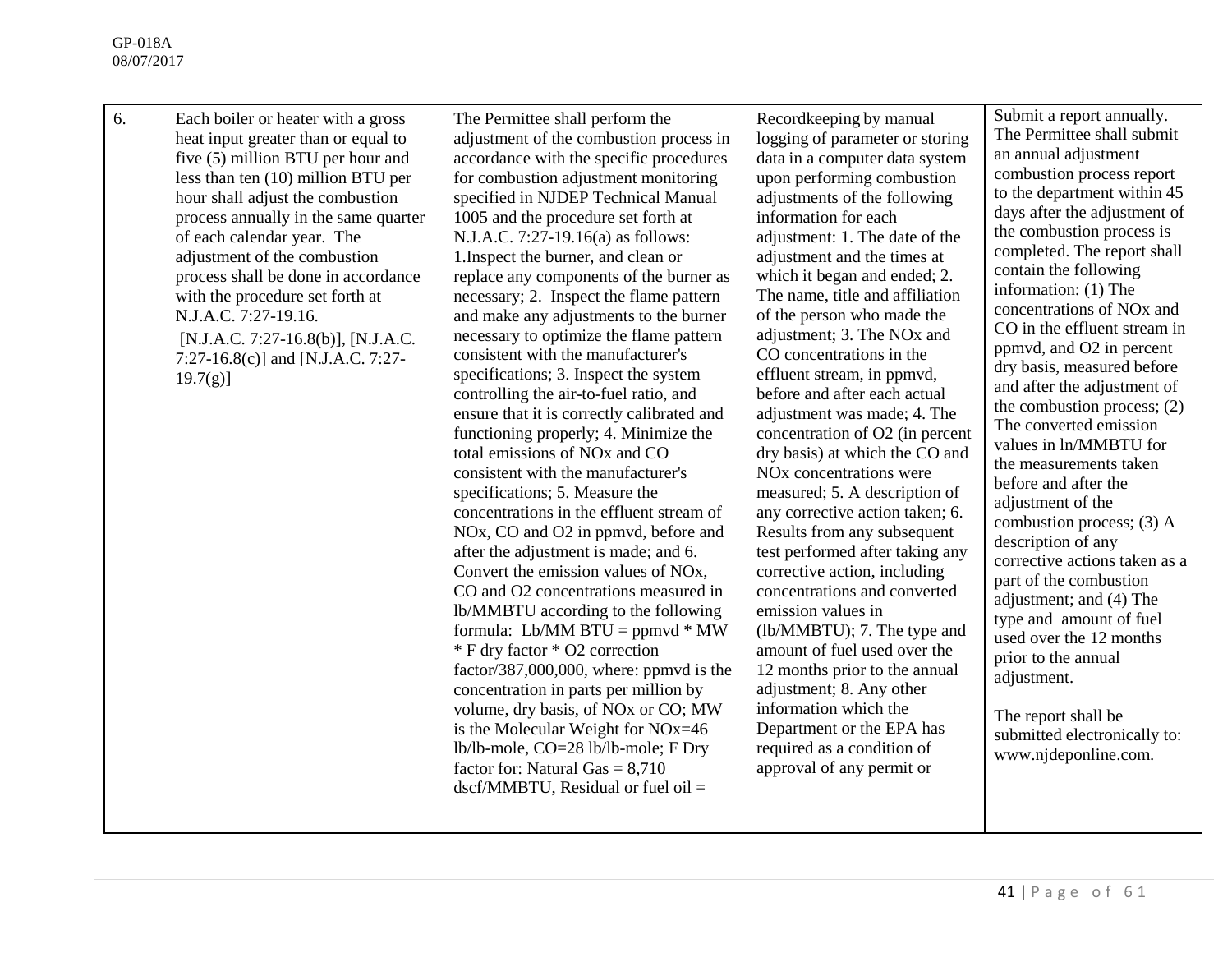|    |                                                                                                                                                                                                                                                                                                                                                                   | 9,190 dscf/MMBTU; O2 correction<br>factor: $(20.9\%)/(20.9\% - O2$ measured),<br>where O2 measured is percent oxygen<br>on a dry basis.<br>$[N.J.A.C. 7:27-19.16(a)]$                                            | certificate issued for the source<br>operation.<br>The records must be retained for<br>a minimum of five years and to<br>be made readily upon to<br>accessible to the Department<br>request.<br>$[N.J.A.C. 7:27-19.16(b)]$                                                              | Instructions for submitting<br>this report online are<br>specified at:<br>http://www.nj.gov/dep/aqpp<br>/adjustment.htm.<br>$[N.J.A.C. 7:27-19.16(c)]$<br>and [N.J.A.C. 7:27-<br>$19.16(d)$ ] |
|----|-------------------------------------------------------------------------------------------------------------------------------------------------------------------------------------------------------------------------------------------------------------------------------------------------------------------------------------------------------------------|------------------------------------------------------------------------------------------------------------------------------------------------------------------------------------------------------------------|-----------------------------------------------------------------------------------------------------------------------------------------------------------------------------------------------------------------------------------------------------------------------------------------|-----------------------------------------------------------------------------------------------------------------------------------------------------------------------------------------------|
| 7. | The Permittee shall ensure that the<br>operating parameter settings of the<br>adjusted equipment or source<br>operation are established and<br>recorded after the combustion<br>process is adjusted and that the<br>adjusted equipment or source<br>operation is maintained to operate<br>consistent with the annual<br>adjustment.<br>$[N.J.A.C. 7:27-19.16(e)]$ | Monitored by the operating parameter<br>settings that are established after the<br>combustion process is adjusted in order<br>to operate consistent with the annual<br>adjustment.<br>$[N.J.A.C. 7:27-19.16(e)]$ | The Permittee shall record the<br>operating parameter settings<br>that are established after the<br>combustion process is adjusted<br>and retain until the next annual<br>adjustment, to be made readily<br>accessible to the Department<br>upon request.<br>$[N.J.A.C. 7:27-19.16(e)]$ | None.                                                                                                                                                                                         |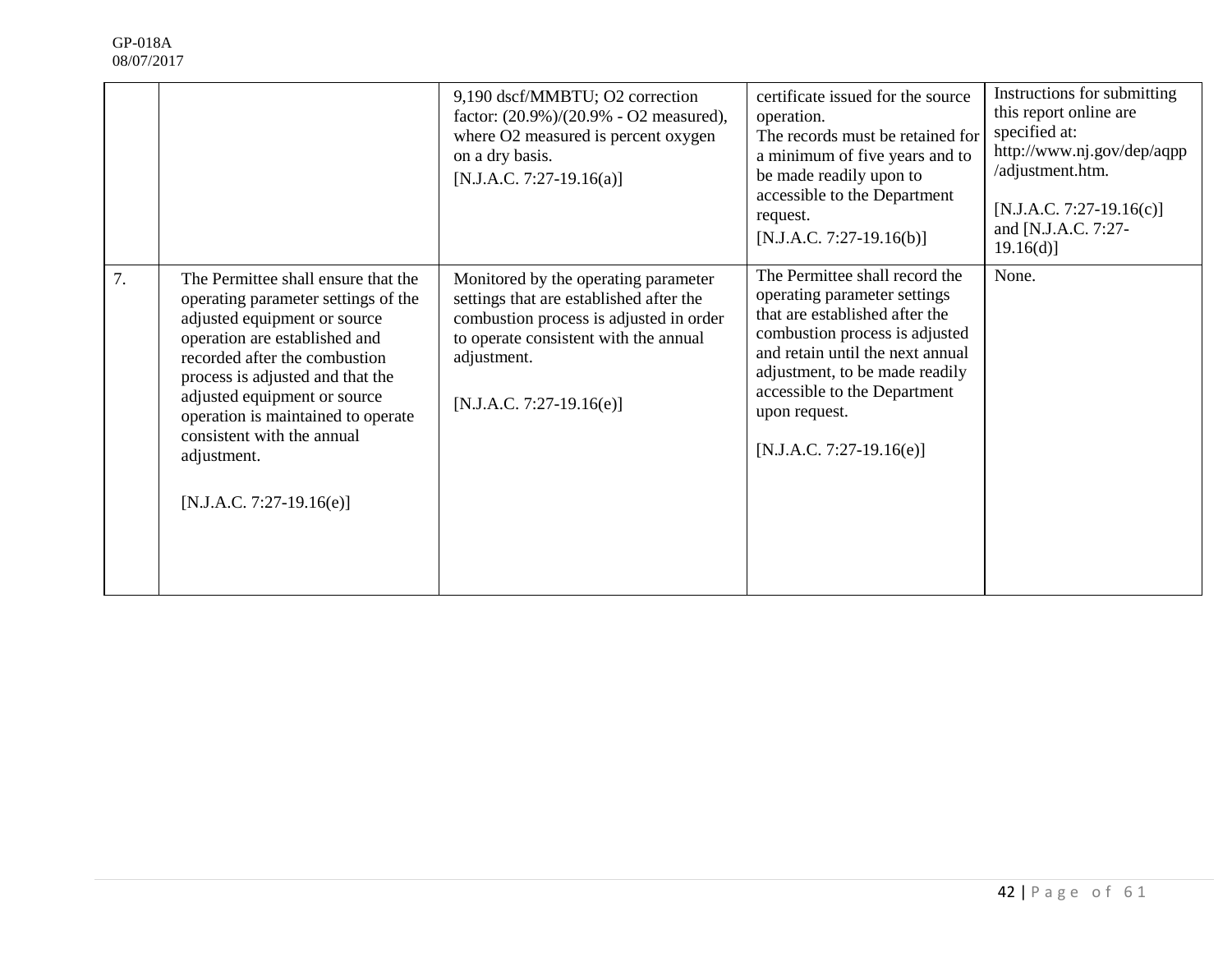| 8. | Compliance with the annual<br>emission limit for each air<br>contaminant shall be based on the<br>maximum annual fuel<br>consumption. Permittee shall<br>comply with the fuel limit entered<br>in the registration form.<br>$[N.J.A.C. 7:27-8.13(h)]$ | Permittee shall install and operate fuel<br>totalizer(s) to monitor the total<br>amount of fuel burned each 12<br>consecutive month period, based on a<br>rolling 1-month basis.<br>$[N.J.A.C. 7:27-8.13(d)]$ | Each month during<br>operation the Permittee<br>shall record:<br>1. Fuel type.<br>2. Current reading from the<br>fuel totalizer(s).<br>3. Monthly fuel usage.<br>4. Sum and record the<br>current monthly fuel usage<br>with the previous eleven<br>(11) month fuel usage totals<br>to determine the<br>consecutive twelve (12)<br>month total.<br>All records shall be<br>maintained on site for a<br>period of no less than five<br>years and made readily<br>accessible to the<br>Department upon request.<br>$[N.J.A.C. 7:27-8.13]$ | None. |
|----|-------------------------------------------------------------------------------------------------------------------------------------------------------------------------------------------------------------------------------------------------------|---------------------------------------------------------------------------------------------------------------------------------------------------------------------------------------------------------------|-----------------------------------------------------------------------------------------------------------------------------------------------------------------------------------------------------------------------------------------------------------------------------------------------------------------------------------------------------------------------------------------------------------------------------------------------------------------------------------------------------------------------------------------|-------|
|----|-------------------------------------------------------------------------------------------------------------------------------------------------------------------------------------------------------------------------------------------------------|---------------------------------------------------------------------------------------------------------------------------------------------------------------------------------------------------------------|-----------------------------------------------------------------------------------------------------------------------------------------------------------------------------------------------------------------------------------------------------------------------------------------------------------------------------------------------------------------------------------------------------------------------------------------------------------------------------------------------------------------------------------------|-------|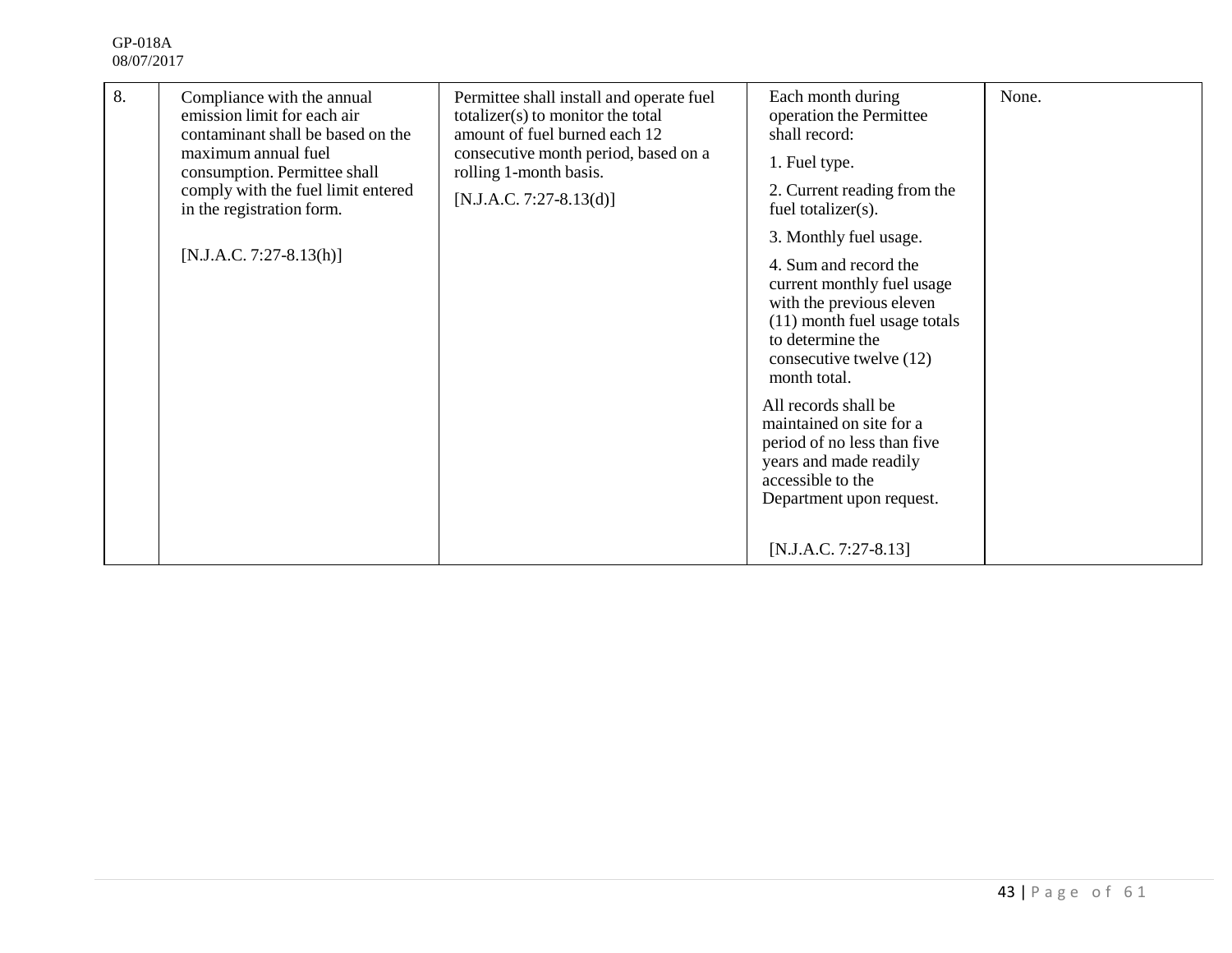#### **COMPLIANCE PLAN: Boiler(s) and/or Heater(s) greater than or equal to 5 MMBTU/hr and less than 10 MMBTU/hr: Option BH18A-4: Boiler(s) and/or Heater(s) burning No.2 Fuel oil and/or Kerosene based on annual fuel limit**

| <b>Item</b><br>No | <b>Applicable Requirement</b>                                                                                                                                                                                                                                                                                                                                                                 | <b>Monitoring Requirement</b> | <b>Record keeping Requirement</b> | Submittal/<br><b>Action</b>                                                                                                                                                                                                                                                                  |
|-------------------|-----------------------------------------------------------------------------------------------------------------------------------------------------------------------------------------------------------------------------------------------------------------------------------------------------------------------------------------------------------------------------------------------|-------------------------------|-----------------------------------|----------------------------------------------------------------------------------------------------------------------------------------------------------------------------------------------------------------------------------------------------------------------------------------------|
| 1.                | In addition to this Compliance Plan,<br>all conditions contained in the<br>document "General Procedures for<br>General Permits" posted at the web<br>page address<br>http://www.nj.gov/dep/aqpp/genpr<br>oc.htm, are enforceable.<br>[N.J.A.C. 7:27-8.13(a)]                                                                                                                                  | None.                         | None.                             | None.                                                                                                                                                                                                                                                                                        |
| 2.                | The Permittee shall ensure<br>combustion equipment included in<br>this General Permit is easily<br>identifiable by clear and conspicuous<br>labeling, including manufacturer<br>name, model number, serial number,<br>and maximum gross heat input rate<br>to the burning chamber.<br>$[N.J.A.C. 7:27-8.13(a)]$                                                                               | None.                         | None.                             | None.                                                                                                                                                                                                                                                                                        |
| 3.                | This equipment shall not cause any<br>air contaminant, including an air<br>contaminant detectable by the sense<br>of smell, to be present in the outdoor<br>atmosphere in such quantity and<br>duration which is, or tends to be,<br>injurious to human health or welfare,<br>animal or plant life or property, or<br>would unreasonably interfere with<br>the enjoyment of life or property, | None.                         | None.                             | Any operation of the<br>equipment which may cause<br>a release of air contaminants<br>in a quantity or<br>concentration which poses a<br>potential threat to public<br>health, welfare, or the<br>environment or which might<br>reasonably result in citizen<br>complaints shall be reported |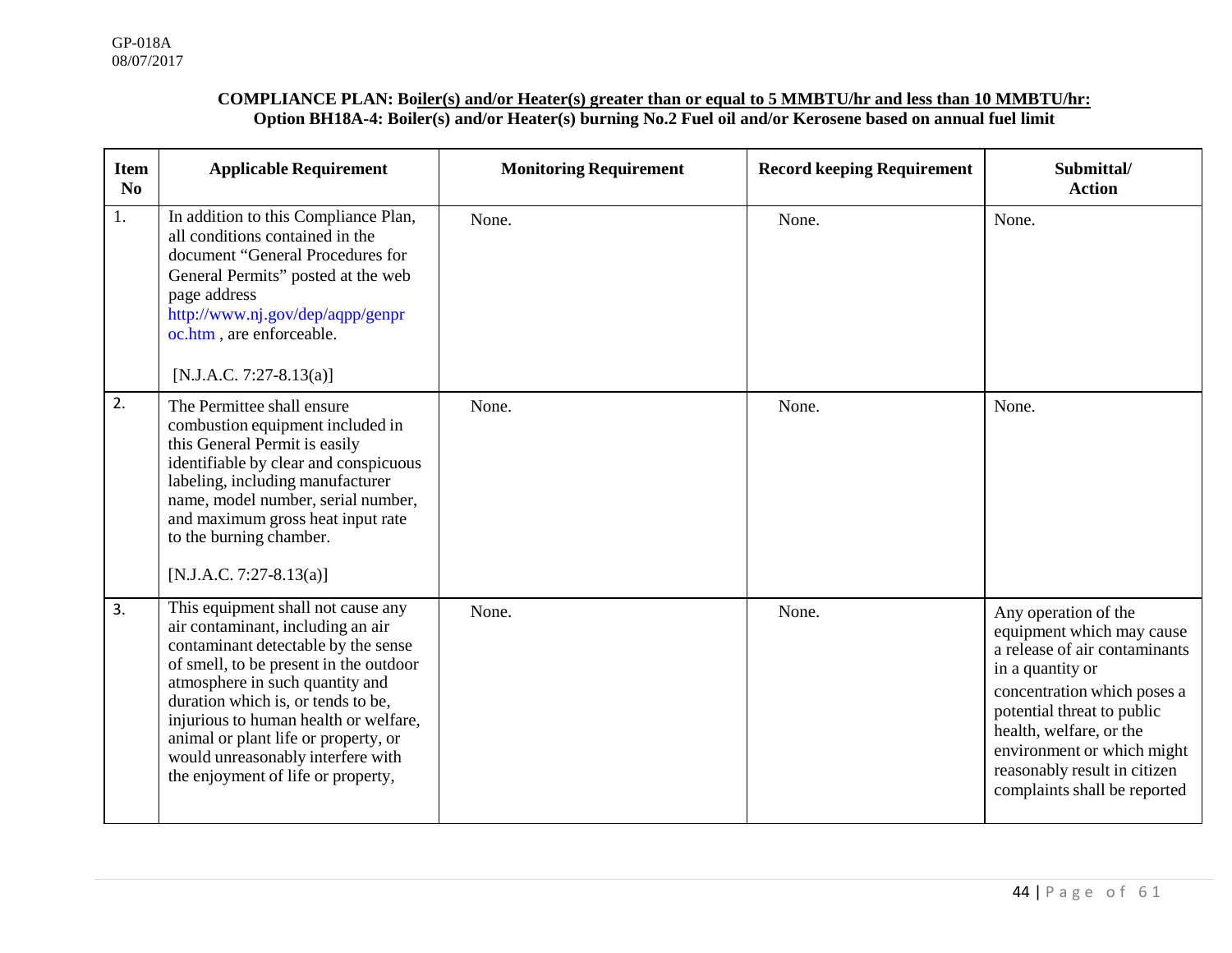| except in areas over which the<br>Permittee has exclusive use or<br>occupancy.<br>$[N.J.A.C. 7:27-5]$                                                                                                                                                                                                                                                                                                                                                                                                                                                      |            |       | by the Air Pollution Control<br>Act. The Permittee shall<br>immediately notify the<br>Department of any non-<br>compliance by calling the<br><b>Environmental Action</b><br>Hotline at (877) 927-6337. |
|------------------------------------------------------------------------------------------------------------------------------------------------------------------------------------------------------------------------------------------------------------------------------------------------------------------------------------------------------------------------------------------------------------------------------------------------------------------------------------------------------------------------------------------------------------|------------|-------|--------------------------------------------------------------------------------------------------------------------------------------------------------------------------------------------------------|
|                                                                                                                                                                                                                                                                                                                                                                                                                                                                                                                                                            |            |       | $[N.J.S.A. 26:2C-19(e)]$                                                                                                                                                                               |
|                                                                                                                                                                                                                                                                                                                                                                                                                                                                                                                                                            |            |       |                                                                                                                                                                                                        |
| Maximum No. of Billable<br>Compliance Inspections $\leq$ 2<br>inspections. The equipment<br>covered by this permit will be<br>subject to inspection fees for the<br>maximum periodic compliance<br>inspections (as defined in N.J.A.C.<br>$7:27-8.1$ ) over the life of the<br>Certificate, after it receives final<br>approval for a five year duration.<br>The Permittee will be invoiced for<br>a service fee per inspection<br>pursuant to N.J.A.C. 7:27-8.6 after<br>the periodic compliance inspection<br>is conducted.<br>$[N.J.A.C. 7:27-8.13(e)]$ | None.      | None. | None.                                                                                                                                                                                                  |
|                                                                                                                                                                                                                                                                                                                                                                                                                                                                                                                                                            | 00/01/2011 |       |                                                                                                                                                                                                        |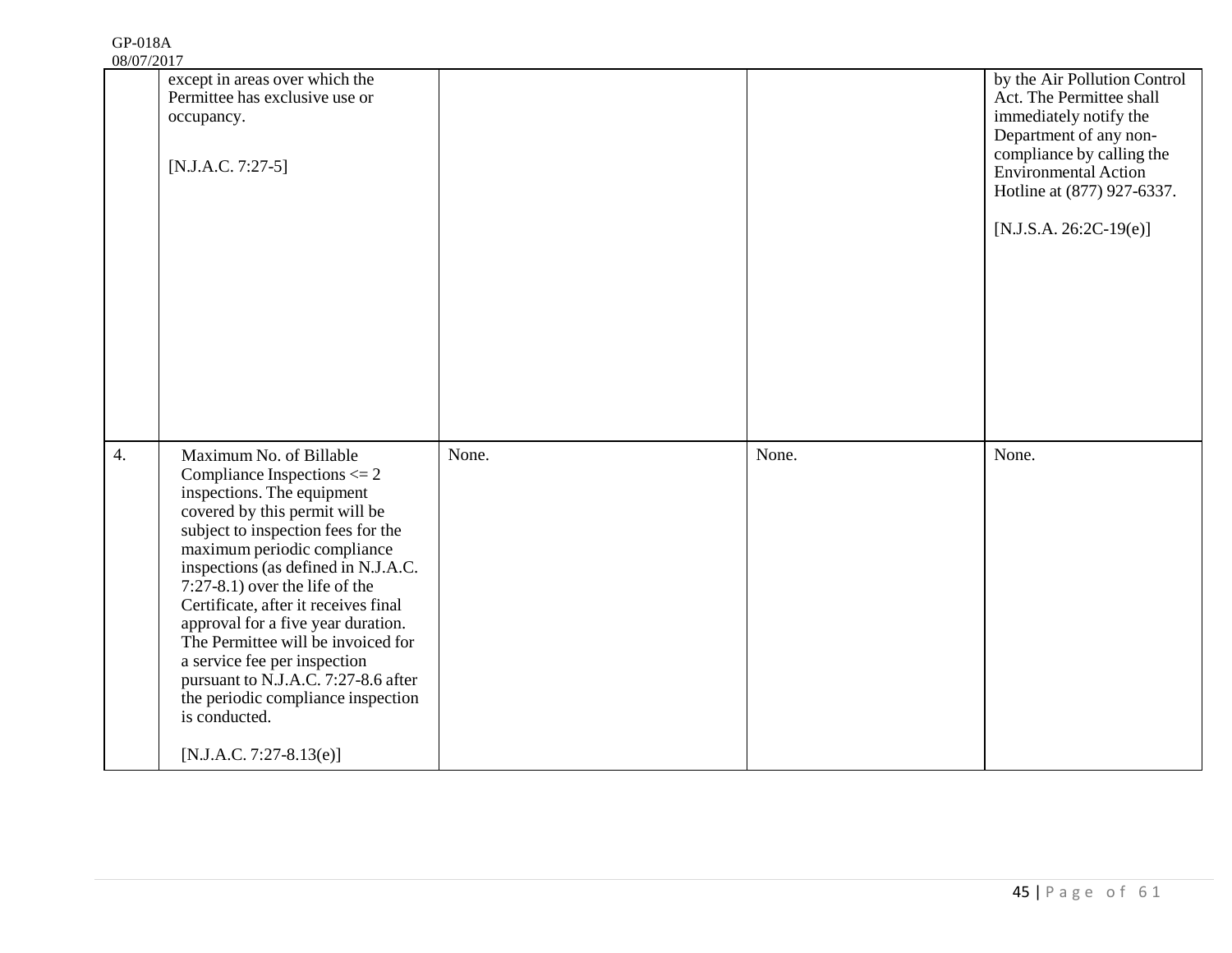| 00/07/201 |                                                                                                                                                                                                                                                                  |                                                                                                                                                                                                                                                                                                                                                                                                                                                                                                                                                                                                                                                                                                                                                                                                                                                                                                                                                                                                                                                                                                     |                                                                                                                                                                                                                                                                                                                                                                                                                                                                                                                                                                                                                                                                       |                                                                                                                                                                                                                                                                                                                                                                               |
|-----------|------------------------------------------------------------------------------------------------------------------------------------------------------------------------------------------------------------------------------------------------------------------|-----------------------------------------------------------------------------------------------------------------------------------------------------------------------------------------------------------------------------------------------------------------------------------------------------------------------------------------------------------------------------------------------------------------------------------------------------------------------------------------------------------------------------------------------------------------------------------------------------------------------------------------------------------------------------------------------------------------------------------------------------------------------------------------------------------------------------------------------------------------------------------------------------------------------------------------------------------------------------------------------------------------------------------------------------------------------------------------------------|-----------------------------------------------------------------------------------------------------------------------------------------------------------------------------------------------------------------------------------------------------------------------------------------------------------------------------------------------------------------------------------------------------------------------------------------------------------------------------------------------------------------------------------------------------------------------------------------------------------------------------------------------------------------------|-------------------------------------------------------------------------------------------------------------------------------------------------------------------------------------------------------------------------------------------------------------------------------------------------------------------------------------------------------------------------------|
| 5.        | Permittee shall not use the equipment<br>in a manner which will cause visible<br>emissions, exclusive of visible<br>condensed water vapor, except for a<br>period no more than 3 minutes in any<br>consecutive 30-minute period.<br>[N.J.A.C. 7:27-3.2(a) & (c)] | Monitored by visual determination each<br>month during operation, based on an<br>instantaneous determination. The<br>Permittee shall conduct visual opacity<br>inspections during daylight hours<br>(certified opacity reader not necessary).<br>Visual inspections shall consist of a<br>visual survey to identify if the stack has<br>visible emissions other than condensed<br>water vapor. If visible emissions are<br>observed, the Permittee shall:<br>1. Verify that the equipment and/or<br>control device causing the emission is<br>operating according to manufacturer<br>specifications and the operating permit<br>compliance plan and take corrective<br>action(s). The Permittee must report any<br>permit violations to NJDEP pursuant to<br>N.J.A.C. 7:27-19.<br>2. If the corrective actions taken do not<br>correct the visible emissions within 24<br>hours, the Permittee shall perform daily<br>visual surveys using a certified opacity<br>reader, in accordance with N.J.A.C.<br>7:27B-2, until visible emissions are<br>within permit limits.<br>$[N.J.A.C. 7:27-8.13(d)]$ | The Permittee shall maintain<br>each month the following<br>records: (1) Date and time of<br>inspection; (2) Emission<br>point number; (3)<br>Operational status of<br>equipment; (4) Observed<br>results and conclusions; (5)<br>Description of corrective<br>actions taken if necessary;<br>(6) Date and time opacity<br>problem was solved, if<br>applicable; (7) N.J.A.C.<br>7:27B-2 results if conducted;<br>and $(8)$ Name of person $(s)$<br>conducting inspection.<br>All records shall be<br>maintained on site for a<br>period of no less than five<br>years and made readily<br>accessible to the<br>Department upon request.<br>$[N.J.A.C. 7:27-8.13(d)]$ | If visible emissions are<br>observed, refer to the<br>operator manual for<br>corrective action. If<br>measures fail to correct<br>visible emissions within<br>24 hours of observation,<br>the Permittee shall<br>immediately report the<br>incident to the<br>Department by calling<br>the Environmental<br>Action Hotline at (877)<br>927-6337.<br>$[N.J.A.C. 7:27-8.13(d)]$ |
| 6.        | Compliance with the annual<br>emission limit for each air<br>contaminant shall be based on the<br>maximum annual fuel consumption.<br>Permittee shall comply with the fuel<br>limit entered in the registration<br>form.<br>$[N.J.A.C. 7:27-8.13(h)]$            | Permittee shall install and operate fuel<br>totalizer(s) to monitor the total<br>amount of fuel burned each 12<br>consecutive month period, based on a<br>rolling 1-month basis.<br>[N.J.A.C. 7:27-8.13(d)]                                                                                                                                                                                                                                                                                                                                                                                                                                                                                                                                                                                                                                                                                                                                                                                                                                                                                         | Each month during<br>operation the Permittee<br>shall record:<br>1. Fuel type.<br>2. Current reading from the<br>fuel totalizer(s).<br>3. Monthly fuel usage.                                                                                                                                                                                                                                                                                                                                                                                                                                                                                                         | None.                                                                                                                                                                                                                                                                                                                                                                         |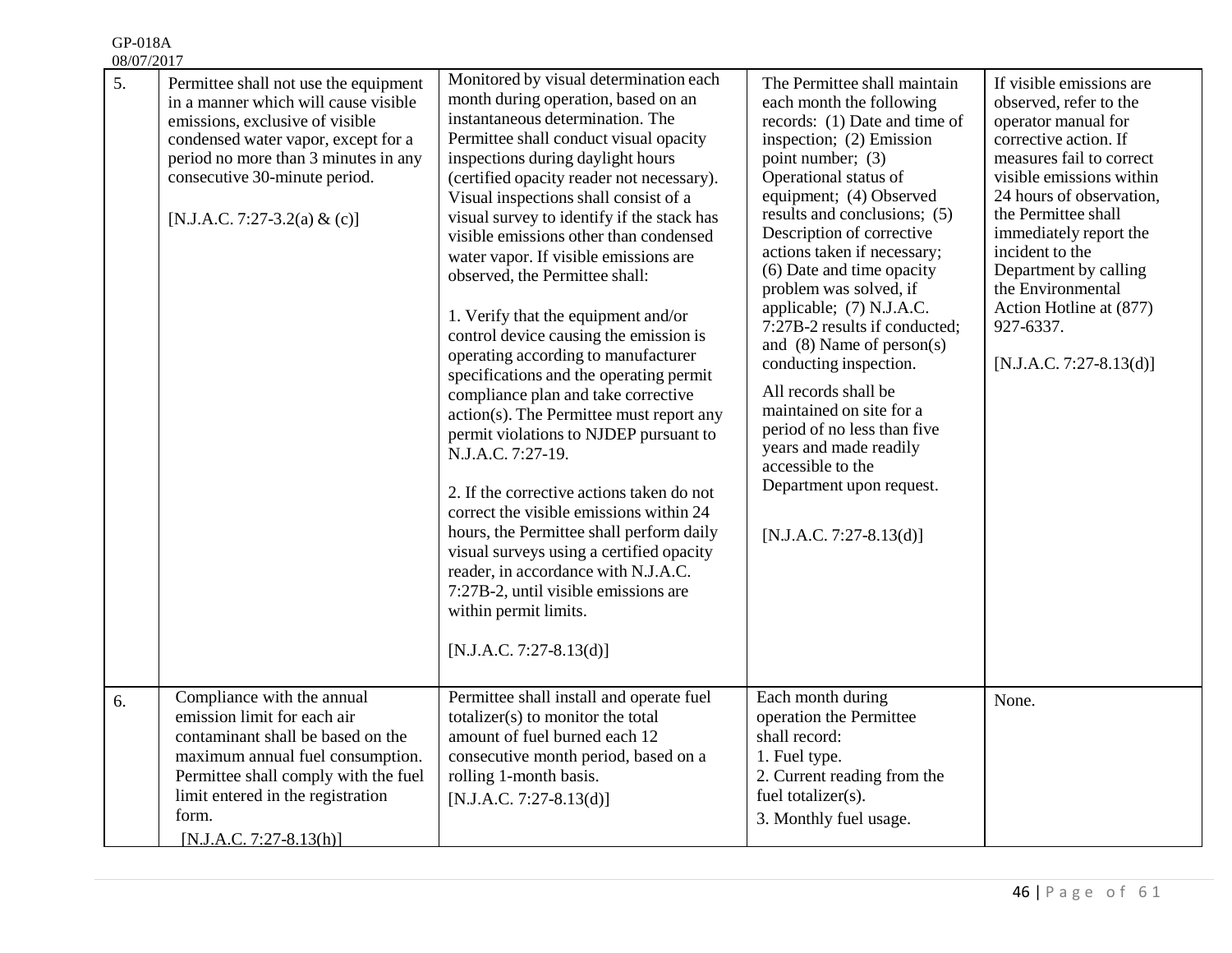|  | 4. Sum and record the<br>current monthly fuel usage<br>with the previous eleven<br>(11) month fuel usage totals<br>to determine the<br>consecutive twelve (12)<br>month total.<br>All records shall be<br>maintained on site for a<br>period of no less than five<br>years and made readily<br>accessible to the<br>Department upon request. |  |
|--|----------------------------------------------------------------------------------------------------------------------------------------------------------------------------------------------------------------------------------------------------------------------------------------------------------------------------------------------|--|
|  | [N.J.A.C. 7:27-8.13]                                                                                                                                                                                                                                                                                                                         |  |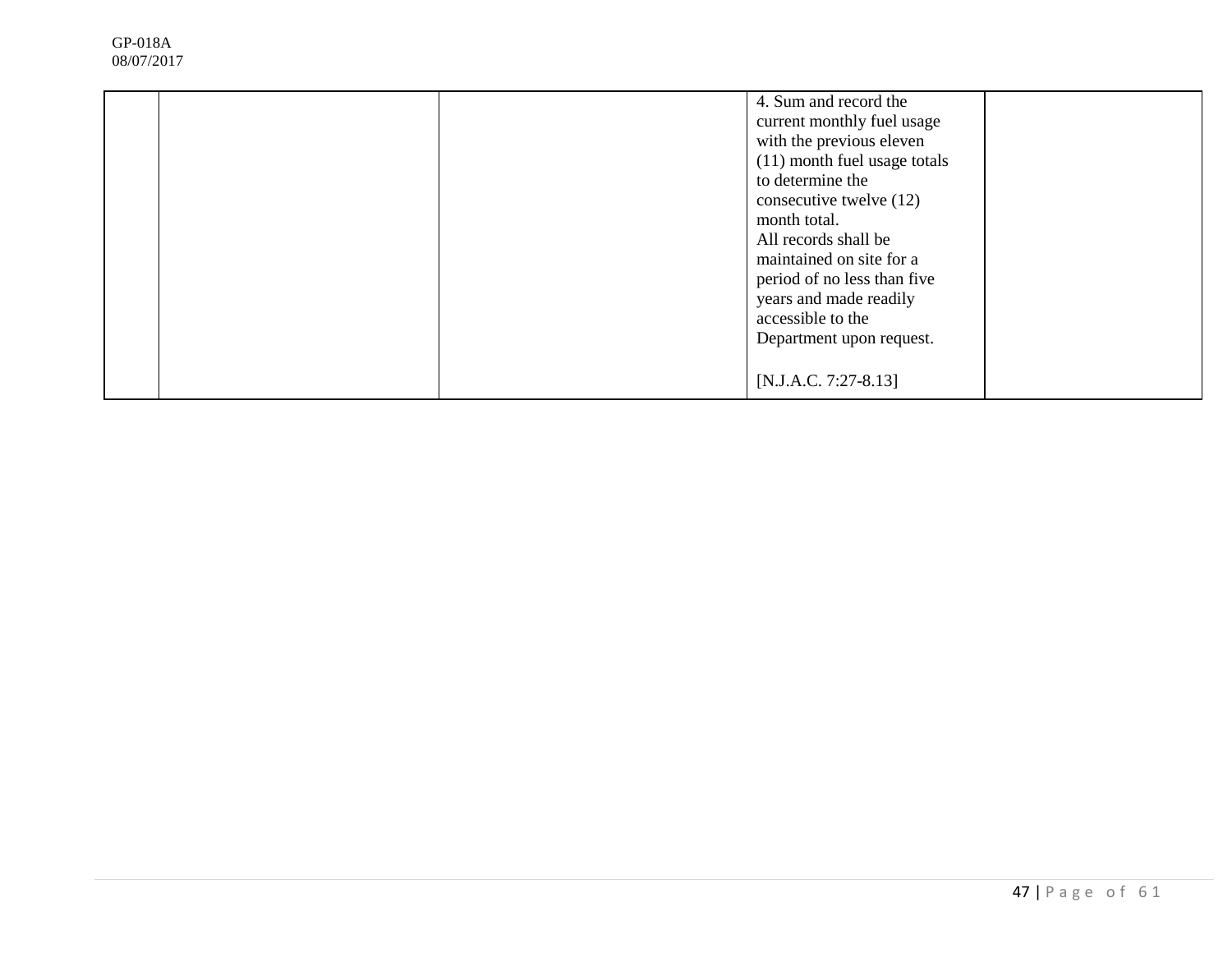GP-018A

| 08/07/2017                                                                                                                                                                                                                                                                                                                                                                                                                                                                                       |                                                                                                                                                                                                                                                                                                                                                                                                                                                                                                                                                                                                                                                                                                                                                                                                                                                                                                                                                                                                                                                                                                                                                                                                                                                                                                                                                                                                                                                                                                          |                                                                                                                                                                                                                                                                                                                                                                                                                                                                                                                                                                                                                                                                                                                                                                                                                                                                                                                                                                                                                                                                                                              |                                                                                                                                                                                                                                                                                                                                                                                                                                                                                                                                                                                                                                                                                                                                                                                                                                                                                                                                            |
|--------------------------------------------------------------------------------------------------------------------------------------------------------------------------------------------------------------------------------------------------------------------------------------------------------------------------------------------------------------------------------------------------------------------------------------------------------------------------------------------------|----------------------------------------------------------------------------------------------------------------------------------------------------------------------------------------------------------------------------------------------------------------------------------------------------------------------------------------------------------------------------------------------------------------------------------------------------------------------------------------------------------------------------------------------------------------------------------------------------------------------------------------------------------------------------------------------------------------------------------------------------------------------------------------------------------------------------------------------------------------------------------------------------------------------------------------------------------------------------------------------------------------------------------------------------------------------------------------------------------------------------------------------------------------------------------------------------------------------------------------------------------------------------------------------------------------------------------------------------------------------------------------------------------------------------------------------------------------------------------------------------------|--------------------------------------------------------------------------------------------------------------------------------------------------------------------------------------------------------------------------------------------------------------------------------------------------------------------------------------------------------------------------------------------------------------------------------------------------------------------------------------------------------------------------------------------------------------------------------------------------------------------------------------------------------------------------------------------------------------------------------------------------------------------------------------------------------------------------------------------------------------------------------------------------------------------------------------------------------------------------------------------------------------------------------------------------------------------------------------------------------------|--------------------------------------------------------------------------------------------------------------------------------------------------------------------------------------------------------------------------------------------------------------------------------------------------------------------------------------------------------------------------------------------------------------------------------------------------------------------------------------------------------------------------------------------------------------------------------------------------------------------------------------------------------------------------------------------------------------------------------------------------------------------------------------------------------------------------------------------------------------------------------------------------------------------------------------------|
| 7.<br>Each boiler or heater with a gross<br>heat input greater than or equal to<br>five (5) million BTU per hour and<br>less than ten (10) million BTU per<br>hour shall adjust the combustion<br>process annually in the same quarter<br>of each calendar year. The<br>adjustment of the combustion<br>process shall be done in accordance<br>with the procedure set forth at<br>N.J.A.C. 7:27-19.16.<br>[N.J.A.C. 7:27-16.8(b)], [N.J.A.C.<br>7:27-16.8(c)] and [N.J.A.C. 7:27-<br>$19.7(g)$ ] | The Permittee shall perform the<br>adjustment of the combustion process in<br>accordance with the specific procedures<br>for combustion adjustment monitoring<br>specified in NJDEP Technical Manual<br>1005 and the procedure set forth at<br>N.J.A.C. 7:27-19.16(a) as follows:<br>1. Inspect the burner, and clean or<br>replace any components of the burner as<br>necessary; 2. Inspect the flame pattern<br>and make any adjustments to the burner<br>necessary to optimize the flame pattern<br>consistent with the manufacturer's<br>specifications; 3. Inspect the system<br>controlling the air-to-fuel ratio, and<br>ensure that it is correctly calibrated and<br>functioning properly; 4. Minimize the<br>total emissions of NO <sub>x</sub> and CO<br>consistent with the manufacturer's<br>specifications; 5. Measure the<br>concentrations in the effluent stream of<br>NO <sub>x</sub> , CO and O <sub>2</sub> in ppmvd, before and<br>after the adjustment is made; and 6.<br>Convert the emission values of NO <sub>x</sub> ,<br>CO and O2 concentrations measured in<br>lb/MMBTU according to the following<br>formula: Lb/MM BTU = $ppmvd * MW$<br>* F dry factor * O2 correction<br>factor/387,000,000, where: ppmvd is the<br>concentration in parts per million by<br>volume, dry basis, of NO <sub>x</sub> or CO; MW<br>is the Molecular Weight for NOx=46<br>lb/lb-mole, CO=28 lb/lb-mole; F Dry<br>factor for: Natural Gas $= 8,710$<br>$dscf/MMBTU$ , Residual or fuel oil = | Recordkeeping by manual<br>logging of parameter or storing<br>data in a computer data system<br>upon performing combustion<br>adjustments of the following<br>information for each<br>adjustment: 1. The date of the<br>adjustment and the times at<br>which it began and ended; 2.<br>The name, title and affiliation<br>of the person who made the<br>adjustment; 3. The NO <sub>x</sub> and<br>CO concentrations in the<br>effluent stream, in ppmvd,<br>before and after each actual<br>adjustment was made; 4. The<br>concentration of O2 (in percent<br>dry basis) at which the CO and<br>NO <sub>x</sub> concentrations were<br>measured; 5. A description of<br>any corrective action taken; 6.<br>Results from any subsequent<br>test performed after taking any<br>corrective action, including<br>concentrations and converted<br>emission values in<br>(lb/MMBTU); 7. The type and<br>amount of fuel used over the<br>12 months prior to the annual<br>adjustment; 8. Any other<br>information which the<br>Department or the EPA has<br>required as a condition of<br>approval of any permit or | Submit a report annually.<br>The Permittee shall submit<br>an annual adjustment<br>combustion process report<br>to the department within 45<br>days after the adjustment of<br>the combustion process is<br>completed. The report shall<br>contain the following<br>information: (1) The<br>concentrations of NO <sub>x</sub> and<br>CO in the effluent stream in<br>ppmvd, and O2 in percent<br>dry basis, measured before<br>and after the adjustment of<br>the combustion process; $(2)$<br>The converted emission<br>values in ln/MMBTU for<br>the measurements taken<br>before and after the<br>adjustment of the<br>combustion process; (3) A<br>description of any<br>corrective actions taken as a<br>part of the combustion<br>adjustment; and (4) The<br>type and amount of fuel<br>used over the 12 months<br>prior to the annual<br>adjustment.<br>The report shall be<br>submitted electronically to:<br>www.njdeponline.com. |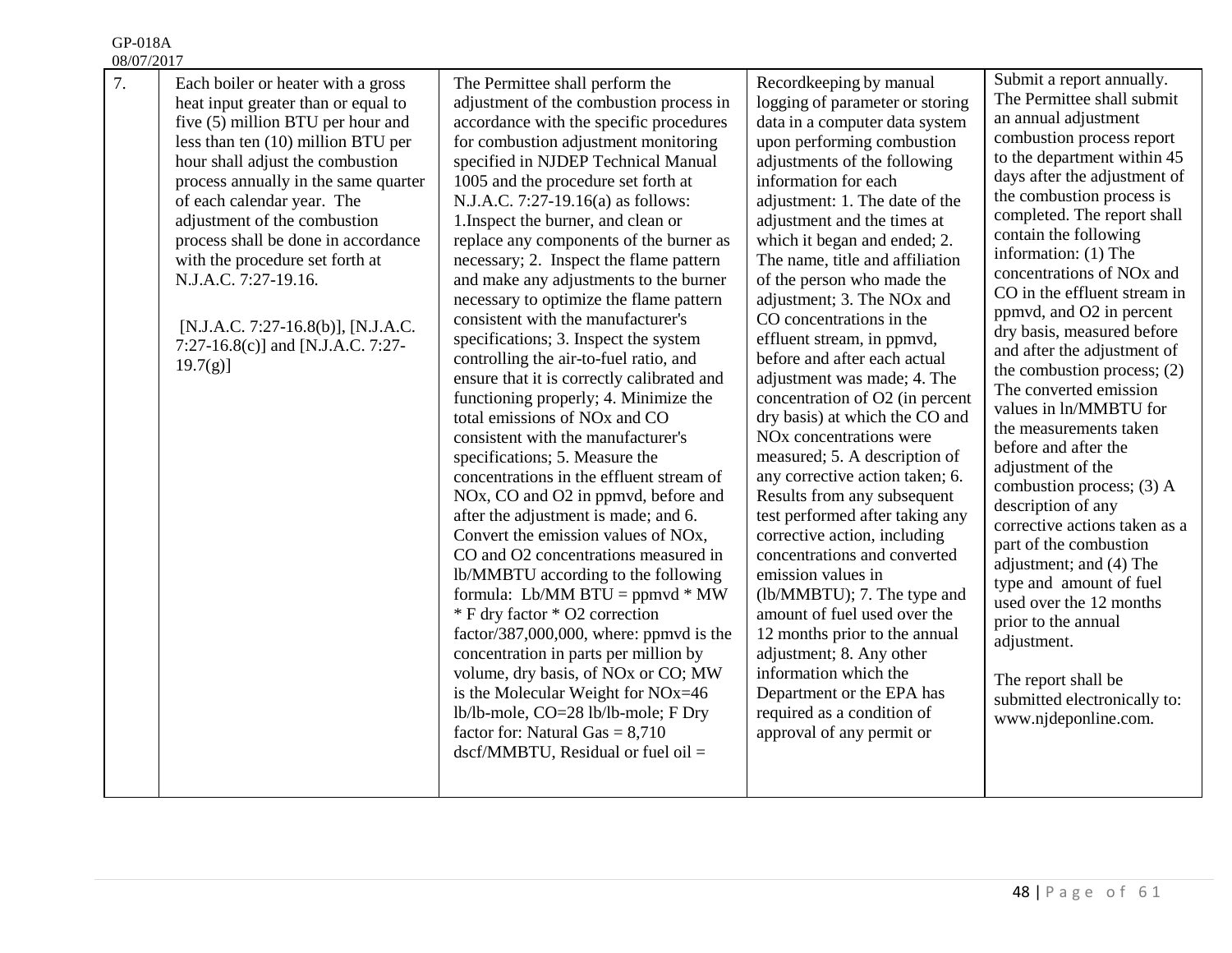| 08/07/2017 |                                                                                                                                                                                                                                                                                                                                                                   |                                                                                                                                                                                                                  |                                                                                                                                                                                                                                                                                         |                                                                                                                                                                                           |
|------------|-------------------------------------------------------------------------------------------------------------------------------------------------------------------------------------------------------------------------------------------------------------------------------------------------------------------------------------------------------------------|------------------------------------------------------------------------------------------------------------------------------------------------------------------------------------------------------------------|-----------------------------------------------------------------------------------------------------------------------------------------------------------------------------------------------------------------------------------------------------------------------------------------|-------------------------------------------------------------------------------------------------------------------------------------------------------------------------------------------|
|            |                                                                                                                                                                                                                                                                                                                                                                   | 9,190 dscf/MMBTU; O2 correction<br>factor: $(20.9\%)/(20.9\% - O2$ measured),<br>where O2 measured is percent oxygen<br>on a dry basis.<br>[N.J.A.C. 7:27-19.16(a)]                                              | certificate issued for the source<br>operation.<br>The records must be retained for<br>a minimum of five years and to<br>be made readily upon to<br>accessible to the Department<br>request.<br>$[N.J.A.C. 7:27-19.16(b)]$                                                              | Instructions for submitting<br>this report online are<br>specified at:<br>http://www.nj.gov/dep/aqpp<br>/adjustment.htm.<br>$[N.J.A.C. 7:27-19.16(c)]$<br>and [N.J.A.C. 7:27-<br>19.16(d) |
| 8.         | The Permittee shall ensure that the<br>operating parameter settings of the<br>adjusted equipment or source<br>operation are established and<br>recorded after the combustion<br>process is adjusted and that the<br>adjusted equipment or source<br>operation is maintained to operate<br>consistent with the annual<br>adjustment.<br>$[N.J.A.C. 7:27-19.16(e)]$ | Monitored by the operating parameter<br>settings that are established after the<br>combustion process is adjusted in order<br>to operate consistent with the annual<br>adjustment.<br>$[N.J.A.C. 7:27-19.16(e)]$ | The Permittee shall record the<br>operating parameter settings<br>that are established after the<br>combustion process is adjusted<br>and retain until the next annual<br>adjustment, to be made readily<br>accessible to the Department<br>upon request.<br>$[N.J.A.C. 7:27-19.16(e)]$ | None.                                                                                                                                                                                     |

GP-018A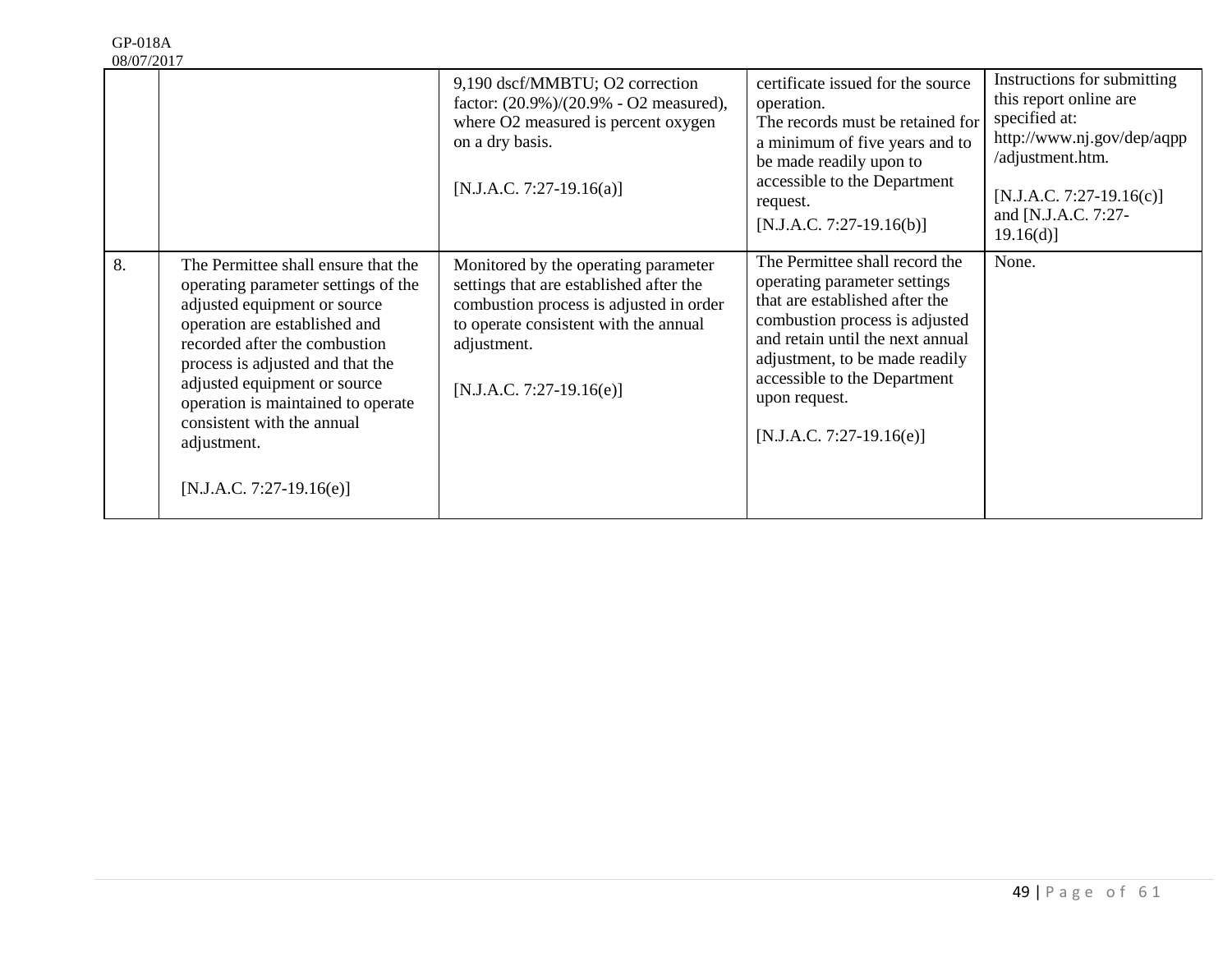| 9. | The maximum allowable sulfur<br>content in liquid fuel oil shall be<br>$\leq$ 15 ppmw (parts per million by<br>weight) (0.0015%).                                                                                                                                                                                                                  | Sulfur Content in Fuel: Monitored by<br>review of fuel delivery records per<br>delivery showing fuel sulfur content.<br>$[N.J.A.C. 7:27-8.13(d)]$ | <b>Sulfur Content in Fuel:</b><br>Recordkeeping by invoices /<br>bills of lading / certificate of<br>analysis per delivery showing<br>fuel sulfur content. | None. |
|----|----------------------------------------------------------------------------------------------------------------------------------------------------------------------------------------------------------------------------------------------------------------------------------------------------------------------------------------------------|---------------------------------------------------------------------------------------------------------------------------------------------------|------------------------------------------------------------------------------------------------------------------------------------------------------------|-------|
|    | Each Permittee may use any<br>existing liquid fuel oil contained in<br>the fuel oil storage tank until it is<br>depleted as long as the Permittee<br>can document the following:<br>At the time of purchase, the<br>a)<br>fuel's sulfur content was<br>consistent and in compliance<br>with N.J.A.7:27-9; and<br>It can be verifiable by the<br>b) |                                                                                                                                                   | $[N.J.A.C.7:27-8.13(d)3]$                                                                                                                                  |       |
|    | Department that the existing<br>liquid fuel was contained in the<br>fuel oil storage tank before<br>obtaining this GP-018A.<br>$[N.J.A.C. 7:27-9.2(b)]$                                                                                                                                                                                            |                                                                                                                                                   |                                                                                                                                                            |       |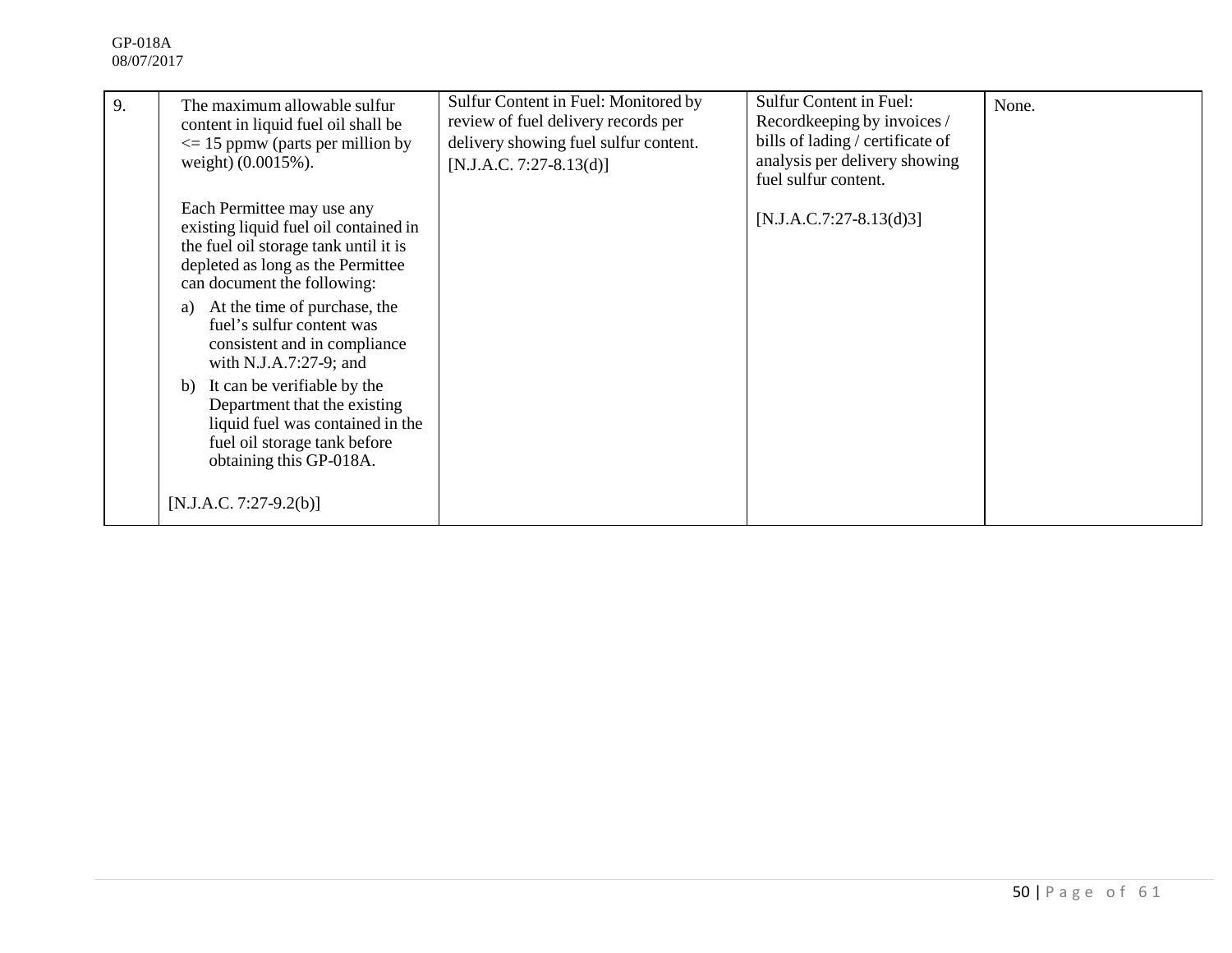| 10. | <b>MACT, Subpart JJJJJJJ</b><br>For each boiler, the owner or                                                                                                                                               | None. | The owner or operator shall<br>keep records of the                                                                                                                                                                                                                                                                                                                                                                         | None. |
|-----|-------------------------------------------------------------------------------------------------------------------------------------------------------------------------------------------------------------|-------|----------------------------------------------------------------------------------------------------------------------------------------------------------------------------------------------------------------------------------------------------------------------------------------------------------------------------------------------------------------------------------------------------------------------------|-------|
|     | operator at all times must operate                                                                                                                                                                          |       | following:                                                                                                                                                                                                                                                                                                                                                                                                                 |       |
|     | and maintain an affected boiler,<br>including associated air pollution<br>control equipment, in a manner<br>consistent with safety and good air<br>pollution control practices for<br>minimizing emissions. |       | The occurrence and<br>duration of each<br>malfunction of the<br>boiler, or of the<br>associated air pollution<br>control and monitoring<br>equipment.                                                                                                                                                                                                                                                                      |       |
|     | $[40 \text{ CFR } 63.11205(a)]$                                                                                                                                                                             |       | Actions taken during<br>$\bullet$<br>periods of malfunction<br>to minimize emissions<br>in accordance with the<br>general duty to<br>minimize emissions in<br>40 CFR 63.11205(a),<br>including corrective<br>actions to restore the<br>malfunctioning boiler,<br>air pollution control, or<br>monitoring equipment<br>to its normal or usual<br>manner of operation.                                                       |       |
|     |                                                                                                                                                                                                             |       | All records must be in a<br>form suitable and readily<br>available for expeditious<br>review. You must keep each<br>record for 5 years following<br>the date of each recorded<br>action. You must keep each<br>record on-site or be<br>accessible from a central<br>location by computer or<br>other means that instantly<br>provide access at the site for<br>at least 2 years after the date<br>of each recorded action. |       |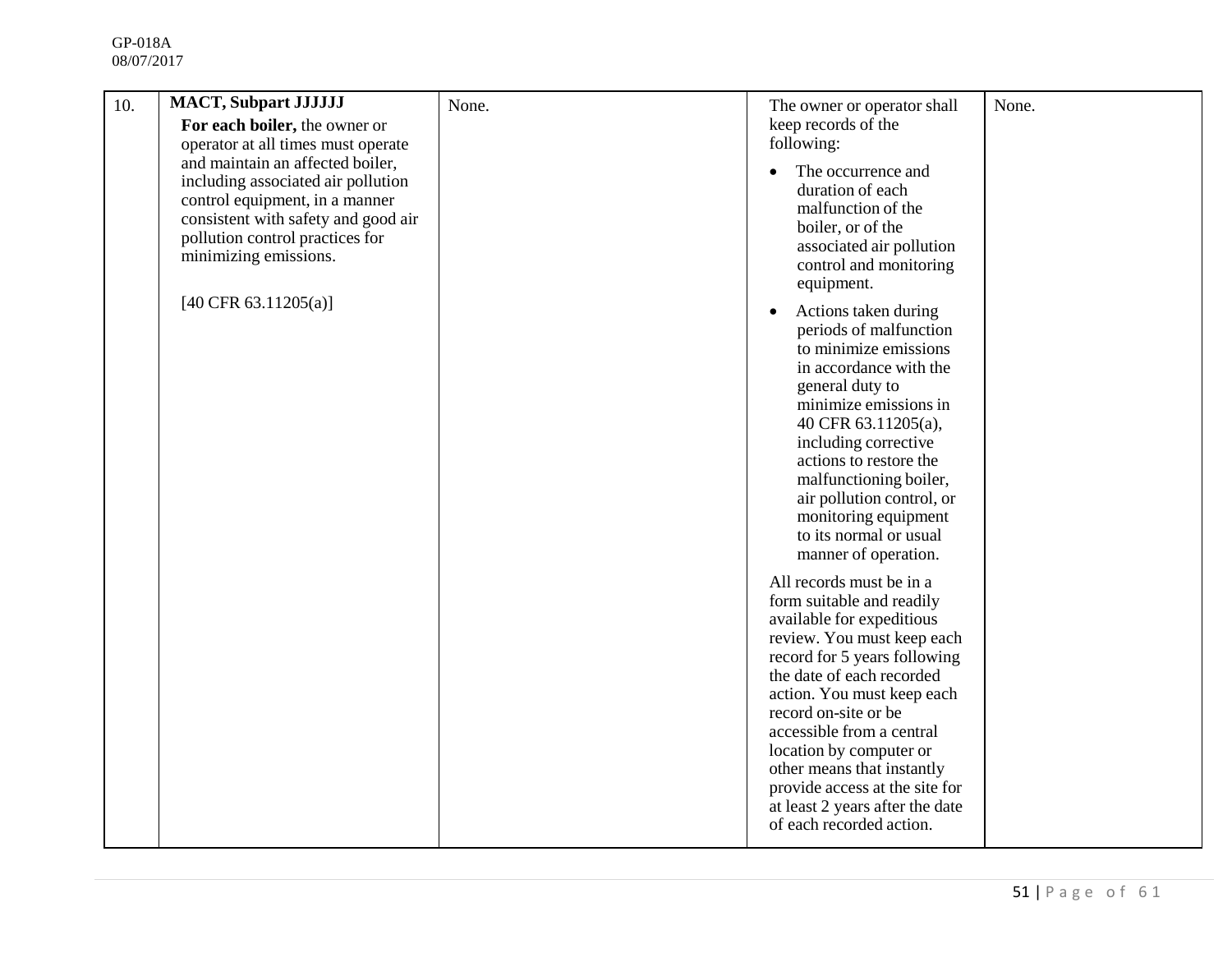|     |                                                                                                                                                                                                                                                                                                                                                                                |       | You may keep the records<br>off site for the remaining 3<br>years.<br>$[40 \text{ CFR } 63.11225(c)]$ and<br>$[40 \text{ CFR } 63.11225 \text{ (d)}]$                                                                                                                                |                                                                                                                                                                                                                                                                                                                                                                                                                                                                                                                                                                                                                                                    |
|-----|--------------------------------------------------------------------------------------------------------------------------------------------------------------------------------------------------------------------------------------------------------------------------------------------------------------------------------------------------------------------------------|-------|--------------------------------------------------------------------------------------------------------------------------------------------------------------------------------------------------------------------------------------------------------------------------------------|----------------------------------------------------------------------------------------------------------------------------------------------------------------------------------------------------------------------------------------------------------------------------------------------------------------------------------------------------------------------------------------------------------------------------------------------------------------------------------------------------------------------------------------------------------------------------------------------------------------------------------------------------|
| 11. | <b>MACT, Subpart JJJJJJ</b><br>For each boiler, the owner or<br>operator must submit the Initial<br>Notification of Applicability:<br>1. If constructed on or before June 4,<br>2010, submit no later than January 20,<br>2014;<br><sub>or</sub><br>2. If constructed after June 4, 2010,<br>submit within 120 days after startup<br>of new source.<br>[40 CFR 63.11225(a)(2)] | None. | Recordkeeping by manual<br>logging of parameter or storing<br>data in a computer data system<br>once initially. Maintain a copy<br>of the Initial Notification and<br>all supporting documentation<br>for a period of 5 years.<br>[40 CFR 63.11225(c)] and. [40]<br>CFR 63.11225(d)] | Submit notification: Once<br>initially by January 20, 2014<br>if constructed on or before<br>June 4, 2010, or within 120<br>days after startup of a new<br>source if constructed after<br>June 4, 2010, to the<br>Administrator, EPA Region<br>2, certified by the<br>responsible official. The<br>Initial Notification shall also<br>be submitted to NJDEP, per<br>40 CFR 63.13.<br>The owner or operator may<br>use the instructions and the<br>forms provided on the EPA<br>website<br>https://www.epa.gov/stationar<br>y-sources-air-<br>pollution/compliance-<br>industrial-commercial-and-<br>institutional-area-source<br>[40 CFR 63.11225] |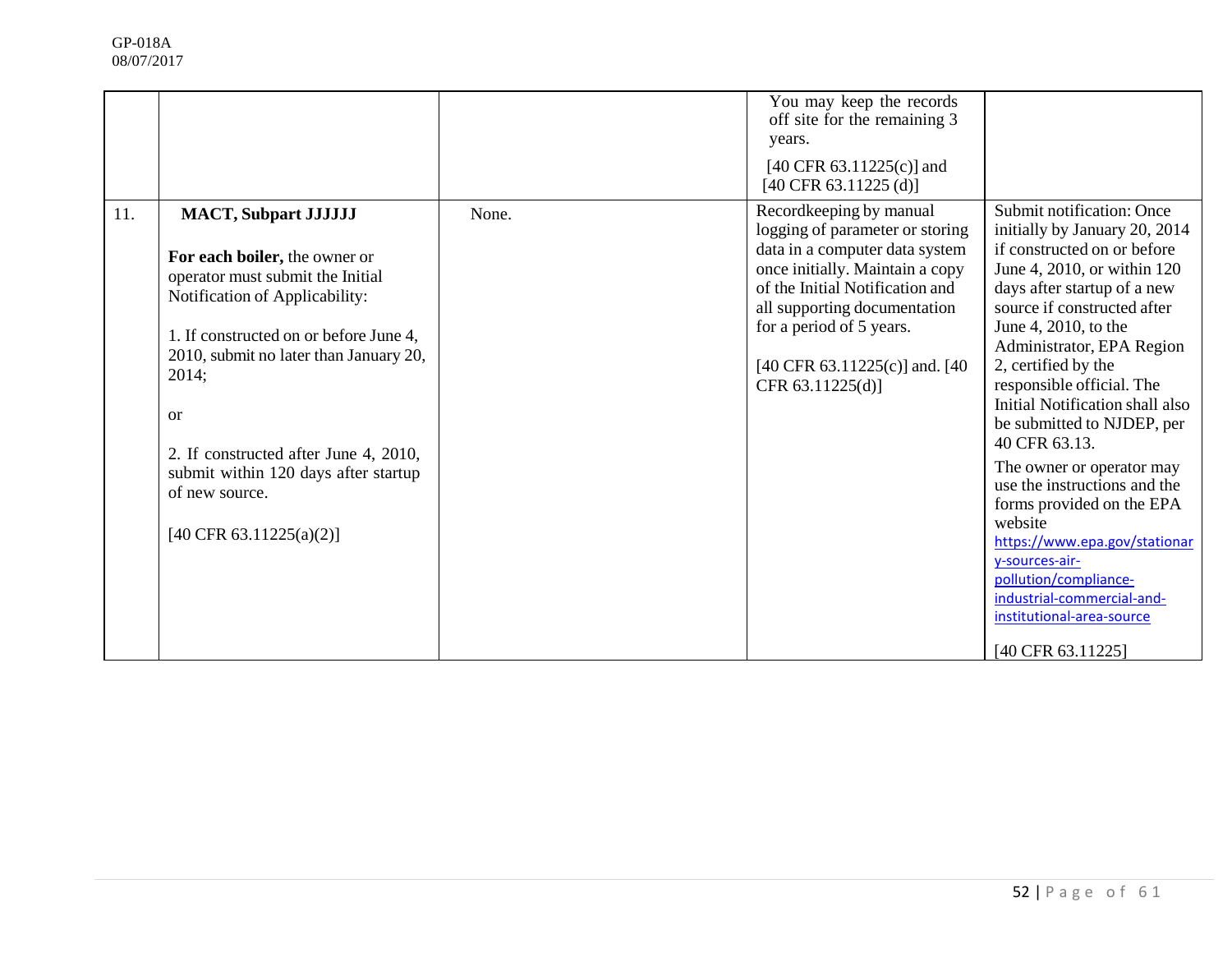GP-018A

| 08/07/2017 |                                                                                                                                                                                                                                                                                                                                                                                                                                                                                                                                                                                                                                                                                                                                                                                                                                                                                                                                                                                                                                                                                                                                                                        |                                                                                                                                                                                                                                                                                                                                                                                                                                                                                                                                                                                                                                                                                                                                                                                                                                                                                                                                                                                                       |                                                                                                                                                                                                                                                                                                                                                                                                                                                                                                                                                                                                                                                                                                                                                                                                                                                                                                                         |                                                                                                                                                                                                                                                                                                                                                           |
|------------|------------------------------------------------------------------------------------------------------------------------------------------------------------------------------------------------------------------------------------------------------------------------------------------------------------------------------------------------------------------------------------------------------------------------------------------------------------------------------------------------------------------------------------------------------------------------------------------------------------------------------------------------------------------------------------------------------------------------------------------------------------------------------------------------------------------------------------------------------------------------------------------------------------------------------------------------------------------------------------------------------------------------------------------------------------------------------------------------------------------------------------------------------------------------|-------------------------------------------------------------------------------------------------------------------------------------------------------------------------------------------------------------------------------------------------------------------------------------------------------------------------------------------------------------------------------------------------------------------------------------------------------------------------------------------------------------------------------------------------------------------------------------------------------------------------------------------------------------------------------------------------------------------------------------------------------------------------------------------------------------------------------------------------------------------------------------------------------------------------------------------------------------------------------------------------------|-------------------------------------------------------------------------------------------------------------------------------------------------------------------------------------------------------------------------------------------------------------------------------------------------------------------------------------------------------------------------------------------------------------------------------------------------------------------------------------------------------------------------------------------------------------------------------------------------------------------------------------------------------------------------------------------------------------------------------------------------------------------------------------------------------------------------------------------------------------------------------------------------------------------------|-----------------------------------------------------------------------------------------------------------------------------------------------------------------------------------------------------------------------------------------------------------------------------------------------------------------------------------------------------------|
| 12.        | <b>MACT, Subpart JJJJJJJ</b><br>For boilers equal to 5 MMBTU<br>per hour or greater than 5 and<br>less than 10 MMBTU/hr equipped<br>with an oxygen trim system that<br>maintains an optimum air-to fuel<br>ratio, and constructed on or<br>before June 4, 2010<br>Conduct a tune up: initially and<br>once every 5 years.<br>The owner or operator shall conduct<br>the initial tune-up no later than<br>March 21, 2014.<br>Subsequent tune-ups must be<br>conducted every five years, no more<br>than 61 months after the previous<br>tune-up.<br>The tune-ups shall be conducted as<br>required in Table 2 to 40 CFR Part<br>63, Subpart JJJJJJ, and in<br>accordance with 40 CFR<br>$63.11223(b)$ as follows:<br>(1) As applicable, inspect the<br>burner, and clean or replace any<br>components of the burner as<br>necessary. The burner inspection<br>may be delayed until the next<br>scheduled unit shutdown, but at<br>least once every 72 months.<br>(2) Inspect flame pattern, as<br>applicable, and adjust the burner as<br>necessary to optimize the flame<br>pattern. The adjustment should be<br>consistent with the manufacturer's<br>specifications. | Monitored by periodic emission<br>monitoring once initially and once every 5<br>years.<br>The owner or operator shall measure<br>the concentrations in the effluent<br>stream of carbon monoxide (CO) in<br>parts per million, by volume, and<br>oxygen in volume percent, before<br>and after the adjustments are made<br>(measurements may be either on a<br>dry or wet basis, as long as it is the<br>same basis before and after the<br>adjustments are made).<br>Measurements may be taken using a<br>portable CO analyzer. Per 40 CFR<br>$63.11223(c)$ , if an oxygen trim<br>system is utilized on a boiler to<br>reduce the tune-up frequency to<br>once every 5 years, set the oxygen<br>level no lower than the oxygen<br>concentration measured during the<br>most recent tune-up.<br>As per 40 CFR 63.11223(b)(7), if the<br>unit is not operating on the required<br>date for a tune-up, the tune-up must be<br>conducted within 30 days of startup.<br>$[40 \text{ CFR } 63.11223(b)5]$ | Recordkeeping by manual<br>logging of parameter or<br>storing data in a computer<br>data system once initially<br>and once every 5 years. The<br>owner or operator shall keep<br>the following records for a<br>period of 5 years following<br>the date of each recorded<br>action.<br>Per 40 CFR<br>63.11225(c)(2)(i), keep<br>Records:<br>• identifying each<br>boiler,<br>• the date of tune-up,<br>• the procedures<br>followed for tune-ups,<br>and<br>• the manufacturer's<br>specifications to<br>which the boiler was<br>tuned.<br>Per 40 CFR 63.11223(b)(6),<br>the owner or operator must<br>maintain a report containing<br>the following information<br>on site:<br>(i) The concentrations of<br>CO in the effluent stream in<br>parts per million, by<br>volume, and oxygen in<br>volume percent, measured<br>at high fire or typical<br>operating load, before and<br>after the tune-up of the<br>boiler. | <b>Submit Notification: Once</b><br>Initially<br>Submit a Notification of<br><b>Compliance Status by</b><br>July 19, 2014<br>electronically using the<br>Compliance and<br><b>Emissions Data Reporting</b><br>Interface (CEDRI) that<br>is accessed through<br><b>EPA's Central Data</b><br>Exchange (CDX)<br>(www.epa.gov/cdx).<br>[40 CFR 63.11225(a)4] |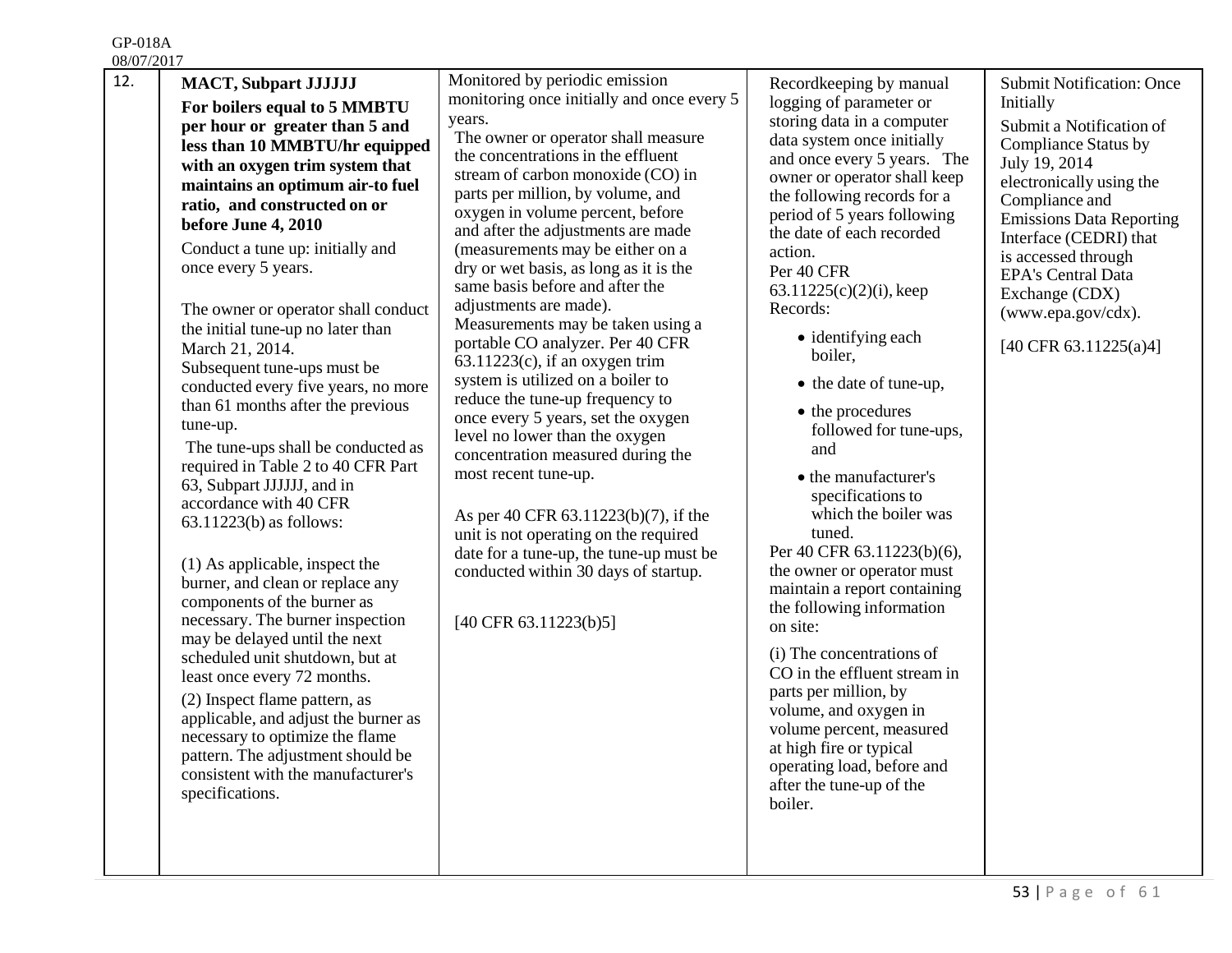| (3) Inspect the system controlling<br>the air-to-fuel ratio, as applicable,<br>and ensure that it is correctly<br>calibrated and functioning<br>properly. The inspection may be<br>delayed until the next scheduled<br>unit shutdown, but at least once<br>every 72 months.<br>(4) Optimize total emissions of CO.<br>This optimization should be<br>consistent with the manufacturer's<br>specifications, if available, and<br>with any nitrogen oxides<br>requirement to which the unit is<br>subject. | (ii) A description of any<br>corrective actions taken as a<br>part of the tune-up of the<br>boiler.<br>(iii) The type and amount of<br>fuel used over the 12<br>months prior to the tune-up<br>of the boiler, but only if the<br>unit was physically and<br>legally capable of using<br>more than one type of fuel<br>during that period. Units<br>sharing a fuel meter may<br>estimate the fuel use by<br>each unit. |  |
|----------------------------------------------------------------------------------------------------------------------------------------------------------------------------------------------------------------------------------------------------------------------------------------------------------------------------------------------------------------------------------------------------------------------------------------------------------------------------------------------------------|-----------------------------------------------------------------------------------------------------------------------------------------------------------------------------------------------------------------------------------------------------------------------------------------------------------------------------------------------------------------------------------------------------------------------|--|
| [40 CFR 63.11214 (b)] and [40]<br>CFR 63.11223(e)]                                                                                                                                                                                                                                                                                                                                                                                                                                                       | [40 CFR 63.11225(c)2]                                                                                                                                                                                                                                                                                                                                                                                                 |  |
|                                                                                                                                                                                                                                                                                                                                                                                                                                                                                                          |                                                                                                                                                                                                                                                                                                                                                                                                                       |  |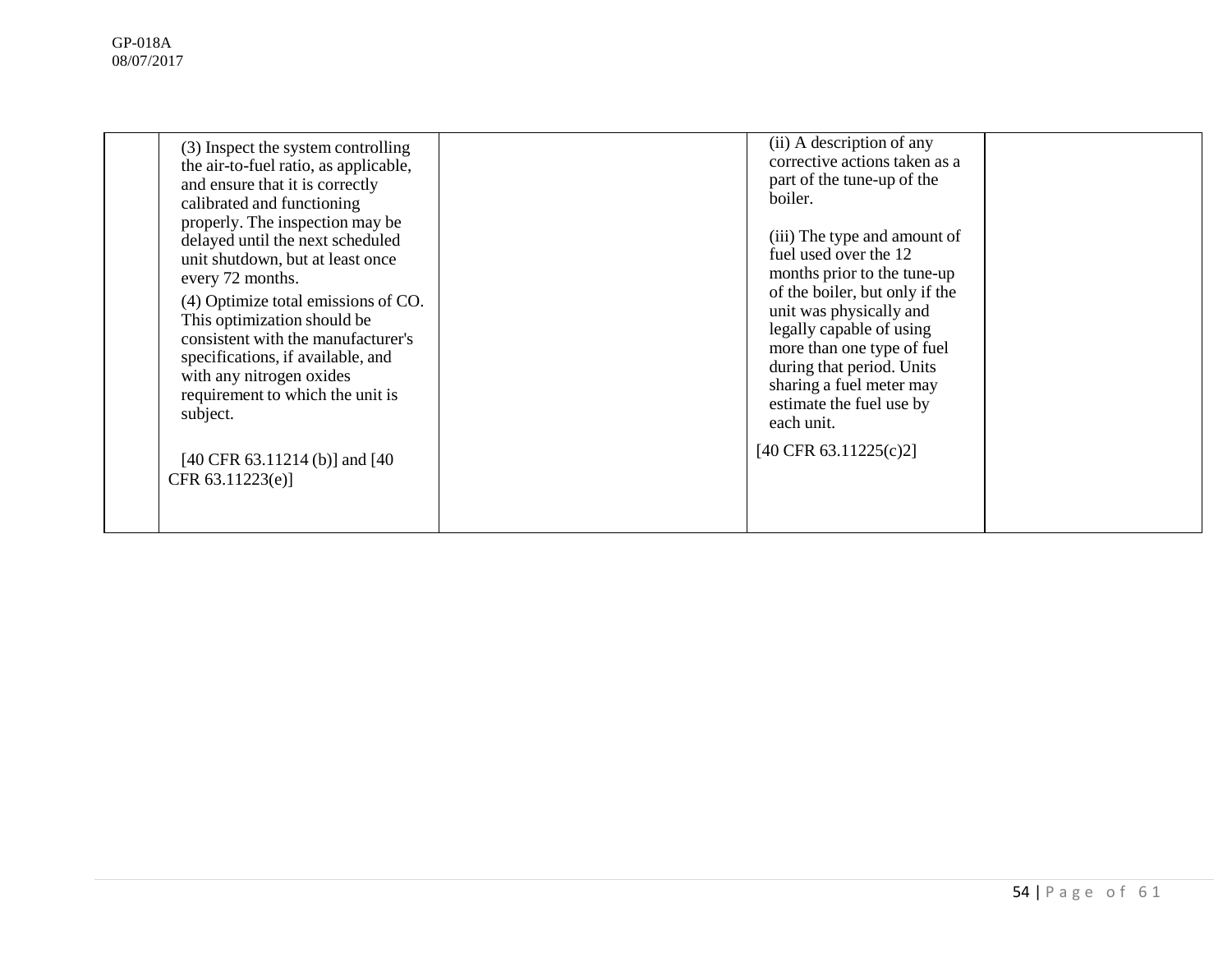| 13. | <b>MACT, Subpart JJJJJJJ</b>          | Monitored by periodic emission             | Recordkeeping by manual          | None. |
|-----|---------------------------------------|--------------------------------------------|----------------------------------|-------|
|     | For boilers equal to 5 MMBTU          | monitoring once every 5 years.             | logging of parameter or          |       |
|     | per hour or greater than 5 and        |                                            | storing data in a computer data  |       |
|     | less than 10 MMBTU/hr equipped        | Measure the concentrations in the effluent | system once every 5 years.       |       |
|     | with an oxygen trim system that       | stream of carbon monoxide (CO) in parts    |                                  |       |
|     | maintains an optimum air-to fuel      | per million, by volume, and oxygen in      | The owner or operator shall      |       |
|     | ratio, and constructed after June     | volume percent, before and after the       | keep the following records for   |       |
|     | 4,2010                                | adjustments are made (measurements         | a period of 5 years following    |       |
|     |                                       | may be either on a dry or wet basis, as    | the date of each recorded        |       |
|     | Conduct a tune-up: once every 5       | long as it is the same basis before and    | action.                          |       |
|     | years.                                | after the adjustments are made).           | Per 40 CFR 63.11225(c)(2)(i),    |       |
|     |                                       | Measurements may be taken using a          | keep records:                    |       |
|     | The owner or operator shall conduct a | portable CO analyzer. Per 40 CFR           | $\bullet$ identifying each       |       |
|     | tune-up once every 5 years.           | $63.11223(c)$ , if an oxygen trim system   | boiler.                          |       |
|     | The first tune-up must be conducted   | is utilized on a boiler to reduce the      | • the date of tune-up,           |       |
|     | no later than 61 months after the     | tune-up frequency to once every 5          |                                  |       |
|     | boiler's initial startup.             | years, set the oxygen level no lower       | • the procedures                 |       |
|     |                                       | than the oxygen concentration              | followed for tune-ups,           |       |
|     | Subsequent tune-ups must be           | measured during the most recent tune-      | and                              |       |
|     | conducted every five years, no more   | up.                                        | • the manufacturer's             |       |
|     | than 61 months after the previous     |                                            | specifications to                |       |
|     | tune-up.                              | As per 40 CFR 63.11223(b)(7), if the       | which the boiler was             |       |
|     |                                       | unit is not operating on the required      | tuned.                           |       |
|     | The tune-ups shall be conducted, as   | date for a tune-up, the tune-up must be    | Per 40 CFR 63.11223(b)(6), the   |       |
|     | required in Table 2 to 40 CFR Part    | conducted within 30 days of startup.       | owner or operator must           |       |
|     | 63, Subpart JJJJJJ, and in accordance |                                            | maintain a report containing the |       |
|     | with 40 CFR 63.11223(b) as            | $[40 \text{ CFR } 63.11223(b)5]$           | following information on site:   |       |
|     | follows:                              |                                            |                                  |       |
|     |                                       |                                            | (i) The concentrations of CO in  |       |
|     | (1) As applicable, inspect the        |                                            | the effluent stream in parts per |       |
|     | burner, and clean or replace any      |                                            | million, by volume, and oxygen   |       |
|     | components of the burner as           |                                            | in volume percent, measured at   |       |
|     | necessary. The burner inspection      |                                            | high fire or typical operating   |       |
|     | may be delayed until the next         |                                            | load, before and after the tune- |       |
|     | scheduled unit shutdown, but at       |                                            | up of the boiler.                |       |
|     | least once every 72 months.           |                                            |                                  |       |
|     |                                       |                                            |                                  |       |
|     |                                       |                                            |                                  |       |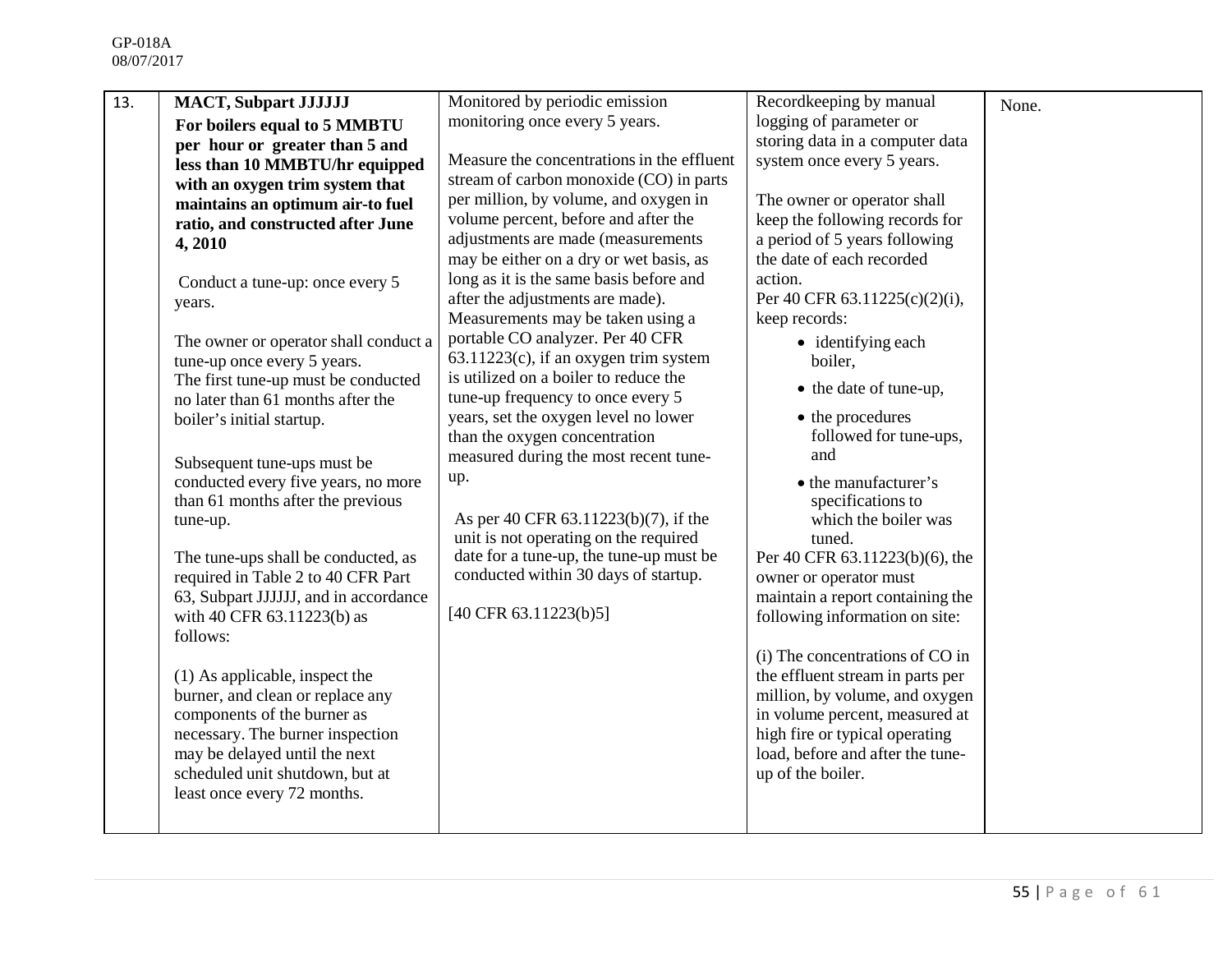| (2) Inspect the flame pattern, as            | (ii) A description of any          |  |
|----------------------------------------------|------------------------------------|--|
| applicable, and adjust the burner as         | corrective actions taken as a      |  |
| necessary to optimize the flame              | part of the tune-up of the boiler. |  |
| pattern. The adjustment should be            |                                    |  |
| consistent with the manufacturer's           | (iii) The type and amount of       |  |
| specifications, if available.                | fuel used over the 12 months       |  |
| (3) Inspect the system controlling the       | prior to the tune-up of the        |  |
| air-to-fuel ratio, as applicable, and        | boiler, but only if the unit was   |  |
| ensure that it is correctly calibrated       | physically and legally capable     |  |
| and functioning properly. The                | of using more than one type of     |  |
| inspection may be delayed until the          | fuel during that period. Units     |  |
| next scheduled unit shutdown, but at         | sharing a fuel meter may           |  |
| least once every 72 months.                  | estimate the fuel use by each      |  |
| (4) Optimize total emissions of CO.          | unit.                              |  |
| This optimization should be                  |                                    |  |
| consistent with the manufacturer's           | [40 CFR 63.11225(c)2]              |  |
| specifications, if available, and with       |                                    |  |
| any NO <sub>x</sub> requirement to which the |                                    |  |
| unit is subject.                             |                                    |  |
|                                              |                                    |  |
| $[40 \text{ CFR } 63.11214 \text{ (b)}]$ and |                                    |  |
| $[40 \text{ CFR } 63.11223(e)]$              |                                    |  |
|                                              |                                    |  |
|                                              |                                    |  |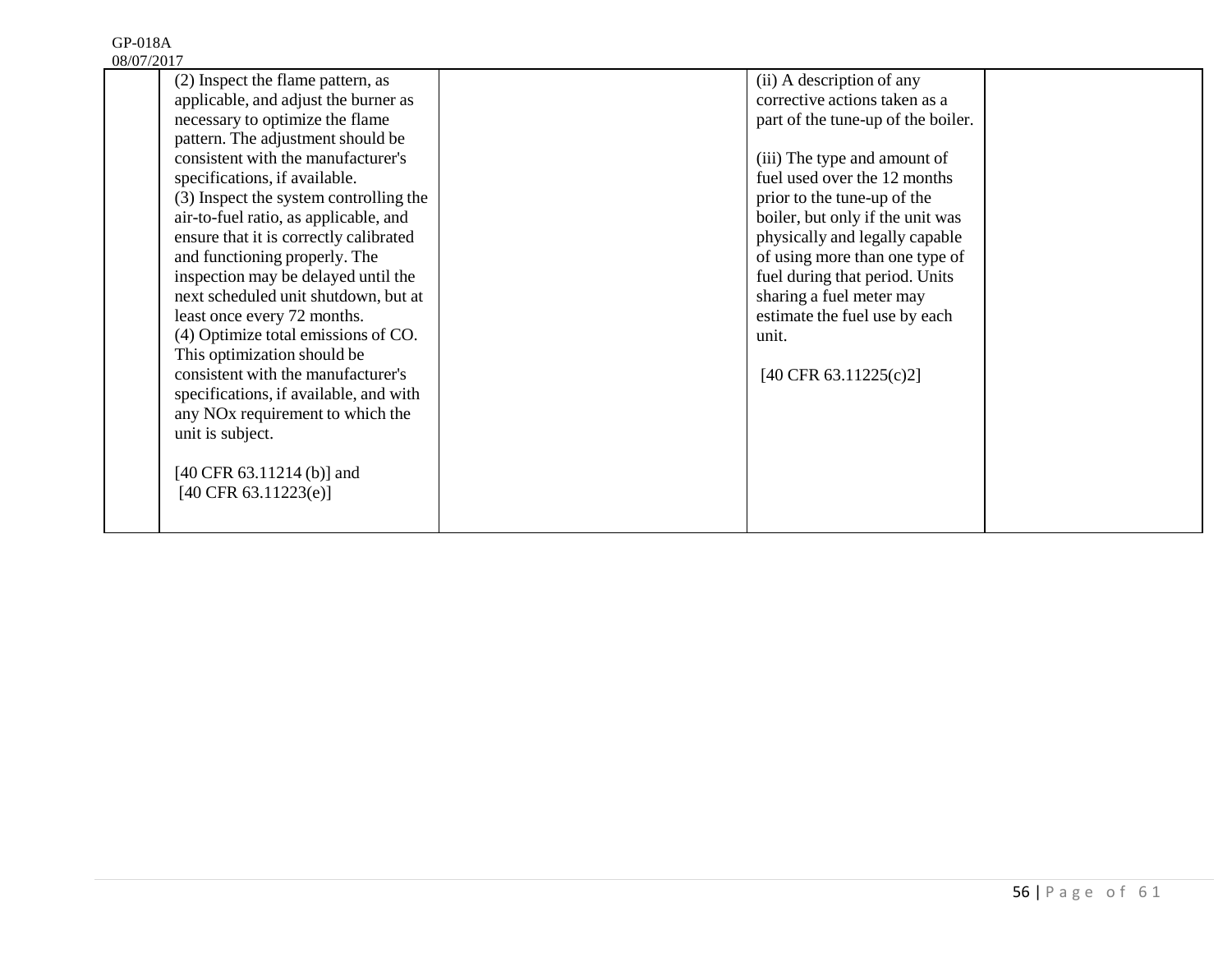GP-018A

| 08/07/2017                                                          |       |                                                           |       |
|---------------------------------------------------------------------|-------|-----------------------------------------------------------|-------|
| 14.<br><b>MACT, Subpart JJJJJJJ</b><br>For boilers equal to 5 MMBTU | None. | Recorkeeping by manual<br>logging of parameter or storing | None. |
| per hour or for boilers greater                                     |       | data in a computer data system                            |       |
| than 5 MMBTU/hr and less than                                       |       | at the approved frequency.                                |       |
| 10 MMBTU/hr that are equipped                                       |       |                                                           |       |
| with an oxygen trim system that                                     |       | All records shall be maintained                           |       |
| maintains an optimum air-to fuel                                    |       | on site for a period of no less                           |       |
| ratio                                                               |       | than five years and made<br>readily accessible to the     |       |
|                                                                     |       | Department upon request.                                  |       |
| Prepare a 5-year compliance                                         |       |                                                           |       |
| certification report by March 1st of                                |       |                                                           |       |
| each applicable year in which a tune                                |       | $[40 \text{ CFR } 63.11225 \text{ (b)}]$                  |       |
| up is conducted and, upon request,                                  |       |                                                           |       |
| submit it to the delegated authority.                               |       |                                                           |       |
| The compliance certification report                                 |       |                                                           |       |
| shall contain the following                                         |       |                                                           |       |
| information:                                                        |       |                                                           |       |
| (1) Company name and address.                                       |       |                                                           |       |
| (2) Statement by responsible official,                              |       |                                                           |       |
| with the official's name, title,                                    |       |                                                           |       |
| phone number, e-mail address,                                       |       |                                                           |       |
| and signature, certifying the truth,                                |       |                                                           |       |
| accuracy and completeness of the                                    |       |                                                           |       |
| notification and statement of                                       |       |                                                           |       |
| whether the source has complied                                     |       |                                                           |       |
| with all the relevant standards and                                 |       |                                                           |       |
| other requirements of 40 CFR                                        |       |                                                           |       |
| Part 63, Subpart JJJJJJ. The                                        |       |                                                           |       |
| notification must include the                                       |       |                                                           |       |
| following certification(s) of                                       |       |                                                           |       |
| compliance and signed by a                                          |       |                                                           |       |
| responsible official: (i) "This                                     |       |                                                           |       |
| facility complies with the                                          |       |                                                           |       |
| requirements in 40 CFR 63.11223                                     |       |                                                           |       |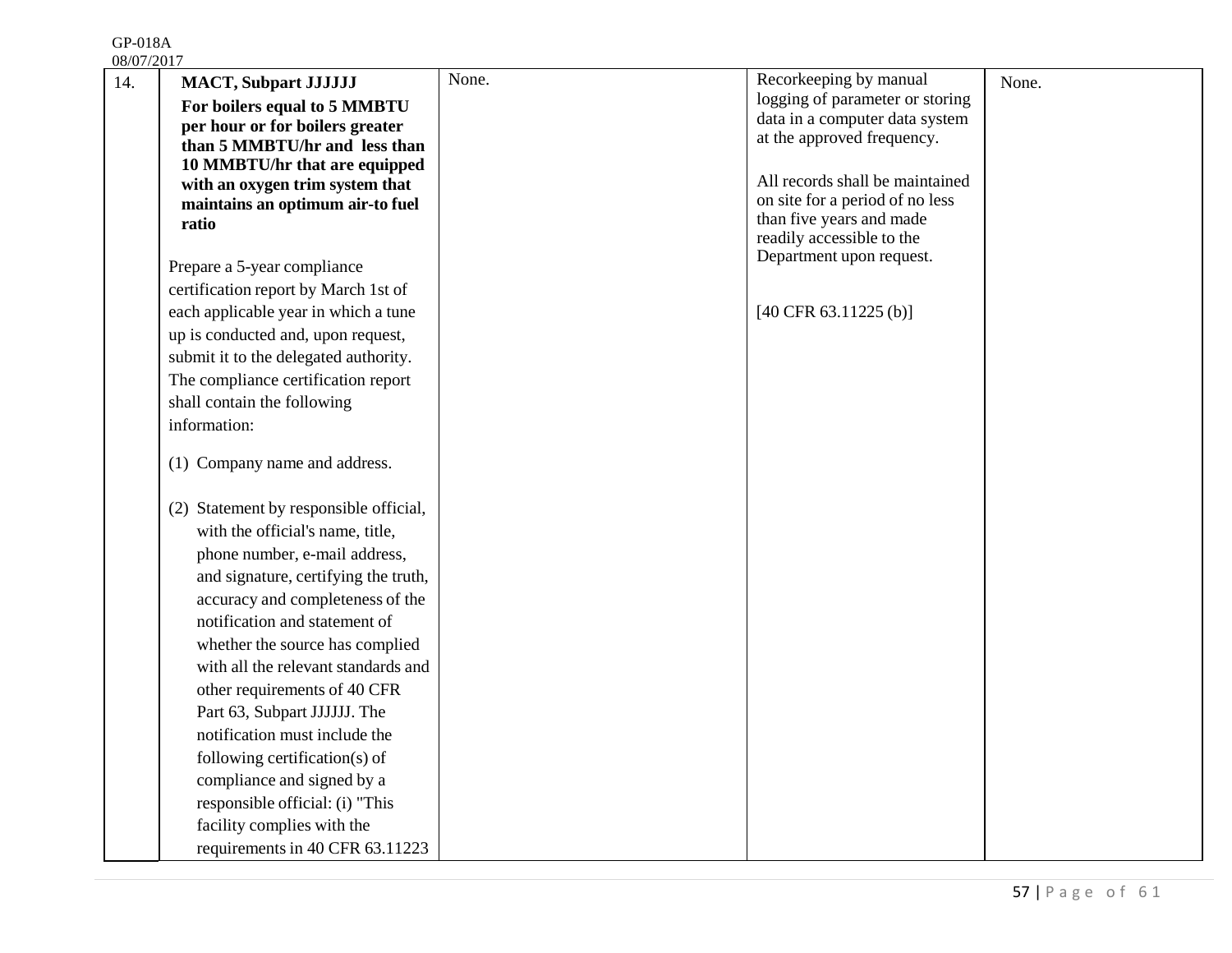|     | to conduct a biennial or 5-year<br>tune-up, as applicable, of each<br>boiler." (ii) For units that do not<br>qualify for a statutory exemption<br>as provided in section $129(g)(1)$<br>of the CAA: "No secondary<br>materials that are solid waste were<br>combusted in any affected unit."<br>[40 CFR 63.11225 (b)]                                                                                                                                                                                                                                                                                                                                                                                                                                                                                                         |                                                                                                                                                                                                                                                                                                                                                                                                                                                                                                                                                                                                                                                                                                                                                           |                                                                                                                                                                                                                                                                                                                                                                                                                                                                                                                                                                                                    |                                                                                                                                                                                                                                                                                                                                                           |
|-----|-------------------------------------------------------------------------------------------------------------------------------------------------------------------------------------------------------------------------------------------------------------------------------------------------------------------------------------------------------------------------------------------------------------------------------------------------------------------------------------------------------------------------------------------------------------------------------------------------------------------------------------------------------------------------------------------------------------------------------------------------------------------------------------------------------------------------------|-----------------------------------------------------------------------------------------------------------------------------------------------------------------------------------------------------------------------------------------------------------------------------------------------------------------------------------------------------------------------------------------------------------------------------------------------------------------------------------------------------------------------------------------------------------------------------------------------------------------------------------------------------------------------------------------------------------------------------------------------------------|----------------------------------------------------------------------------------------------------------------------------------------------------------------------------------------------------------------------------------------------------------------------------------------------------------------------------------------------------------------------------------------------------------------------------------------------------------------------------------------------------------------------------------------------------------------------------------------------------|-----------------------------------------------------------------------------------------------------------------------------------------------------------------------------------------------------------------------------------------------------------------------------------------------------------------------------------------------------------|
| 15. | <b>MACT, Subpart JJJJJJJ</b><br>For boilers greater than 5 and less<br>than 10 MMBTU/hr and<br>constructed on or before June 4,<br>2010<br>Conduct a tune up: initially and<br>biennially.<br>The owner or operator shall conduct<br>the initial tune-up no later than March<br>21, 2014.<br>Each biennial tune-up must be<br>conducted no more than 25 months<br>after the previous tune-up.<br>The tune-ups shall be conducted as<br>required in Table 2 to 40 CFR Part<br>63, Subpart JJJJJJ, and in accordance<br>with 40 CFR<br>$63.11223(b)$ as follows:<br>(1) As applicable, inspect the burner,<br>and clean or replace any components<br>of the burner as necessary (you may<br>delay the burner inspection until the<br>next scheduled unit shutdown, not to<br>exceed 36 months from the previous<br>inspection). | Monitored by Periodic Emission<br>Monitoring once initially and biennially.<br>The owner or operator shall measure<br>the concentrations in the effluent<br>stream of carbon monoxide (CO) in<br>parts per million, by volume, and<br>oxygen in volume percent, before<br>and after the adjustments are made<br>(measurements may be either on a<br>dry or wet basis, as long as it is the<br>same basis before and after the<br>adjustments are made) once initially<br>and every five years. Measurements<br>may be taken using a portable CO<br>analyzer.<br>As per 40 CFR 63.11223(b)(7), if the<br>unit is not operating on the required date<br>for a tune-up, the tune-up must be<br>conducted within 30 days of startup.<br>[40 CFR 63.11223(b)5] | Recordkeeping by manual<br>logging of parameter or storing<br>data in a computer data system<br>once initially and biennially.<br>The owner or operator shall<br>keep the following records for a<br>period of 5 years following the<br>date of each recorded action as<br>per 40 CFR 63.11225(d) to<br>document conformance with<br>the tune-up.<br>Per 40 CFR 63.11225(c)(2)(i),<br>keep Records:<br>• identifying each<br>boiler,<br>• the date of tune-up,<br>• the procedures<br>followed for tune-ups,<br>and<br>• the manufacturer's<br>specifications to<br>which the boiler was<br>tuned. | <b>Submit Notification: Once</b><br>Initially<br>Submit a Notification of<br><b>Compliance Status by</b><br>July 19, 2014<br>electronically using the<br>Compliance and<br><b>Emissions Data Reporting</b><br>Interface (CEDRI) that<br>is accessed through<br><b>EPA's Central Data</b><br>Exchange (CDX)<br>(www.epa.gov/cdx).<br>[40 CFR 63.11225(a)4] |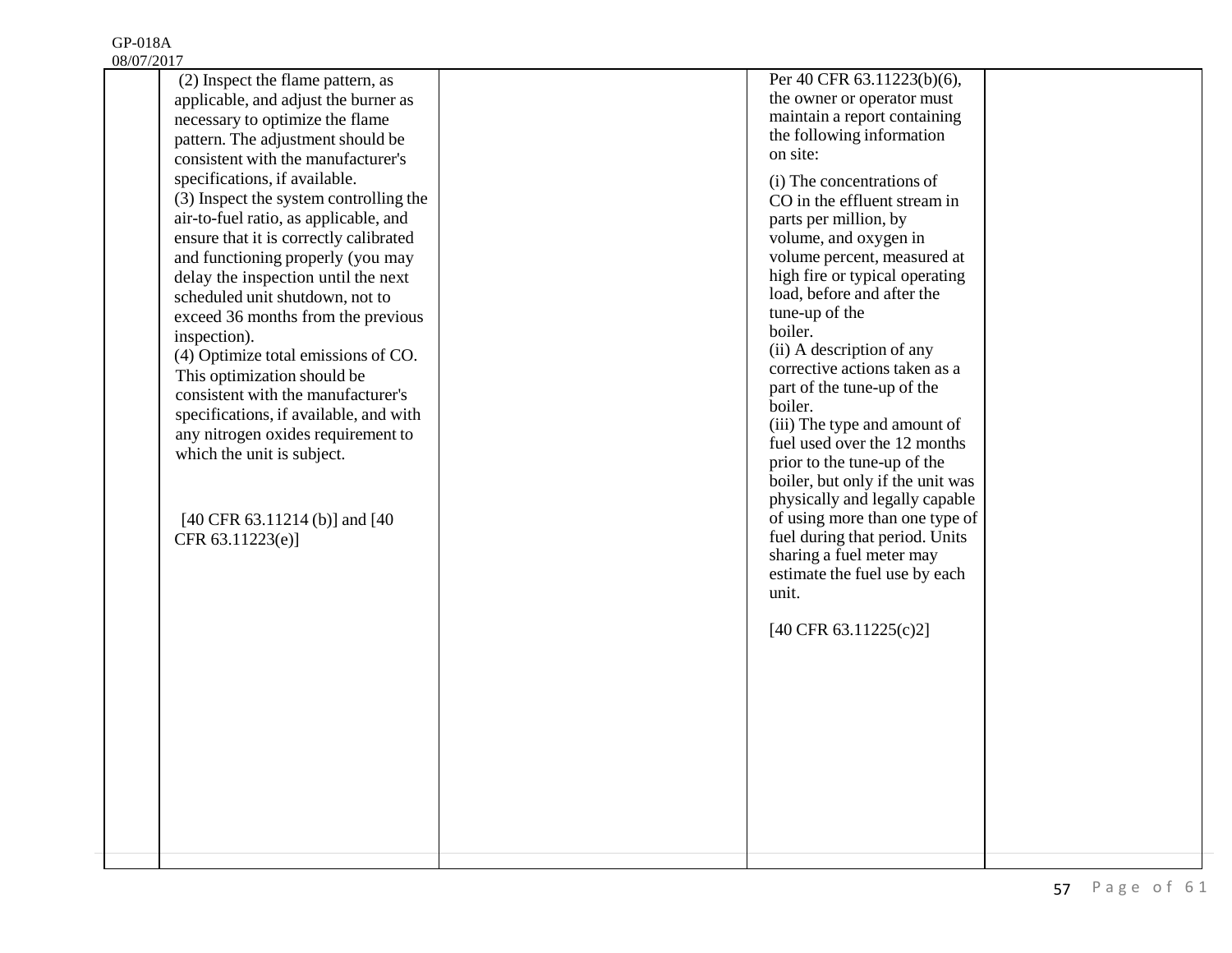GP-018A

| 08/07/2017 |                                        |                                             |                                  |       |
|------------|----------------------------------------|---------------------------------------------|----------------------------------|-------|
| 16.        | <b>MACT, Subpart JJJJJJJ</b>           | Monitored by Periodic Emission              | Recordkeeping by manual          | None. |
|            | For boilers greater than 5 and less    | Monitoring biennially.                      | logging of parameter or          |       |
|            | than 10 MMBTU/hr and                   |                                             | storing data in a computer data  |       |
|            | constructed after June 4, 2010         | Measure the concentrations in the effluent  | system biennially.               |       |
|            |                                        | stream of carbon monoxide (CO) in parts     | The owner or operator shall      |       |
|            | Conduct a tune-up: Biennially.         | per million, by volume, and oxygen in       | keep the following records for   |       |
|            |                                        | volume percent, before and after the        | a period of 5 years following    |       |
|            | The owner or operator shall conduct a  | adjustments are made (measurements          | the date of each recorded        |       |
|            | tune-up biennially.                    | may be either on a dry or wet basis, as     | action as per 40 CFR             |       |
|            | The first biennial tune-up must be     | long as it is the same basis before and     | $63.11225(d)$ to document        |       |
|            | conducted no later than 25 months      | after the adjustments are made).            | conformance with the tune-up.    |       |
|            | after the boiler's initial startup.    | Measurements may be taken using a           | Per 40 CFR 63.11225(c)(2)(i),    |       |
|            |                                        | portable CO analyzer.                       | keep records:                    |       |
|            | Subsequent tune-ups must be            |                                             | $\bullet$ identifying each       |       |
|            | conducted biennially, no more than     | As per 40 CFR 63.11223(b)(7), if the unit   | boiler.                          |       |
|            | 25 months after the previous tune-     | is not operating on the required date for a |                                  |       |
|            | up.                                    | tune-up, the tune-up must be conducted      | • the date of tune-up,           |       |
|            |                                        | within 30 days of startup.                  | • the procedures                 |       |
|            | The tune-ups shall be conducted, as    |                                             | followed for tune-ups,           |       |
|            | required in Table 2 to 40 CFR Part     |                                             | and                              |       |
|            | 63, Subpart JJJJJJ, and in accordance  | $[40 \text{ CFR } 63.11223(b)5]$            | • the manufacturer's             |       |
|            | with 40 CFR 63.11223(b) as             |                                             | specifications to                |       |
|            | follows:                               |                                             | which the boiler was             |       |
|            | (1) As applicable, inspect the burner, |                                             | tuned.                           |       |
|            | and clean or replace any components    |                                             | Per 40 CFR 63.11223(b)(6), the   |       |
|            | of the burner as necessary (you may    |                                             | owner or operator must           |       |
|            | delay the burner inspection until the  |                                             | maintain a report containing the |       |
|            | next scheduled unit shutdown, not to   |                                             | following information on site:   |       |
|            | exceed 36 months from the previous     |                                             |                                  |       |
|            | inspection).                           |                                             | (i) The concentrations of CO     |       |
|            |                                        |                                             | in the effluent stream in parts  |       |
|            | (2) Inspect the flame pattern, as      |                                             | per million, by volume, and      |       |
|            | applicable, and adjust the burner as   |                                             | oxygen in volume percent,        |       |
|            | necessary to optimize the flame        |                                             | measured at high fire or         |       |
|            | pattern. The adjustment should be      |                                             | typical operating load, before   |       |
|            | consistent with the manufacturer's     |                                             | and after the tune- up of the    |       |
|            | specifications, if available.          |                                             | boiler.                          |       |
|            |                                        |                                             |                                  |       |
|            |                                        |                                             |                                  |       |
|            |                                        |                                             |                                  |       |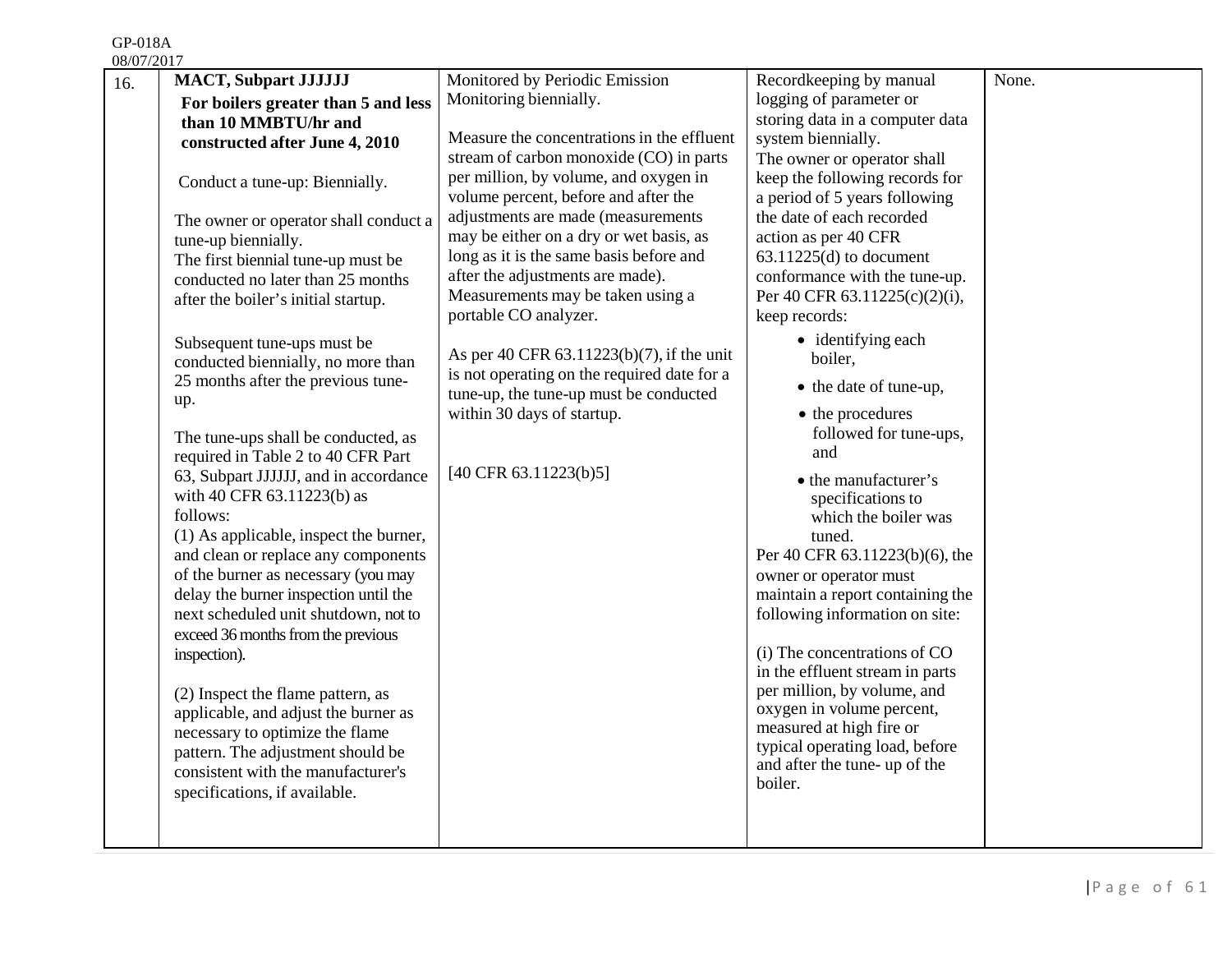| 3/ V <i>1 / 2</i> V 1 <i>1</i> |                                              |                                    |  |
|--------------------------------|----------------------------------------------|------------------------------------|--|
|                                | (3) Inspect the system controlling the       | (ii) A description of any          |  |
|                                | air-to-fuel ratio, as applicable, and        | corrective actions taken as a      |  |
|                                | ensure that it is correctly calibrated       | part of the tune-up of the boiler. |  |
|                                | and functioning properly (you may            |                                    |  |
|                                | delay the inspection until the next          | (iii) The type and amount of       |  |
|                                | scheduled unit shutdown, not to              | fuel used over the 12 months       |  |
|                                | exceed 36 months from the previous           | prior to the tune-up of the        |  |
|                                | inspection).                                 | boiler, but only if the unit was   |  |
|                                |                                              | physically and legally capable     |  |
|                                | (4) Optimize total emissions of CO.          | of using more than one type of     |  |
|                                | This optimization should be                  | fuel during that period. Units     |  |
|                                | consistent with the manufacturer's           | sharing a fuel meter may           |  |
|                                | specifications, if available, and with       | estimate the fuel use by each      |  |
|                                | any NO <sub>x</sub> requirement to which the | unit.                              |  |
|                                | unit is subject.                             |                                    |  |
|                                |                                              | $[40 \text{ CFR } 63.11225(c)2]$   |  |
|                                |                                              |                                    |  |
|                                | [40 CFR 63.11214 (b)] and [40 CFR            |                                    |  |
|                                |                                              |                                    |  |
|                                | 63.11223(e)                                  |                                    |  |
|                                |                                              |                                    |  |
|                                |                                              |                                    |  |
|                                |                                              |                                    |  |
|                                |                                              |                                    |  |
|                                |                                              |                                    |  |
|                                |                                              |                                    |  |
|                                |                                              |                                    |  |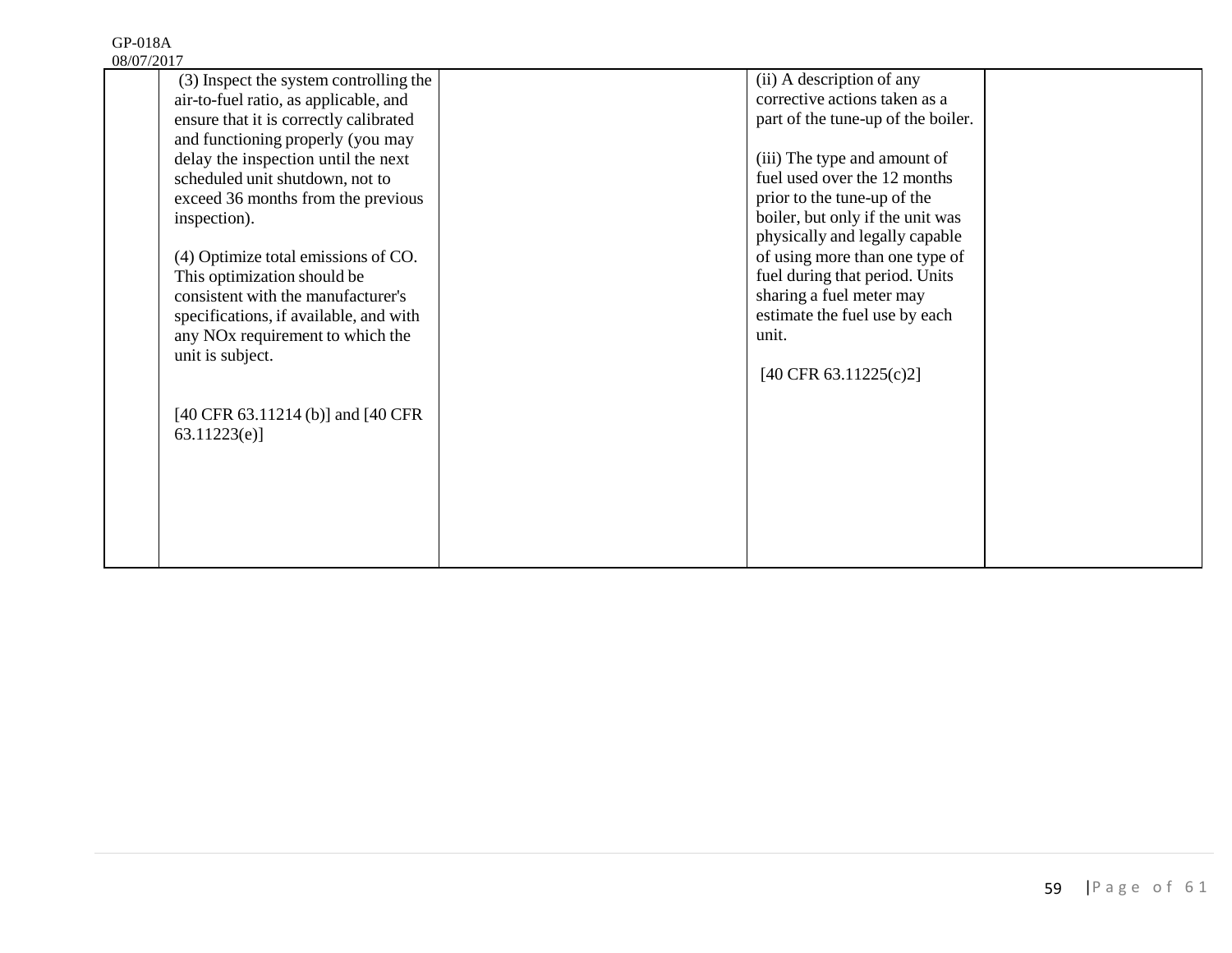| <u>08/07/2017</u> |                                                                                                               |       |                                                                    |       |
|-------------------|---------------------------------------------------------------------------------------------------------------|-------|--------------------------------------------------------------------|-------|
| 17.               | <b>MACT, Subpart JJJJJJJ</b>                                                                                  | None. | Recordkeeping by manual<br>logging of parameter or storing         | None. |
|                   | For boilers greater than 5 and less                                                                           |       | data in a computer data system                                     |       |
|                   | than 10 MMBTU/hr                                                                                              |       | at the approved frequency.                                         |       |
|                   | Prepare a biennial compliance<br>certification report by March 1st of<br>each applicable year in which a tune |       | All records shall be maintained<br>on site for a period of no less |       |
|                   |                                                                                                               |       | than five years and made                                           |       |
|                   | up is conducted and, upon request,                                                                            |       | readily accessible to the<br>Department upon request.              |       |
|                   | submit it to the delegated authority.<br>The compliance certification report                                  |       |                                                                    |       |
|                   | shall contain the following                                                                                   |       |                                                                    |       |
|                   | information:                                                                                                  |       | $[40 \text{ CFR } 63.11225 \text{ (b)}]$                           |       |
|                   |                                                                                                               |       |                                                                    |       |
|                   | (1) Company name and address.                                                                                 |       |                                                                    |       |
|                   |                                                                                                               |       |                                                                    |       |
|                   | Statement by responsible official,                                                                            |       |                                                                    |       |
|                   | with the official's name, title,                                                                              |       |                                                                    |       |
|                   | phone number, e-mail address, and                                                                             |       |                                                                    |       |
|                   | signature, certifying the truth,<br>accuracy and completeness of the                                          |       |                                                                    |       |
|                   | notification and statement of                                                                                 |       |                                                                    |       |
|                   | whether the source has complied                                                                               |       |                                                                    |       |
|                   | with all the relevant standards and                                                                           |       |                                                                    |       |
|                   | other requirements of 40 CFR Part                                                                             |       |                                                                    |       |
|                   | 63, Subpart JJJJJJ. The notification<br>must include the following                                            |       |                                                                    |       |
|                   | certification(s) of compliance and                                                                            |       |                                                                    |       |
|                   | signed by a responsible official: (i)                                                                         |       |                                                                    |       |
|                   | "This facility complies with the                                                                              |       |                                                                    |       |
|                   | requirements in 40 CFR 63.11223                                                                               |       |                                                                    |       |
|                   | to conduct a biennial or 5-year<br>tune-up, as applicable, of each                                            |       |                                                                    |       |
|                   | boiler." (ii) For units that do not                                                                           |       |                                                                    |       |
|                   | qualify for a statutory exemption as                                                                          |       |                                                                    |       |
|                   | provided in section $129(g)(1)$                                                                               |       |                                                                    |       |
|                   |                                                                                                               |       |                                                                    |       |
|                   |                                                                                                               |       |                                                                    |       |
|                   |                                                                                                               |       |                                                                    |       |